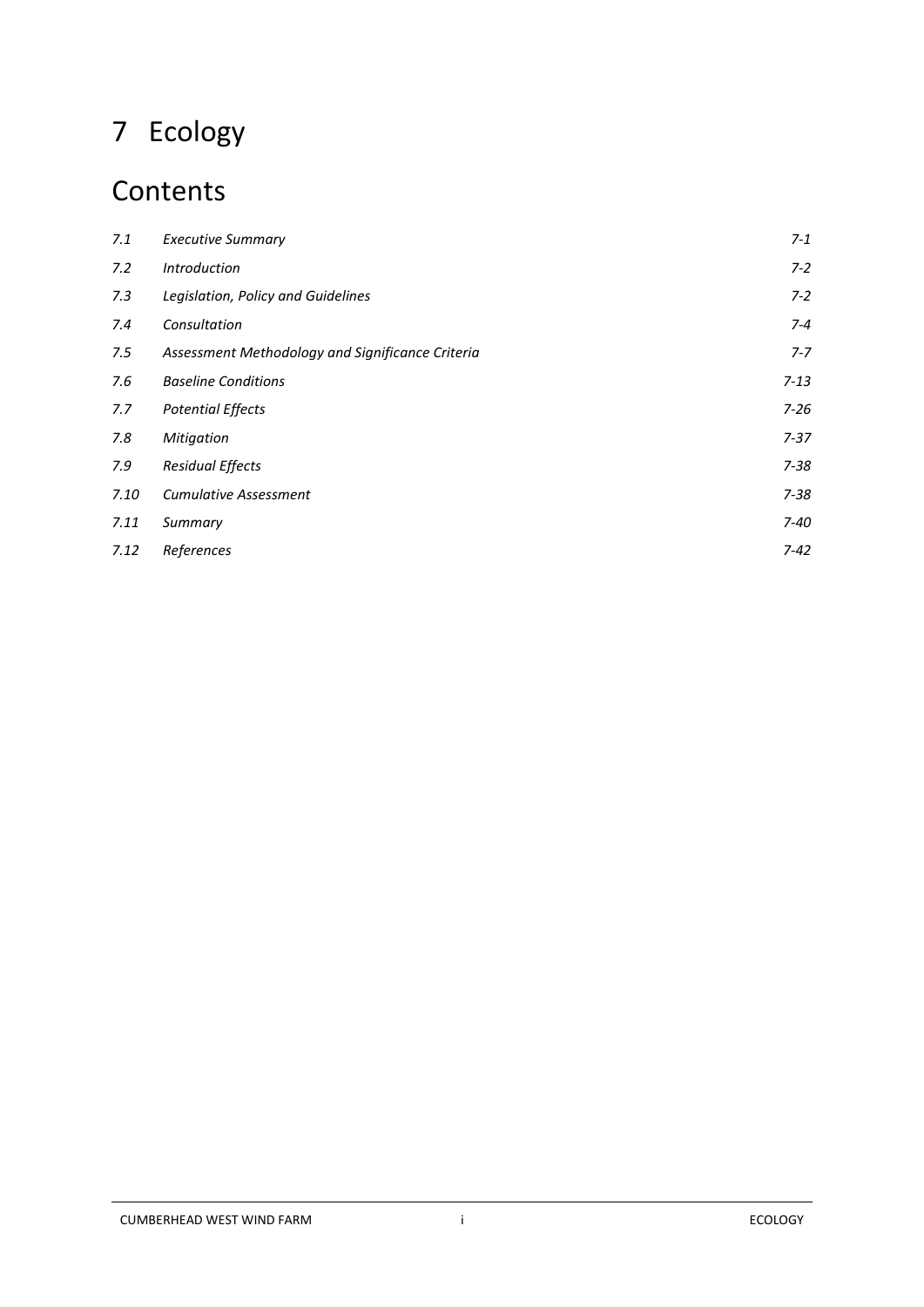This page is intentionally blank.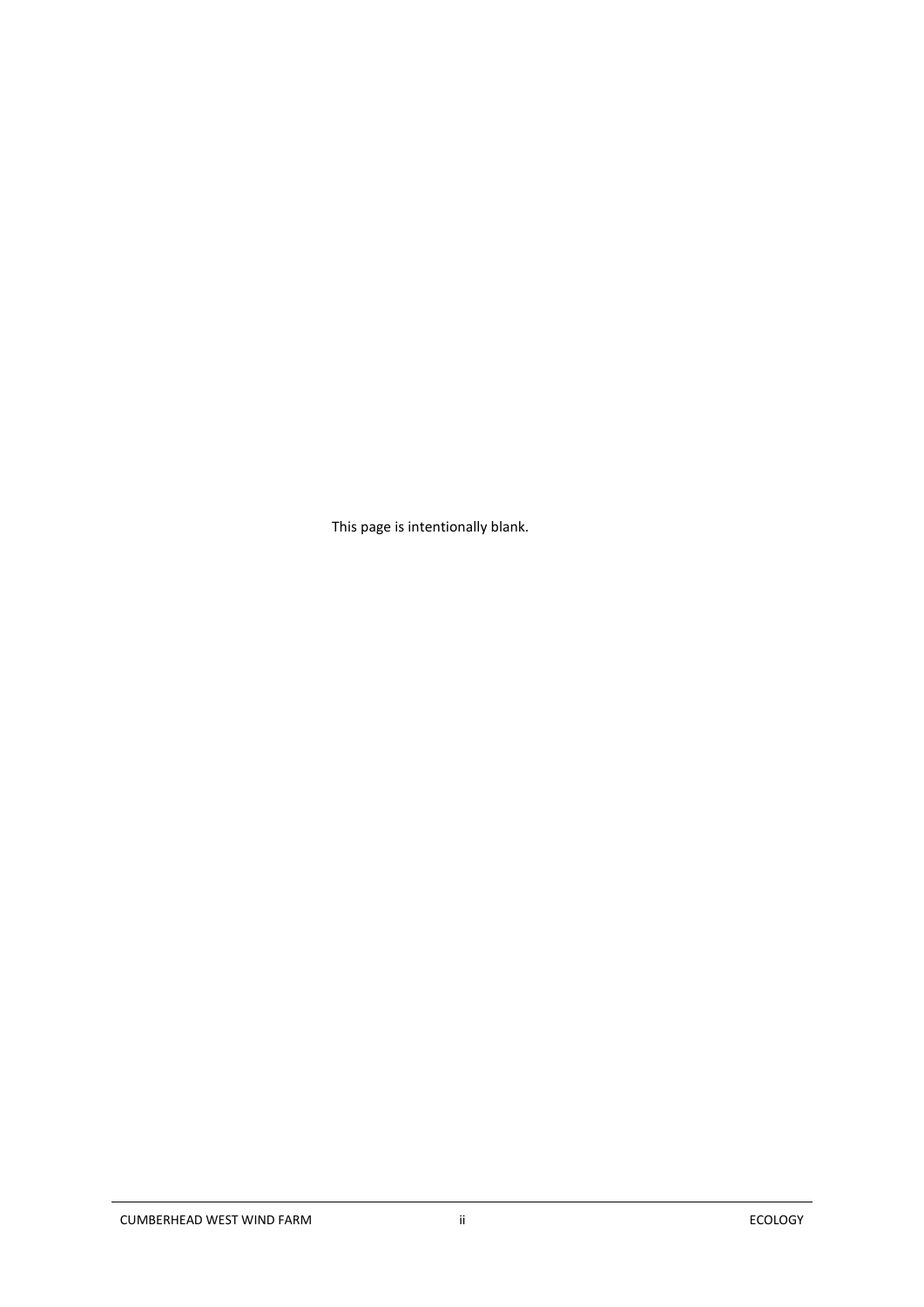# 7 Ecology

# <span id="page-2-0"></span>7.1 Executive Summary

- 7.1.1 This chapter considers the potential effects of the proposed Cumberhead West Wind Farm (the Proposed Development) on non-avian ecology.
- 7.1.2 The scope of the ecological assessment was determined through a combination of a desk study to identify existing ecological data, by considering the previously collected baseline survey results of those local wind farm projects surrounding the site, consultation with relevant nature conservation organisations, and baseline field surveys of the site.
- 7.1.3 Ecological field surveys within the site were undertaken in 2019 and 2020. Detailed National Vegetation Classification (NVC) habitat surveys recorded that the study area is dominated by low conservation value mature conifer plantation. Out with the expanse of dominant conifer plantation, the study area contains an area of blanket bog around Nutberry Hill as well as a mix of typical upland marshy grassland, acid grassland, mire and woodland communities. Potential groundwater dependent terrestrial ecosystems (GWDTEs) were recorded in the form of flushes and rush pasture (potentially highly groundwater dependent) and wet heath, and some wet grassland habitats (potentially moderately groundwater dependent).
- 7.1.4 Specific surveys were also undertaken for a range of protected species, including bats. No evidence of otter, water vole, red squirrel, pine marten or great crested newt was recorded. Evidence of badger activity, comprising a sett outside of the site, and various signs within the site were recorded.
- 7.1.5 Four bat species (common pipistrelle, soprano pipistrelle, Daubenton's and brown long-eared bat) and two genus groups (*Nyctalus spp.* and *Myotis spp*.) were recorded during the temporal (static detector) surveys. No bat roosts were confirmed during baseline surveys, and all potential roost features were sufficiently buffered from proposed infrastructure during the design layout process.
- 7.1.6 The Proposed Development has been designed to minimise impacts on important habitats or protected species to achieve non-significant effects. The Important Ecological Features (IEFs) taken forward for further assessment due to their higher conservation value and potential sensitivity to remaining impacts were blanket bog (including wet modified bog) and *Nyctalus* and pipistrelle bats.
- 7.1.7 During the construction stage of the Proposed Development there would inevitably be some direct and indirect habitat loss due to the construction of new infrastructure. Effects of loss of blanket bog and wet modified bog were assessed. No significant effects were predicted, with the extent of direct and indirect losses not being significant in a regional context, particularly with the modified bog being of low quality.
- 7.1.8 Potential effects on bats were assessed, with the main potential impact identified being the risk of collisions during the operational phase. An assessment was made based on the likely site conditions during the operational period, combined with the collision risk and population vulnerability levels of *Nyctalus* and pipistrelle bat species. A minimum set-back distance of trees from operational turbines (75 m) is part of the embedded design of the Proposed Development, and this would reduce collision risks. It was determined that although a collision risk remains for pipistrelle species, collision rates due to the Proposed Development alone would not be significant in a regional population context. Due to uncertainties in *Nyctalus* population sizes and higher overall risk, a precautionary approach suggests that unmitigated, a potentially significant collision risk may exist, and to address this risk, a Bat Mitigation and Monitoring Plan would be put in place prior to commencement to ensure any residual effects on bats are not significant.
- 7.1.9 Although no significant effects are predicted to occur to bog habitats, restoration and enhancement of bog within the site is proposed as part of a Habitat Management Plan, which would provide an overall beneficial residual effect.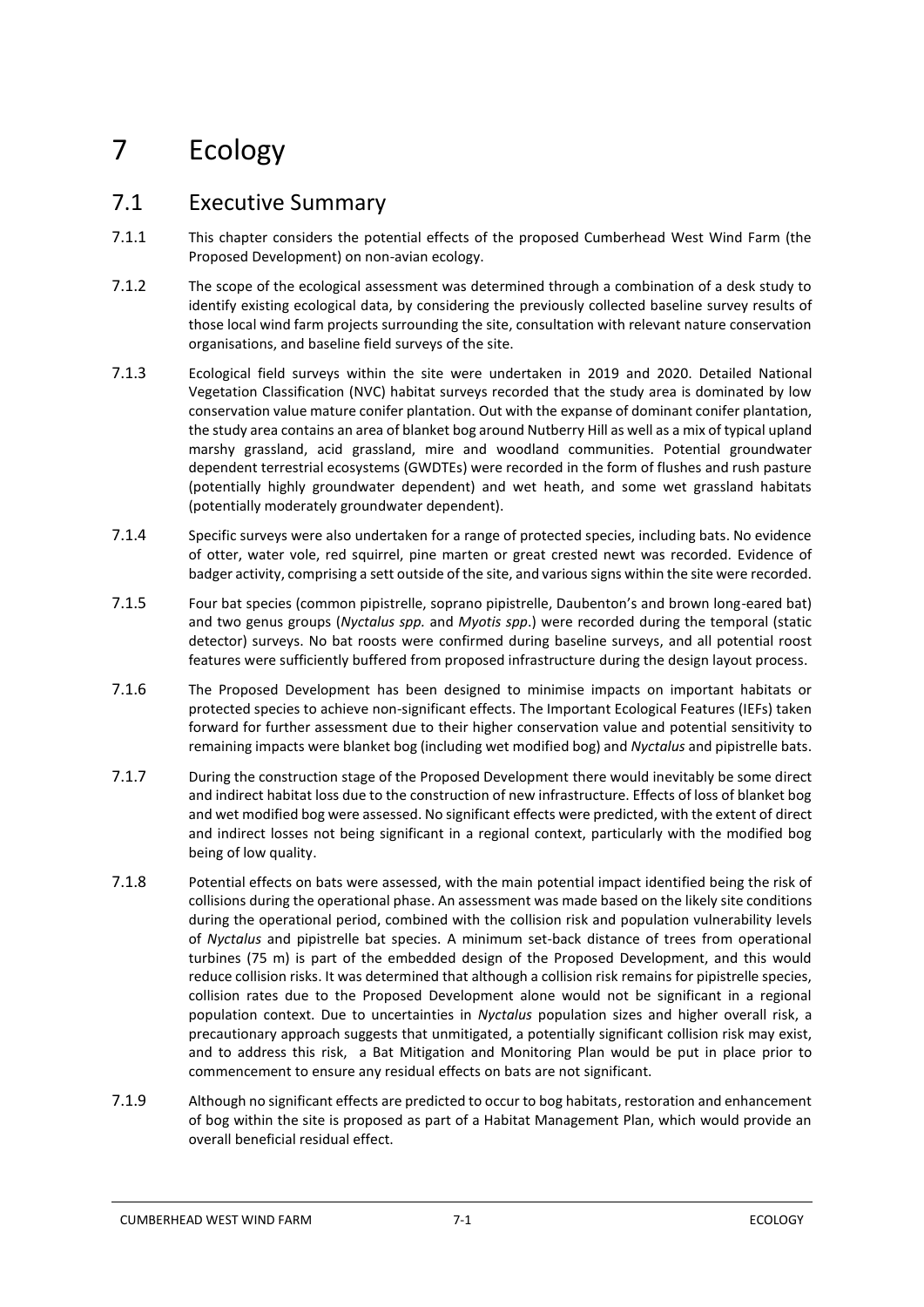# <span id="page-3-0"></span>7.2 Introduction

- 7.2.1 This chapter considers the potential effects of the Proposed Development on the ecological features present at the site, associated with the construction, operation and decommissioning phases of the Proposed Development. The specific objectives of the chapter are to:
	- **•** Describe the ecological baseline of the site and immediate surrounding area (the study area);
	- **•** Describe the assessment methodology and significance criteria used in completing the impact assessment;
	- Describe the potential effects, including direct, indirect and cumulative effects;
	- Describe the mitigation measures proposed to address any likely significant effects; and
	- Assess the residual effects remaining following the implementation of mitigation.
- 7.2.2 The assessment has been carried out in accordance with the Chartered Institute of Ecology and Environmental Management (CIEEM) Code of Professional Conduct.
- 7.2.3 A detailed description of the Proposed Development is provided within Chapter 3: Proposed Development; the planning context for the Proposed Development is provided within Chapter 5: Planning Policy.
- 7.2.4 Effects on birds are addressed within Chapter 8: Ornithology. The effects on hydrology are addressed in Chapter 11: Hydrology. Chapter 11 also considers the hydrological impacts on Groundwater Dependent Terrestrial Ecosystems (GWDTEs) identified in the ecology assessment.
- 7.2.5 The chapter is supported by the following Technical Appendices:
	- Appendix 7.1: National Vegetation Classification and Habitat Survey;
	- Appendix 7.2: Protected Species Survey Report.
	- Appendix 7.2: Annex C: Confidential Protected Species Survey Report.
	- Appendix 7.3: Bat Survey Report;
	- Appendix 7.4: Fish Habitat Survey Report; and
	- Appendix 7.5: Outline Habitat Management Plan.
- 7.2.6 It also includes Appendix 7.6: Ecology Scoping Report which was provided to NatureScot (formerly Scottish Natural Heritage (SNH)) in October 2019 to reach agreement that a robust ecological impact assessment for the Proposed Development could be undertaken based on available field survey and desk study information (see Table 7.1).
- 7.2.7 Figures 7.1 to 7.12 are referenced within the Environmental Impact Assessment Report (EIAR) where relevant.
- 7.2.8 Confidential information relating to the locations of badger field evidence is presented within Appendix 7.2 Confidential Annex C and Figure 7.5B. The Confidential Annex has limited distribution due to the sensitivity of protected feature locations contained within.

# <span id="page-3-1"></span>7.3 Legislation, Policy and Guidelines

# *Legislation*

- 7.3.1 Relevant legislation has been reviewed and taken into account as part of this assessment. Of particular relevance are:
	- Council Directive 92/43/EEC on the Conservation of Natural Habitats and of Wild Fauna and Flora ("Habitats Directive");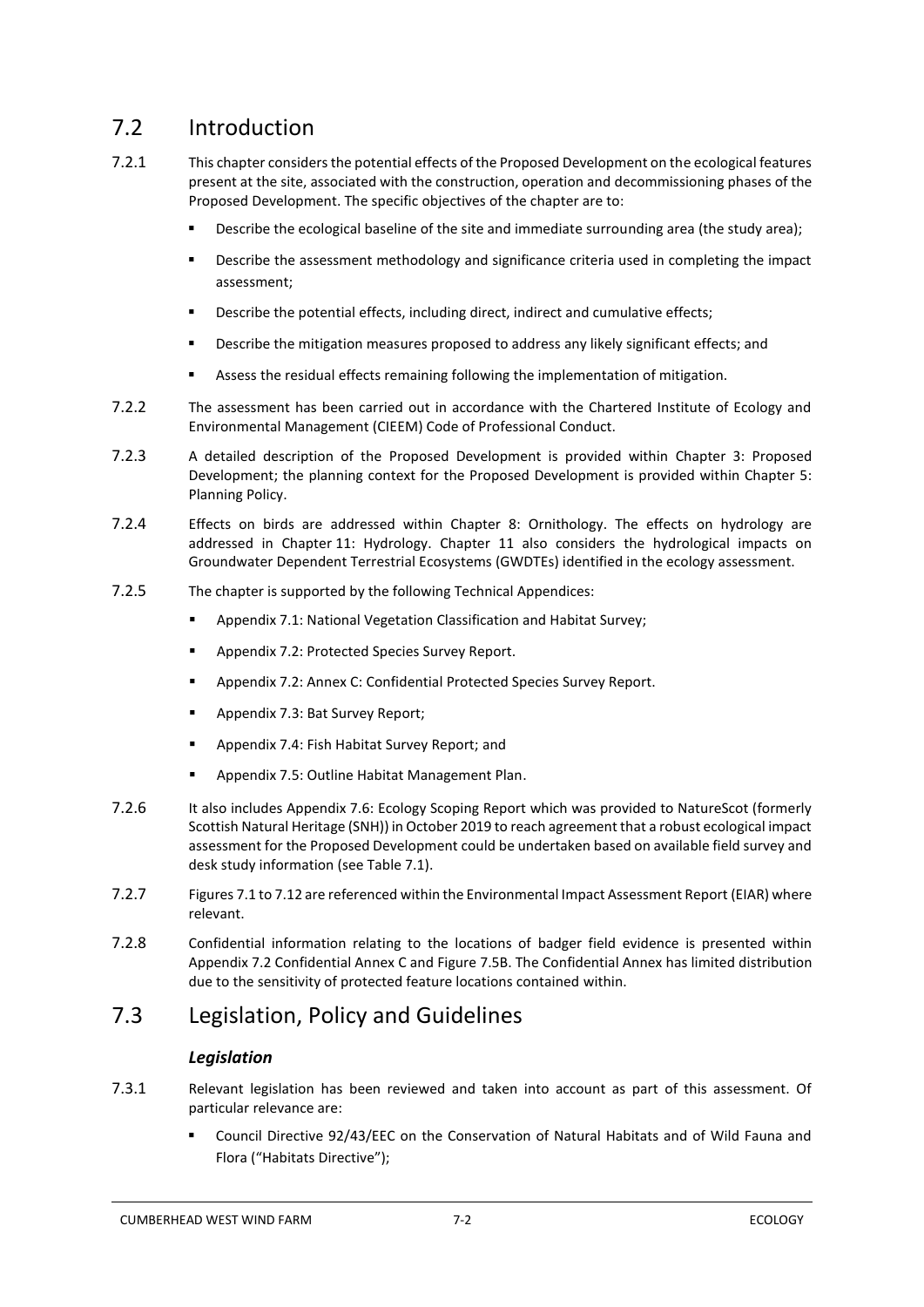- Council Directive 2000/60/EC of the European Parliament and of the Council establishing a framework for the Community action in the field of water policy ("Water Framework Directive");
- Environmental Impact Assessment Directive 2014/52/EU;
- The Electricity Works (Environmental Impact Assessment) (Scotland) Regulations 2017;
- The Water Environment and Water Services (Scotland) Act 2003 (WEWS);
- The Water Environment (Controlled Activities) (Scotland) Regulations 2011;
- The Wildlife and Countryside Act 1981 (as amended);
- Nature Conservation (Scotland) Act 2004 (as amended);
- The Wildlife and Natural Environment (Scotland) Act 2011;
- The Conservation (Natural Habitats &c.) Regulations 1994 (as amended) (''The Habitats Regulations''); and
- The Protection of Badgers Act 1992.

# *Planning Policy*

- 7.3.2 Chapter 5: Planning Policy sets out the planning policy framework that is relevant to the EIA. The policies set out below include those from the South Lanarkshire Local Development Plan (LDP) (2015) and the proposed LDP 2 (due for adoption in early 2021). This section also considers the relevant aspects of Scottish Planning Policy, Planning Advice Notes and other relevant guidance. Of relevance to the ecological assessment presented within this chapter, regard has been given to the following policies:
	- UK Post-2010 Biodiversity Framework (2012);
	- Scottish Biodiversity Strategy: It's in Your Hands (2004)/2020 Challenge for Scotland's Biodiversity (2013);
	- Scottish Government (2013) 2020 Challenge for Scotland's Biodiversity;
	- Scottish Government (2016) Draft Peatland and Energy Policy Statement;
	- Scottish Government (2017) Planning Advice Note 1/2013 Environmental Impact Assessment, Revision 1.0;
	- Scottish Government (2017). Planning Advice Note 1/2013-Environmental Impact Assessment, Revision 1.0.
	- Scottish Government (2018) Climate Change Plan: Third Report on Policies and Proposals 2018- 2032;

# *Guidance*

- 7.3.3 The assessment is carried out in accordance with the principles contained within the following guidance:
	- CIEEM (2018) Guidelines for Ecological Impact Assessment in the UK and Ireland: Terrestrial, Freshwater, Coastal and Marine (version 1.1). Chartered Institute of Ecology and Environmental Management, Winchester;
	- Hundt, L. (2012) Bat Surveys: Good Practice Guidelines, 2nd Edition, Bat Conservation Trust;
	- **■** Joint Nature Conservation Committee (JNCC) (2013) Guidelines for selection of biological Sites of Special Scientific Interest (SSSI);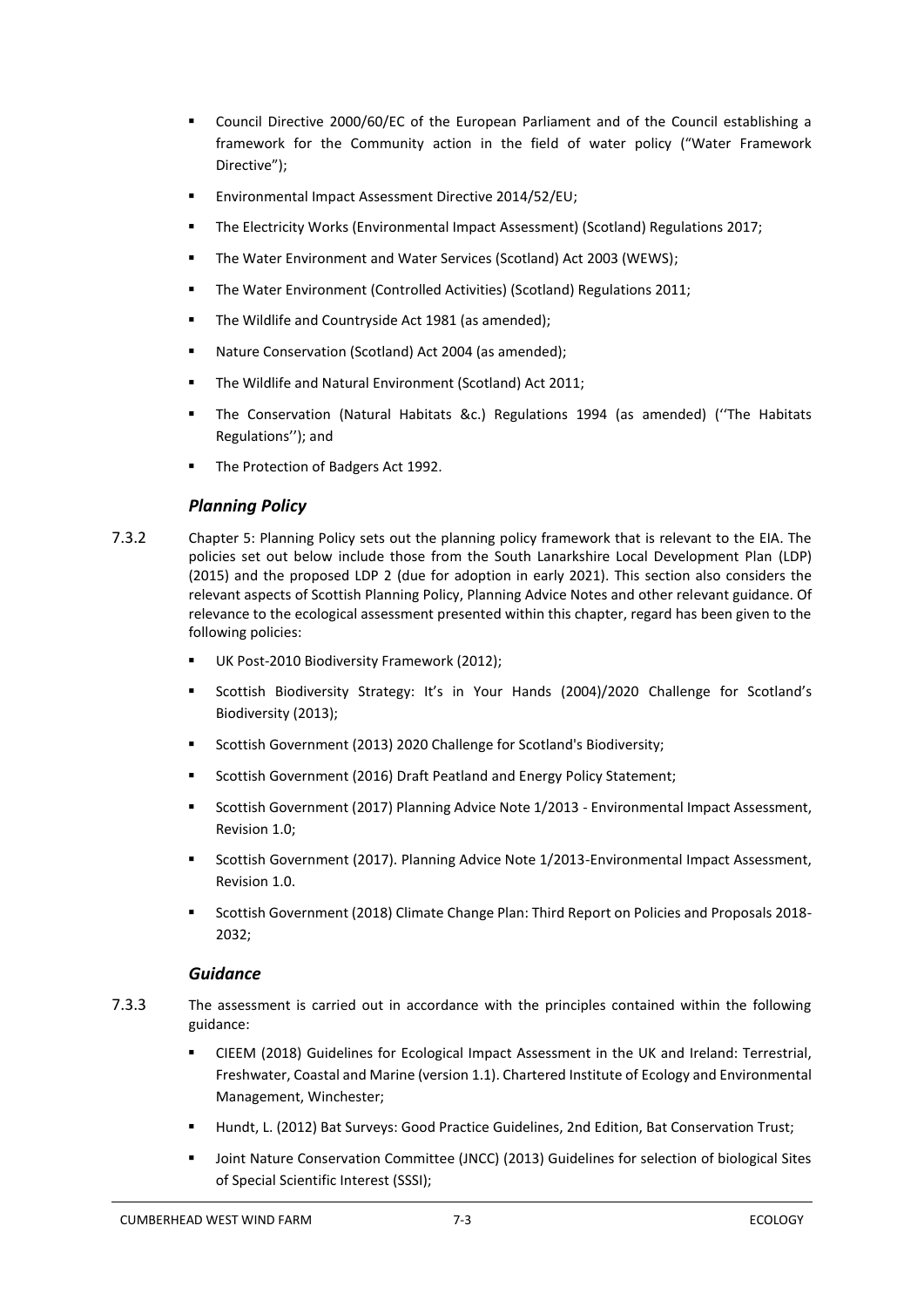- Natural England (2014) Natural England Technical Information Note TIN 051. Bats and Onshore Wind turbines – Interim Guidance (3rd Edition);
- Scottish Executive (2000) Nature conservation: implementation in Scotland of EC Directives on the conservation of natural habitats and of wild flora and fauna and the conservation of wild birds ('The Habitats and Birds Directives'). Revised guidance updating Scottish Office Circular no. 6/1995;
- Scottish Government (2001) European Protected Species, Development Sites and the Planning Systems: Interim guidance for local authorities on licensing arrangements;
- Scottish Government (2010) Management of Carbon-Rich Soils;
- Scottish Government (2017) Planning Circular 1/2017: Guidance on The Town and Country Planning (Environmental Impact Assessment) (Scotland) Regulations 2017;
- **•** Scottish Environment Protection Agency (SEPA) (2017) Land Use Planning System Guidance Note 4 - Planning guidance on on-shore windfarm developments;
- Scottish Renewables, Scottish Natural Heritage (SNH), SEPA, Forestry Commission (Scotland), Historic Environment Scotland & AEECoW (2019) Good Practice During Windfarm Construction (4th Edition);
- **EXE** SEPA (2017) Land Use Planning System Guidance Note 31 Guidance on Assessing the Impacts of Development Proposals on Groundwater Abstractions and Groundwater Dependent Terrestrial Ecosystems;
- SNH (2012) Assessing the Cumulative Impact of Onshore Wind Energy Developments;
- SNH (2016) Planning for Development: What to consider and include in Habitat Management Plans (Version 2);
- SNH (2016) Planning for Development: What to consider and include in deer assessments and management at development sites (Version 2);
- SNH (2018) Environmental Impact Assessment Handbook Version 5: Guidance for competent authorities, consultation bodies, and others involved in the Environmental Impact Assessment process in Scotland; and
- SNH, Natural England, Natural Resources Wales, RenewableUK, Scottish Power Renewables, Ecotricity Ltd, the University of Exeter & Bat Conservation Trust (BCT) (2019) Bats and Onshore Wind Turbines: Survey Assessment and Mitigation.

# <span id="page-5-0"></span>7.4 Consultation

- 7.4.1 In undertaking the assessment, consideration has been given to consultation undertaken with relevant organisations as detailed in Table 7.1 below.
- 7.4.2 Table 7.1 also summarises the consultation responses and provides information on where and how they have been addressed in the assessment, where relevant.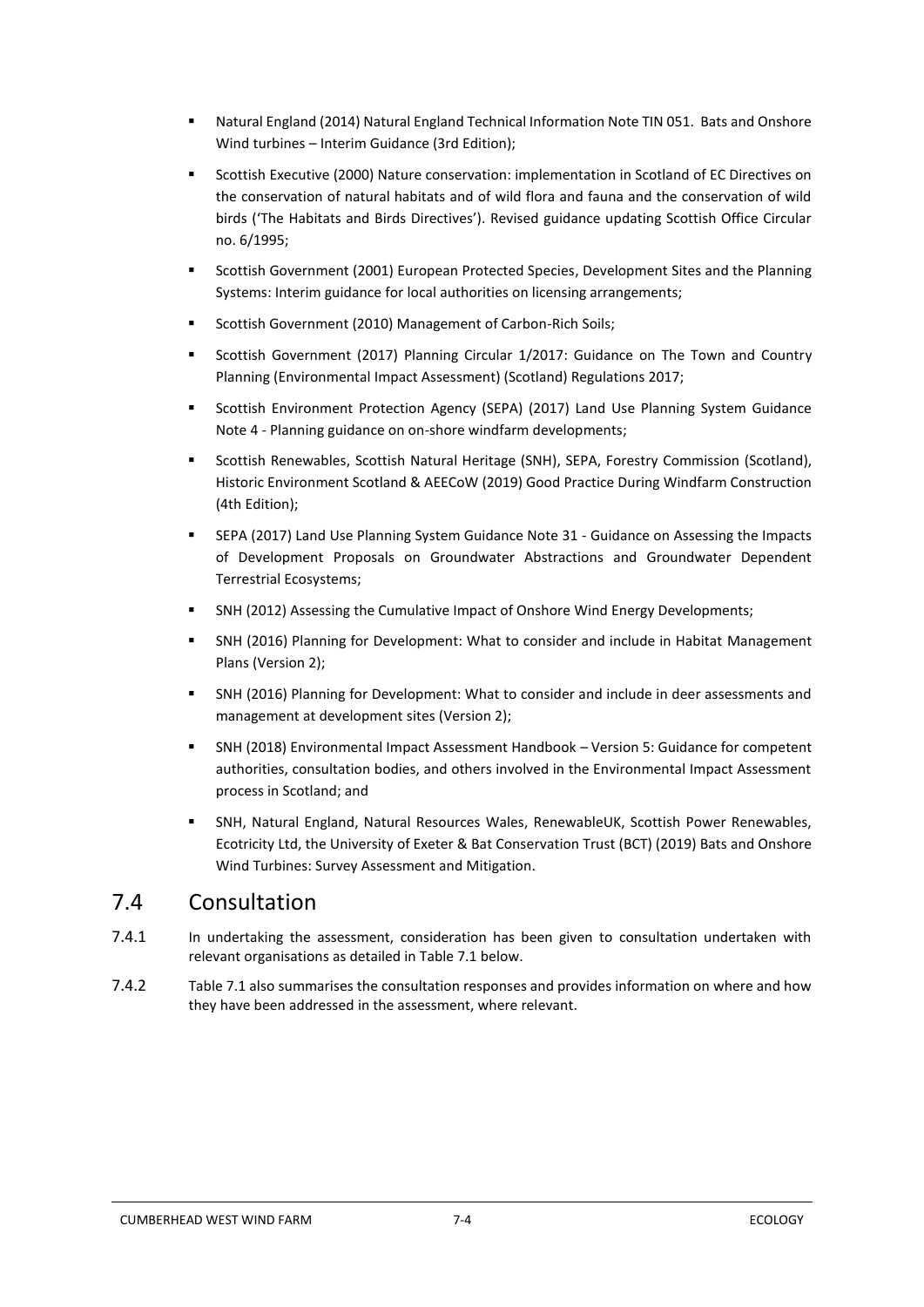| <b>Consultee</b><br>and Date               | <b>Scoping/Other</b><br><b>Consultation</b> | <b>Issue Raised</b>                                                                                                                                                                                                                                                                                                                                                                                                                                                                              | <b>Response/Action Taken</b>                                                                                                                                                                                                                                                                                                                                                                                                  |
|--------------------------------------------|---------------------------------------------|--------------------------------------------------------------------------------------------------------------------------------------------------------------------------------------------------------------------------------------------------------------------------------------------------------------------------------------------------------------------------------------------------------------------------------------------------------------------------------------------------|-------------------------------------------------------------------------------------------------------------------------------------------------------------------------------------------------------------------------------------------------------------------------------------------------------------------------------------------------------------------------------------------------------------------------------|
| NatureScot<br>22 and 23<br>October<br>2019 | Pre-scoping<br>consultation<br>e-mail       | Pre-scoping consultation<br>agreement of scope of surveys<br>and assessment (Appendix 7.6:<br>Ecology Scoping Report): "I'm<br>perfectly happy with the<br>Ecology proposals (although I<br>should say that this comes with<br>our usual pre-application<br>caveat that our advice at this<br>stage is given without prejudice<br>to a full and detailed<br>consideration of the impacts of<br>the proposal if submitted for<br>formal consultation as part of<br>the EIA or planning process)." | Noted.                                                                                                                                                                                                                                                                                                                                                                                                                        |
| NatureScot<br>11 August<br>2020            | Scoping<br>Response                         | NatureScot advises that the<br>developer should assess the<br>direct and indirect impacts of<br>the proposed development on<br>protected areas and their<br>qualifying interests / notified<br>features in the context of their<br>conservation objectives / site<br>management statements. The<br>assessment should be for the<br>proposal on its own and<br>cumulatively with other plans<br>or projects also affecting the<br>protected areas.                                                | Noted. Information<br>pertaining to these sites is<br>presented in the Designated<br>Sites section of section 7.6<br>of Chapter 7: Ecology.<br>Natura sites have been<br>considered within a Habitats<br><b>Regulations Appraisal (HRA)</b><br>context in this chapter.                                                                                                                                                       |
|                                            |                                             | NatureScot recommends that<br>drafts of the proposed<br><b>Construction Environmental</b><br>Management Plan [CEMP], Bat<br>Mitigation Plan, Breeding Bird<br>Protection Plan and Species<br>Protection Plan are included in<br>the EIA Report.                                                                                                                                                                                                                                                  | The draft CEMP is included<br>as part of this application<br>(refer to Appendix 3.1) and<br>would be finalised subject to<br>agreement of further details<br>via planning conditions.<br>See Project Assumptions<br>within section 7.7 and<br>Mitigation section 7.8 for<br>Species Protection Plan and<br><b>Bat Mitigation and</b><br><b>Monitoring Plan</b><br>information. The Breeding<br><b>Bird Protection Plan is</b> |

# **Table 7.1 – Consultation Responses**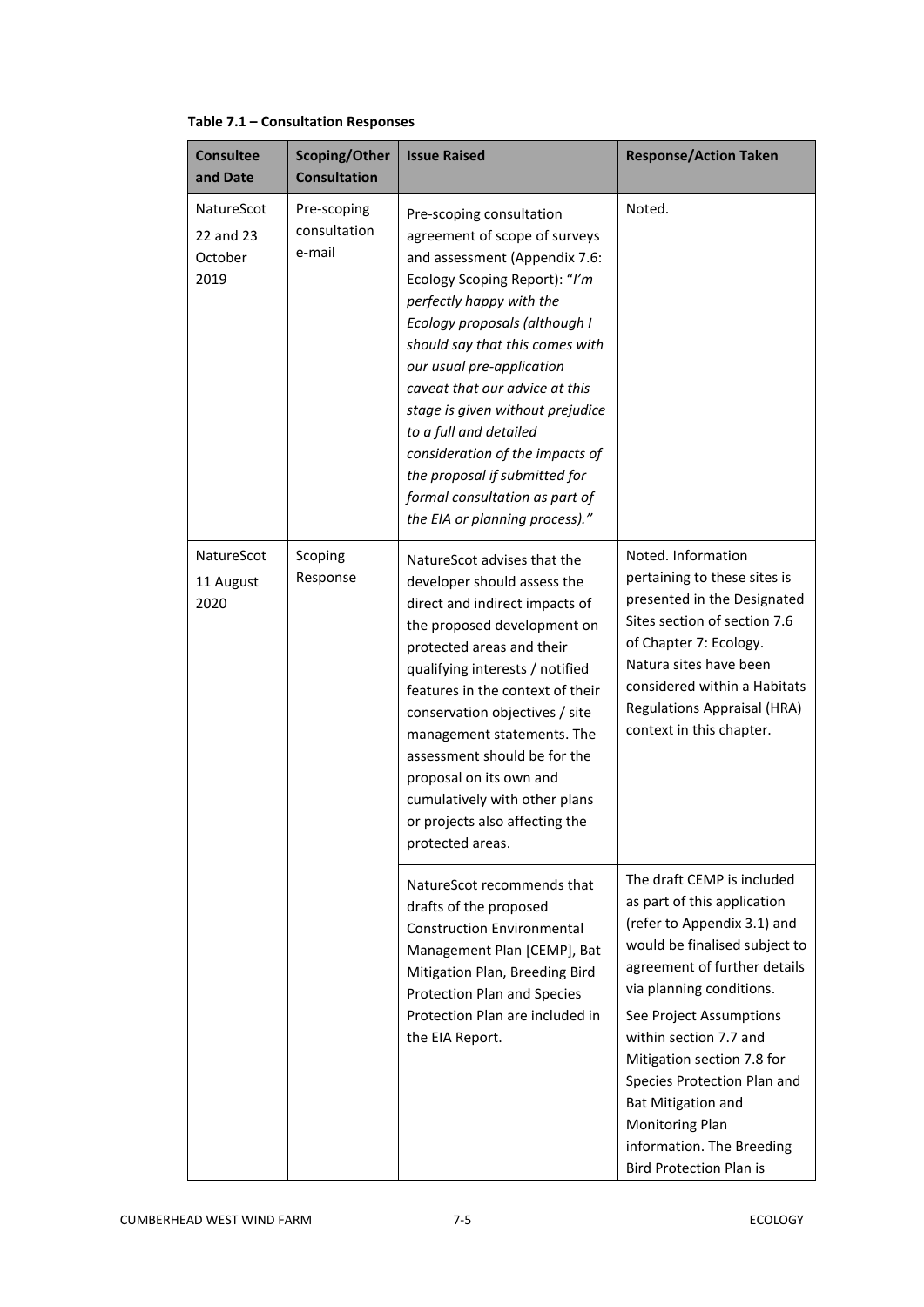| <b>Consultee</b><br>and Date | <b>Scoping/Other</b><br><b>Consultation</b> | <b>Issue Raised</b>                                                                                                                                                                                                                                                                                                                                                                                                                                               | <b>Response/Action Taken</b>                                                                                                                                                                                                            |
|------------------------------|---------------------------------------------|-------------------------------------------------------------------------------------------------------------------------------------------------------------------------------------------------------------------------------------------------------------------------------------------------------------------------------------------------------------------------------------------------------------------------------------------------------------------|-----------------------------------------------------------------------------------------------------------------------------------------------------------------------------------------------------------------------------------------|
|                              |                                             |                                                                                                                                                                                                                                                                                                                                                                                                                                                                   | referred to in Chapter 8:<br>Ornithology.                                                                                                                                                                                               |
|                              |                                             | NatureScot recommends the<br>preparation and<br>implementation of a Habitat<br>Management Plan, particularly<br>where measures are required<br>to mitigate for the loss of key<br>habitats (e.g. peatland) or<br>reduce the suitability of the site<br>following development for<br>nesting SPA birds. The Habitat<br>Management Plan should be<br>prepared in accordance with<br>our guidance on What to<br>consider and include in Habitat<br>Management Plans. | An Outline Habitat<br>Management Plan is<br>included as Appendix 7.5 of<br>this chapter, which would<br>seek to restore and enhance<br>bog habitats and native<br>woodland coverage,<br>potentially to the benefit of<br>nesting birds. |
| <b>RSPB</b><br>29 July 2020  | Scoping<br>Response                         | RSPB notes and agrees with the<br>updated NVC habitat survey<br>undertaken on site and within a<br>250 m buffer area to assess this<br>project's potential impact to<br>sensitive habitats.                                                                                                                                                                                                                                                                       | Noted.                                                                                                                                                                                                                                  |
|                              |                                             | RSPB agrees that an<br>appropriate assessment under<br>the HRA process for the closest<br>SAC (Coalburn Moss) will not be<br>necessary due to the distance<br>from this project boundary<br>$(3.8 \text{ km}).$                                                                                                                                                                                                                                                   | Noted. All designated sites<br>have been screened for<br>assessment in section 7.6<br>Designated Sites of this<br>chapter.                                                                                                              |
|                              |                                             | We agree with the need to<br>assess effects of this project on<br>the adjacent Muirkirk Uplands<br>SSSIs as part of the EIA process<br>for this project.                                                                                                                                                                                                                                                                                                          | Noted. Consideration of all<br>relevant SSSIs is presented<br>in section 7.6 Designated<br>Sites of this chapter.                                                                                                                       |
| <b>SEPA</b>                  | Scoping<br>response                         | SEPA requests that a map<br>demonstrating that all GWDTE<br>are out with a 100 m radius of<br>all excavations shallower than<br>1 m and outwith 250 m of all<br>excavations deeper than 1m<br>and proposed groundwater                                                                                                                                                                                                                                            | The distribution of potential<br>GWDTEs is shown in Figure<br>7.4. Chapter 11: Hydrology<br>considers the hydrological<br>impacts on potential<br>GWDTEs identified in this<br>chapter.                                                 |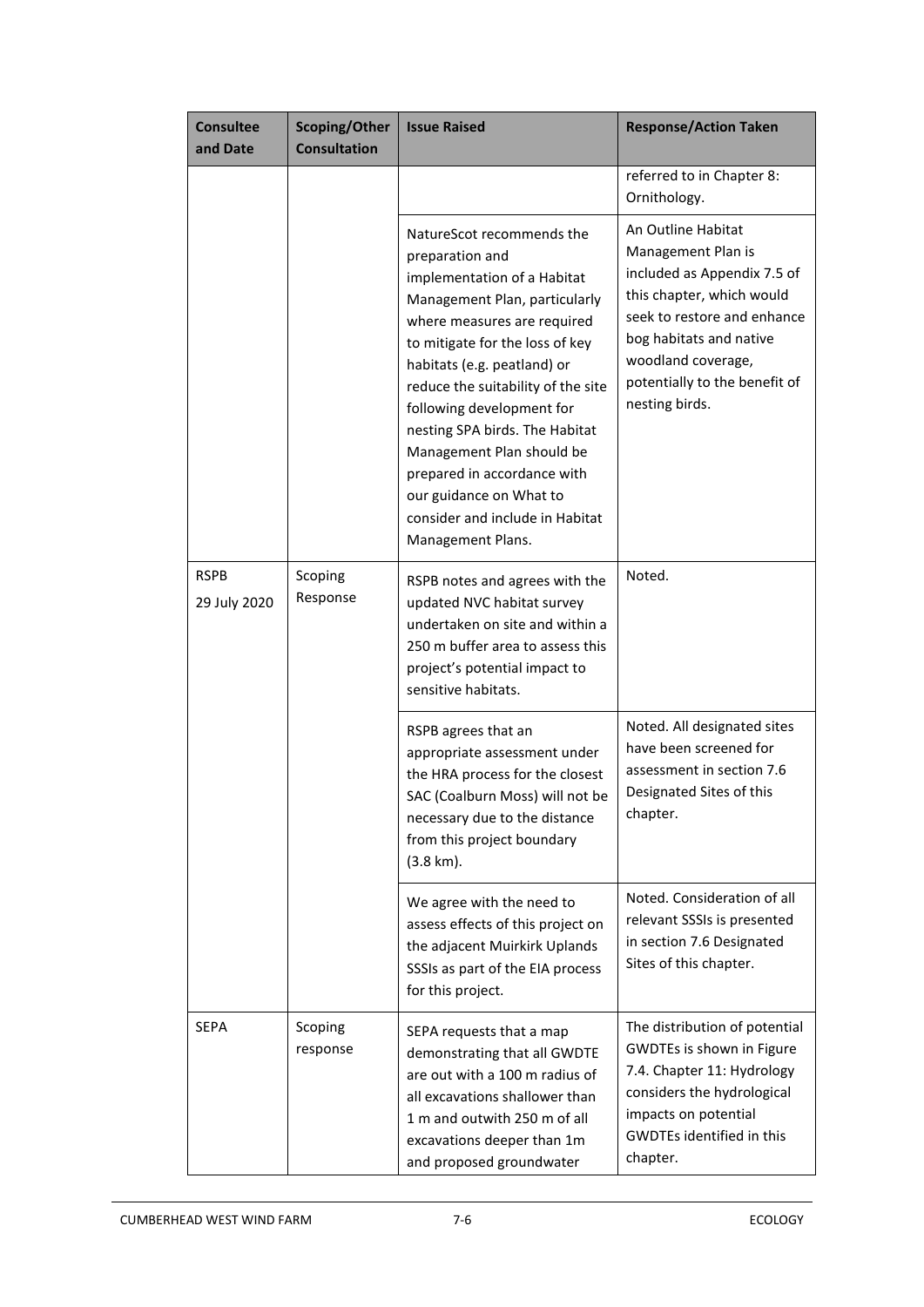| <b>Consultee</b><br>and Date | Scoping/Other<br><b>Consultation</b> | <b>Issue Raised</b>                                                                                                                                                                                                                                                               | <b>Response/Action Taken</b>                                                                                                |
|------------------------------|--------------------------------------|-----------------------------------------------------------------------------------------------------------------------------------------------------------------------------------------------------------------------------------------------------------------------------------|-----------------------------------------------------------------------------------------------------------------------------|
|                              |                                      | abstractions. If micro-siting is to<br>be considered as a mitigation<br>measure the distance of survey<br>needs to be extended by the<br>proposed maximum extent of<br>micro-siting. The survey needs<br>to extend beyond the site<br>boundary where the distances<br>require it. |                                                                                                                             |
|                              |                                      | SEPA states if the minimum<br>buffers above cannot be<br>achieved, a detailed site<br>specific qualitative and/or<br>quantitative risk assessment<br>will be required. We are likely<br>to seek conditions securing<br>appropriate mitigation for all<br><b>GWDTE</b> affected.   | Noted. Chapter 11:<br>Hydrology considers the<br>hydrological impacts on<br>potential GWDTEs identified<br>in this chapter. |

# <span id="page-8-0"></span>7.5 Assessment Methodology and Significance Criteria

# *Study Area*

- 7.5.1 The area within which the desk-based research and field surveys were undertaken varies depending on the ecological feature and its search/survey requirements. Details of the extent of each study area are described in the relevant 'Baseline Conditions' section of this chapter and associated Appendices 7.1 to 7.4 and shown on their respective Figures 7.1 to 7.12. Hereafter in this chapter, the areas covered by field surveys and assessment are collectively referred to as the 'study area'.
- 7.5.2 It should be noted that access to the main part of the site where all turbines would be located would be taken via existing access tracks, and tracks which would be created/upgraded as part of the Douglas West Wind Farm and Extension works (see Chapter 3: Proposed Development for further details). If the Douglas West Wind Farm Extension is not constructed in advance of the Proposed Development, then a 1.38 km section of new track would be required within the Douglas West Wind Farm Extension site boundary (see Appendix 3.3 for details on ecology information). No ecology surveys were conducted along the existing access track, with baseline activity levels associated with ongoing commercial forestry activities likely to be similar to wind farm construction vehicular movements. Desk study results from Douglas West, Douglas West Extension and Cumberhead Wind Farms which have covered this route, have been considered in this chapter. The whole access route would be subject to best practice measures during construction, as outlined in section 7.7 Project Assumptions.

# *Desk Study*

- 7.5.3 A desk study was undertaken to collate available ecological information in relation to the site and surrounding environment.
- 7.5.4 A search was conducted for the presence of any designated sites with ecological qualifying features and protected species records within 5 km of the Proposed Development (Figure 7.1), using the following sources and organisations: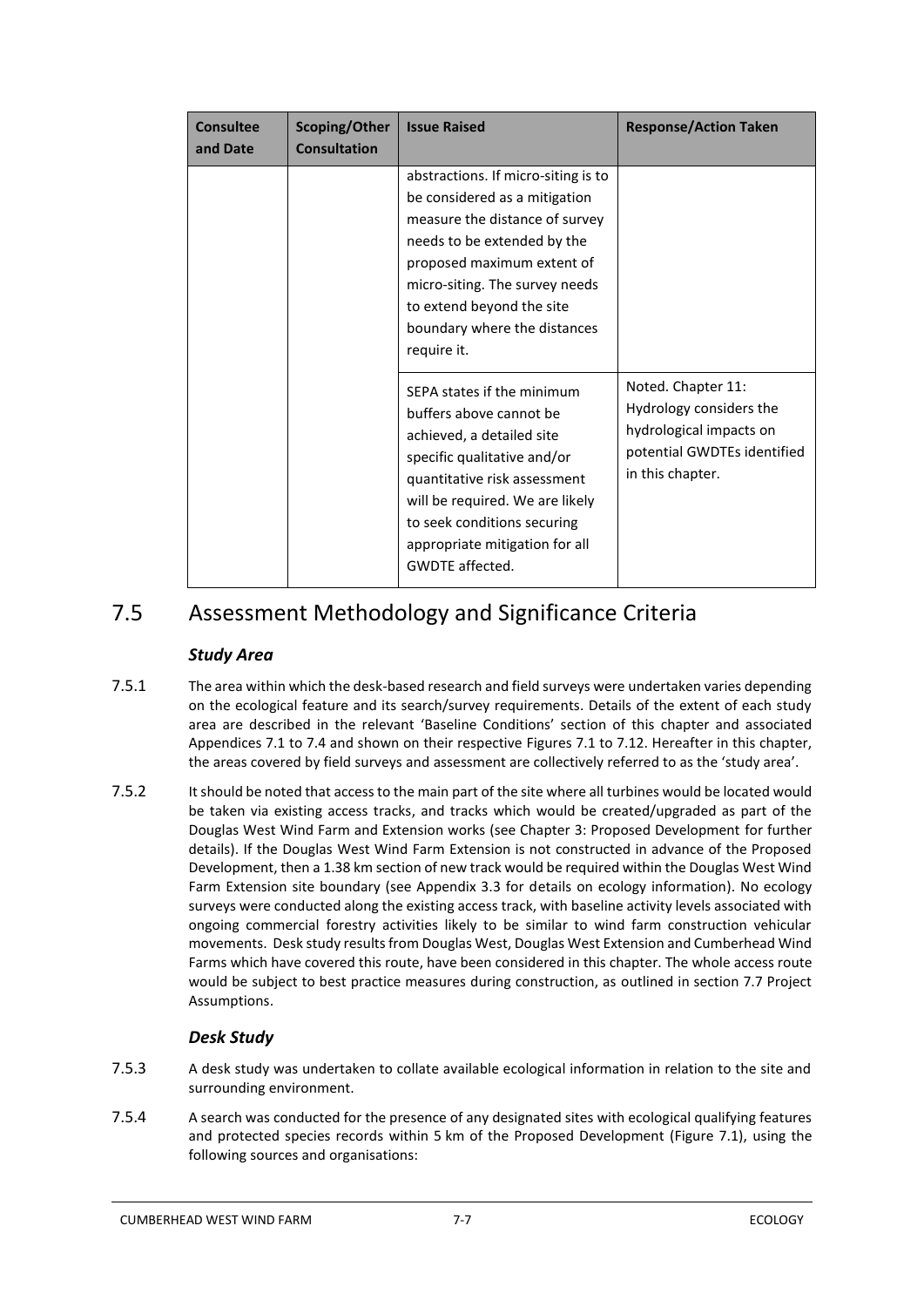- National Biodiversity Network (NBN) Atlas Scotland [\(https://scotland.nbnatlas.org/](https://scotland.nbnatlas.org/));
- NatureScot Sitelink [\(https://sitelink.nature.scot/home](https://sitelink.nature.scot/home) ) website for designated sites, and Natural Spaces (http://gateway.snh.gov.uk/natural-spaces/index.jsp) website for e.g. carbon and peatland map;
- Scottish Badgers;
- Saving Scotland's Red Squirrels [\(https://scottishsquirrels.org.uk/squirrel-sightings](https://scottishsquirrels.org.uk/squirrel-sightings));
- Glasgow Museums Biological Records Centre;
- NatureScot Carbon and Peatland map 2016 [\(https://www.nature.scot/professional](https://www.nature.scot/professional-advice/planning-and-development/planning-and-development-advice/soils/carbon-and-peatland-2016-map)[advice/planning-and-development/planning-and-development-advice/soils/carbon-and](https://www.nature.scot/professional-advice/planning-and-development/planning-and-development-advice/soils/carbon-and-peatland-2016-map)[peatland-2016-map](https://www.nature.scot/professional-advice/planning-and-development/planning-and-development-advice/soils/carbon-and-peatland-2016-map) );
- Deer Distribution Survey 2016 results by the British Deer Society [\(https://www.bds.org.uk/index.php/research/deer-distribution-survey](https://www.bds.org.uk/index.php/research/deer-distribution-survey) );
- John Haddow Scottish Leisler Bat Project data;
- South West Scotland Environmental Records Centre (SWSERC); and
- Environmental Statements and EIA Reports from 2004-2019 relating to applications for the local wind farm projects shown in Table 7.2.
- 7.5.5 The ecological information from the desk study was used to inform the scope of surveys for the Proposed Development.

| Project                        | Phase 1 | <b>NVC</b>                   | <b>Protected</b><br><b>Species</b> | <b>Bats</b>              | Great<br><b>Crested</b><br><b>Newt</b> | <b>Fish</b>                  |
|--------------------------------|---------|------------------------------|------------------------------------|--------------------------|----------------------------------------|------------------------------|
| Hagshaw Hill Extension         | 2004    | $\qquad \qquad \blacksquare$ | 2004                               | 2004                     |                                        |                              |
| Dungavel                       | 2004    | 2004                         | 2004                               | $\overline{\phantom{a}}$ |                                        | $\overline{\phantom{a}}$     |
| Nutberry                       | 2005    | 2005                         | 2005                               | 2005                     | $\overline{\phantom{a}}$               | $\overline{\phantom{a}}$     |
| Galawhistle                    | 2008-09 | 2009                         | 2008-09                            | 2008-09                  | $\overline{\phantom{a}}$               | 2009                         |
| Kype Muir                      | 2010    | 2010                         | 2010                               | 2010                     |                                        | 2010                         |
| Douglas West<br>Community Wind | 2010    | 2012                         | 2009-10                            | 2010                     | 2012                                   | 2010                         |
| Auchrobert                     | 2011-12 | 2011-12                      | 2011-12                            | 2012                     | 2012                                   |                              |
| Kype Muir Extension            | 2013    | 2013                         | 2013                               | 2013                     | $\overline{\phantom{a}}$               | $\overline{\phantom{a}}$     |
| Dalquhandy                     | 2011    | 2012                         | 2011-12                            | 2011-12                  | 2011-12                                | $\qquad \qquad \blacksquare$ |
| Cumberhead                     | 2013    | 2014                         | 2014                               | 2014                     | 2014                                   | 2014                         |
| Douglas West                   | 2014    | 2014                         | 2014, 2017                         | 2014-15                  | 2014-15                                | 2012                         |

**Table 7.2 – Timing of various ecological surveys carried out at nearby wind farm sites**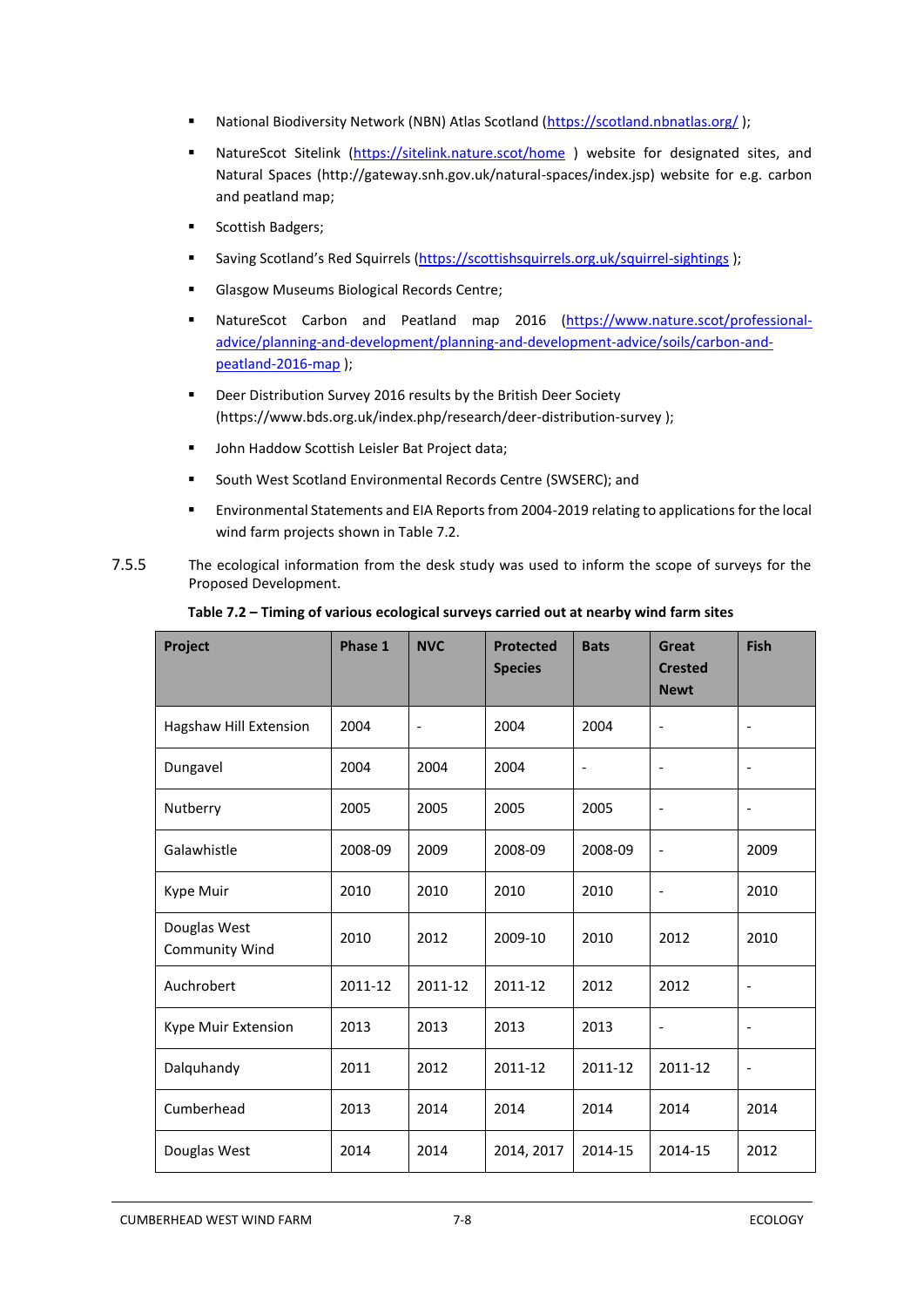| Project                    | Phase 1 | <b>NVC</b> | <b>Protected</b><br><b>Species</b> | <b>Bats</b> | Great<br><b>Crested</b><br><b>Newt</b> | <b>Fish</b> |
|----------------------------|---------|------------|------------------------------------|-------------|----------------------------------------|-------------|
| Hagshaw Hill<br>Repowering | 2018    | 2018       | 2018                               | 2018        | -                                      | -           |
| Douglas West Extension     | 2018    | 2018       | 2018                               | 2018        |                                        | -           |
| Hare Craig                 | 2018    | 2018       | 2018                               | 2016        |                                        | 2016        |

# *Field Surveys*

- 7.5.6 Ecological fieldwork commenced in June 2019 and was completed in August 2020.
- 7.5.7 The following field survey visits were undertaken to establish the presence of ecological features within the site plus appropriate study area buffers) and were undertaken in line with standard methodologies and guidance (respective study areas are also shown in Figures 7.3 to 7.12).
	- NVC habitat surveys: September 2019 and July 2020;
	- Protected species surveys: September 2019 and March 2020;
	- Bat activity surveys: June-September 2019 and July-August 2020;
	- Fish habitat surveys: November 2019; and
	- Bat roost potential surveys (undertaken as part of the protected species surveys):
- 7.5.8 The full suite of survey methods, species specific legislation and results are provided within Appendix 7.1: National Vegetation Classification and Habitat Survey; Appendix 7.2: Protected Species Survey Report; Appendix 7.2: Annex C: Confidential Protected Species Survey Report; Appendix 7.3: Bat Survey Report; and Appendix 7.: Fish Habitat Survey Report; . The field surveys were undertaken following best practice guidance, which are summarised within the relevant appendices.

# *Assessment of Potential Effect Significance*

- 7.5.9 This section defines the methods used to assess the significance of effects through the process of an evaluation of sensitivity (a combination of Nature Conservation Importance and conservation status) and magnitude of impact for each likely effect.
- 7.5.10 There can often be varying degrees of uncertainty over the sensitivity of receptors or magnitude of impacts as a result of limited information. A precautionary approach is therefore adopted where the response of a population to an impact is uncertain. The assessment focusses on a 'worst-case' Proposed Development as described below.
- 7.5.11 The assessment method considers the principles within the guidance detailed by CIEEM (2018).
- 7.5.12 The assessment for ecology features (unrelated to any Natura 2000 sites) involves the following process:
	- identification of the potential ecological impacts of the Proposed Development, including both beneficial and adverse;
	- consideration of the likelihood of occurrence of potential impacts where appropriate;
	- **■** defining the Nature Conservation Importance of the ecological features present and establishing the feature's conservation status, to give an indication of overall sensitivity;
	- establishing the magnitude of the likely impact (both spatial and temporal);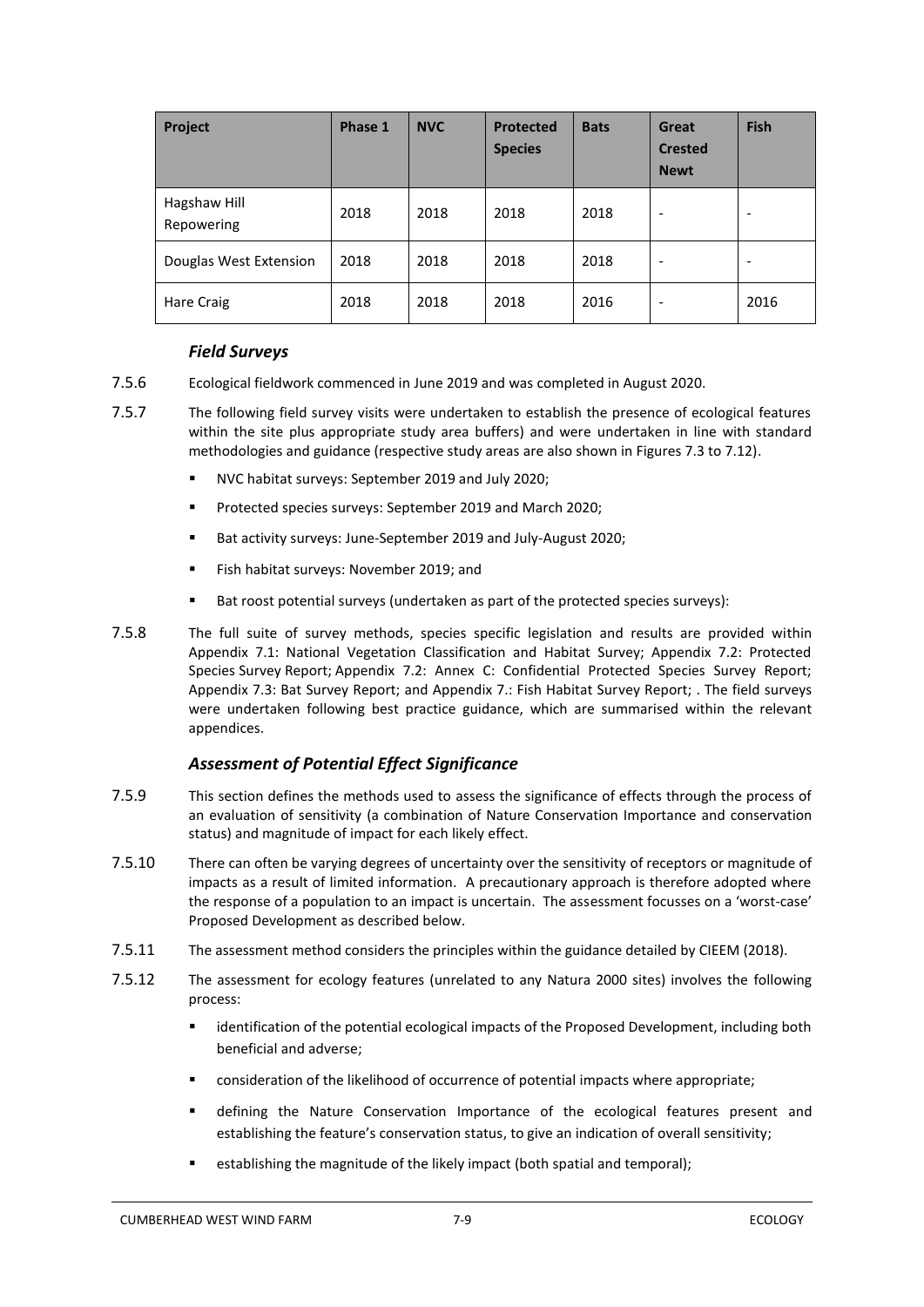- based on the above information, a professional judgement is made as to whether the identified effect is significant in the context of the EIA Regulations;
- if a potential effect is determined to be significant, measures to avoid, reduce, mitigate or compensate for the effect are suggested where required;
- opportunities for enhancement are considered; and
- residual effects after mitigation, compensation or enhancement are considered.

#### **Determining Sensitivity**

- 7.5.13 Sensitivity of an ecological feature is based on a combination of Nature Conservation Importance and conservation status. Nature Conservation Importance is defined on the basis of the geographic context (based on the guidance within CIEEM, 2018) given in Table 7.3. Assigning a value depends on contextual information about distribution and abundance of a protected species or habitat. This means that even though a feature may be protected through legislation at a national or international level, the relative value of the species' population, or extent/quality of habitat on site may be quite different (e.g. the site population of a protected species may consist of a single transitory animal, which within the context of a thriving local/regional/national population of a species, is therefore of local or regional value rather than national or international).
- 7.5.14 Where possible, the evaluation of habitat/populations within this assessment will make use of any relevant published evaluation criteria (e.g. The Scottish Biodiversity List (Scottish Government, 2013), JNCC on selection of biological Sites of Special Scientific Interest (SSSIs) (JNCC, 2013a), Mathews *et al*., 2018). Furthermore, JNCC guidance (JNCC, 2008) has been consulted where relevant so that cross-referencing of classifications within different systems can be standardised (e.g. correctly matching NVC types with Annex I habitats where relevant etc.).
- 7.5.15 Those ecological features identified as being potentially impacted by the Proposed Development, and deemed to be of local, regional, national, and international importance are termed 'Important Ecological Features' (IEFs). These IEFs form the basis of the impact assessment.
- 7.5.16 Where relevant, information regarding the feature's conservation status is also considered. This enables an appreciation of current population or habitat trends to be incorporated into the definition of sensitivity.

| <b>Nature Conservation</b><br><b>Importance of Feature in</b><br><b>Geographical Context</b> | <b>Description</b>                                                                                                                                                                                      |
|----------------------------------------------------------------------------------------------|---------------------------------------------------------------------------------------------------------------------------------------------------------------------------------------------------------|
| International                                                                                | Qualifying feature of an internationally designated site (e.g. Special<br>Area of Conservation, SAC).                                                                                                   |
|                                                                                              | Species population or habitat type/extent meeting criteria for<br>international designations.                                                                                                           |
|                                                                                              | Species present in internationally important numbers (>1 % of<br>biogeographic populations).                                                                                                            |
| National (UK)                                                                                | Qualifying feature of a nationally designated site (SSSI, or a National<br>Nature Reserve (NNR), or meeting the criteria for national<br>designation or qualifying species where there is connectivity. |

**Table 7.3 – Approach to Determining Nature Conservation Importance (adapted from Hill** *et al.*  **2005)**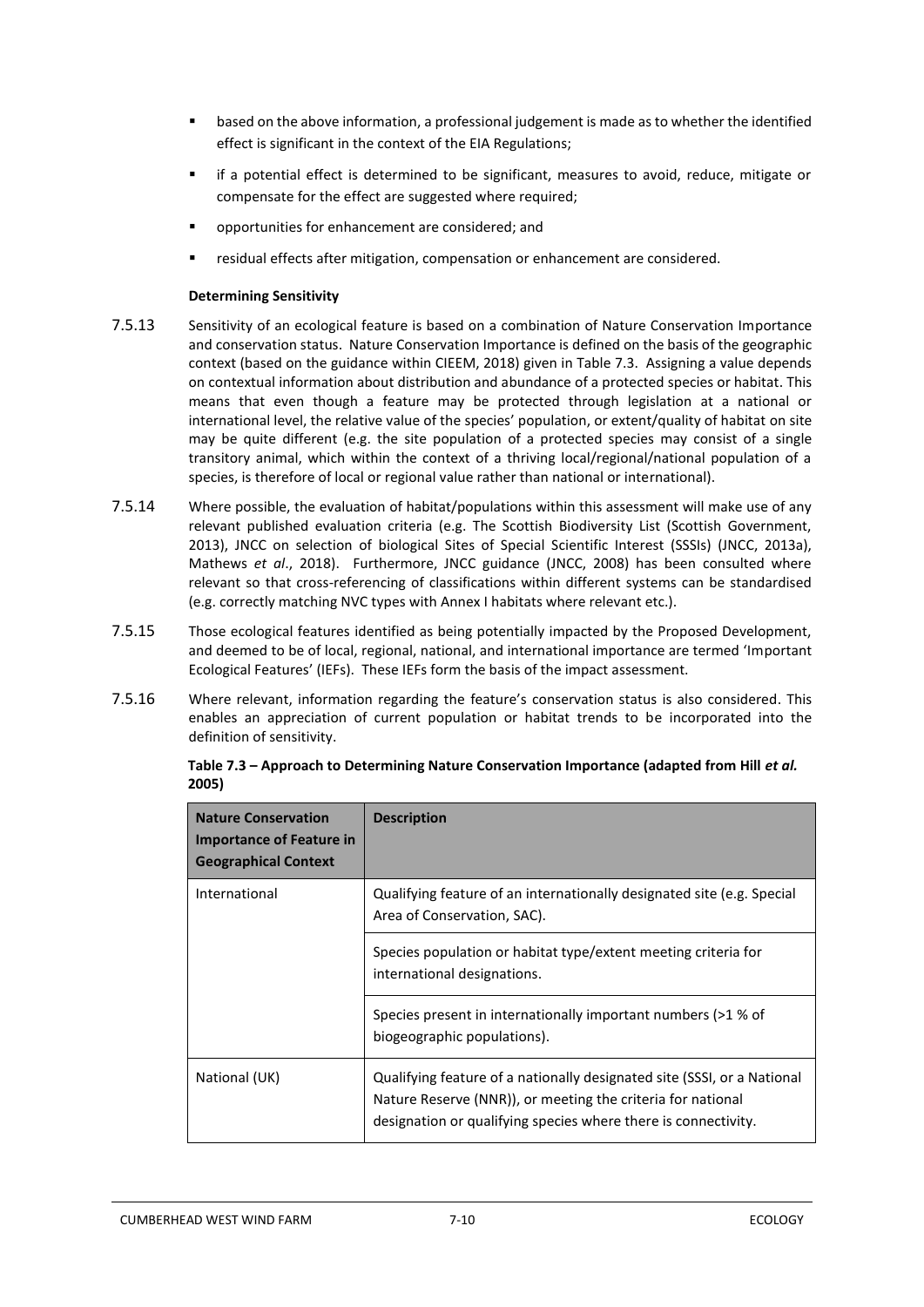| <b>Nature Conservation</b><br><b>Importance of Feature in</b><br><b>Geographical Context</b> | <b>Description</b>                                                                                                                                            |
|----------------------------------------------------------------------------------------------|---------------------------------------------------------------------------------------------------------------------------------------------------------------|
|                                                                                              | Species present in nationally important numbers (>1 % UK<br>population).                                                                                      |
| Regional (Natural<br>Heritage Zone or Local                                                  | Species present in regionally important numbers (e.g. >1 % of<br>Natural Heritage Zone population).                                                           |
| Authority Area)                                                                              | Areas of habitat falling below criteria for selection as a SSSI (e.g.<br>areas of semi-natural ancient woodland larger than 0.25 ha).                         |
| Local                                                                                        | Features of Local Nature Reserves (LNR).                                                                                                                      |
|                                                                                              | Areas of semi-natural ancient woodland smaller than 0.25 ha.                                                                                                  |
|                                                                                              | Areas of habitat or species considered to appreciably enrich the<br>ecological resource within the local context, e.g. species-rich flushes<br>or hedgerows.  |
| Negligible                                                                                   | Usually widespread and common habitats and species. Features<br>falling below local value are not normally considered in detail in the<br>assessment process. |

#### **Magnitude of Impact**

- 7.5.17 Impact magnitude refers to changes in the extent and integrity of an ecological feature. A suitable definition of ecological 'integrity' is found within Scottish Executive circular 6/1995 updated by Scottish Executive Rural Affairs Department (SERAD) (2000) which states that, "*The integrity of a site is the coherence of its ecological structure and function, across its whole area, which enables it to sustain the habitat, complex of habitats and/or the levels of populations of the species for which it was classified*". Although this definition is used specifically regarding European level designated sites (SACs and SPAs), it is applied to wider countryside habitats and species for the purposes of this assessment.
- 7.5.18 Determining the magnitude of any likely impacts requires an understanding of how the ecological features are likely to respond to the Proposed Development. This change can occur during construction, operation or decommissioning of the Proposed Development.
- 7.5.19 Impacts can be adverse, neutral or beneficial.
- 7.5.20 Impacts are judged in terms of magnitude in space and time. There are five levels of spatial impacts and five levels of temporal impacts as described in Table 7.4 and Table 7.5.

| <b>Spatial Magnitude</b> | <b>Description</b>                                                                                                                                         |
|--------------------------|------------------------------------------------------------------------------------------------------------------------------------------------------------|
| Very High                | Would cause the loss of the majority of a feature (>80 %) or would be<br>sufficient to damage a feature sufficient to immediately affect its<br>viability. |
| High                     | Would have a major impact on the feature or its viability. For example,<br>more than 20 % habitat loss or damage.                                          |

#### **Table 7.4 – Definition of Spatial Impact Magnitude upon the IEFs**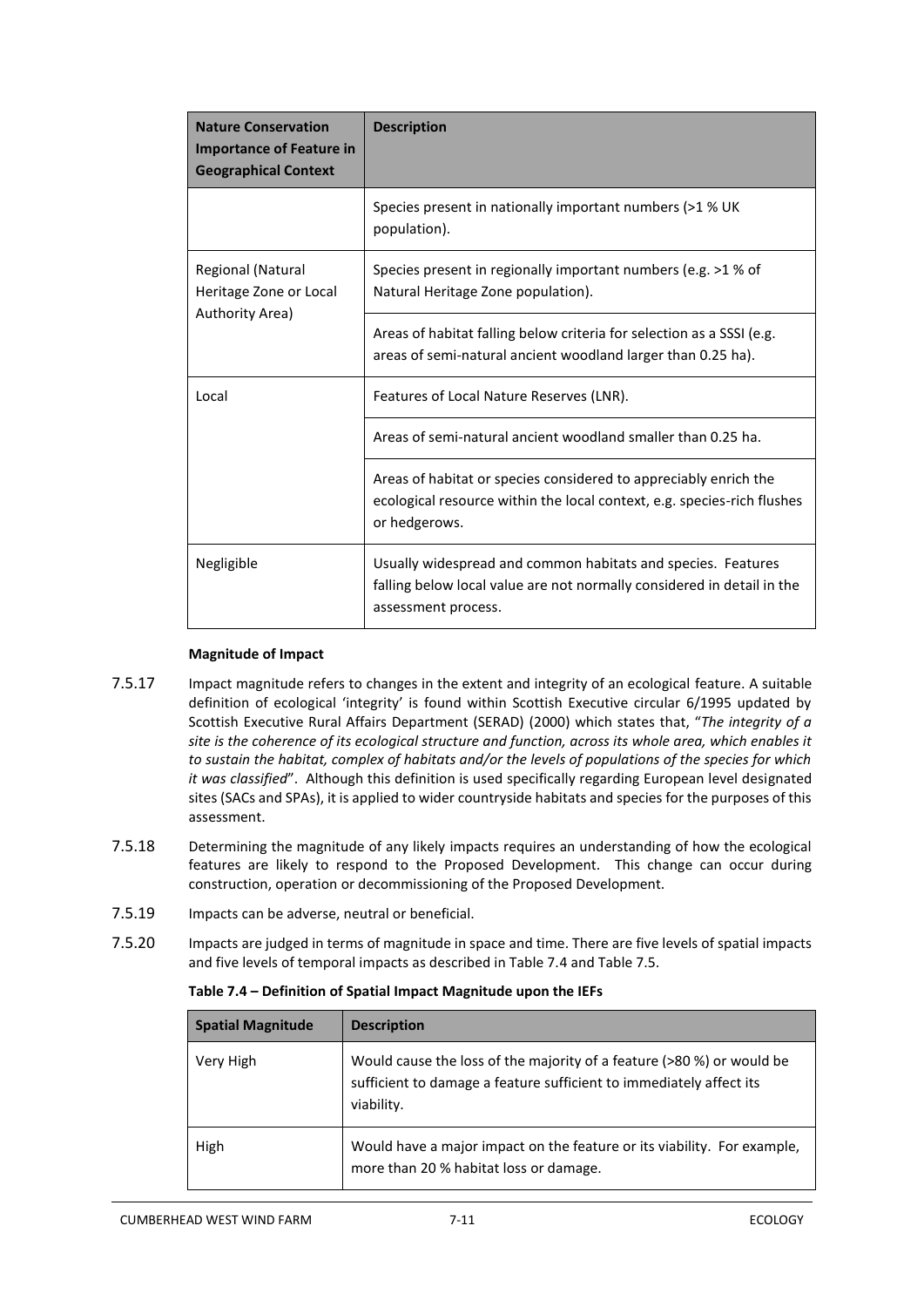| <b>Spatial Magnitude</b> | <b>Description</b>                                                                                                      |
|--------------------------|-------------------------------------------------------------------------------------------------------------------------|
| Moderate                 | Would have a moderate impact on the feature or its viability. For<br>example, between 10 - 20 % habitat loss or damage. |
| Low                      | Would have a minor impact upon the feature or its viability. For<br>example, less than 10 % habitat loss or damage.     |
| Negligible               | Minimal change on a very small scale; impacts not dissimilar to those<br>expected within a 'do nothing' scenario.       |

**Table 7.5 – Definition of Temporal Impact Magnitude upon the IEFs**

| <b>Temporal Magnitude</b> | <b>Description</b>                                                                                                                                                                                                                                     |
|---------------------------|--------------------------------------------------------------------------------------------------------------------------------------------------------------------------------------------------------------------------------------------------------|
| Permanent                 | Impacts continuing indefinitely beyond the span of one human<br>generation (taken here as 30+ years), except where there is likely to be<br>substantial improvement after this period in which case the category<br>Long Term may be more appropriate. |
| Long term                 | Between 15 years up to (and including) 30 years.                                                                                                                                                                                                       |
| Medium term               | Between 5 years up to (but not including) 15 years.                                                                                                                                                                                                    |
| Short term                | Up to (but not including) 5 years.                                                                                                                                                                                                                     |
| Negligible                | No impact.                                                                                                                                                                                                                                             |

## **Significance**

- 7.5.21 The significance of potential effects is determined by integrating the assessments of sensitivity of the IEF and magnitude of impact in a reasoned way, based on the available evidence and professional judgement.
- 7.5.22 Table 7.6 details the significance criteria that have been used in assessing the effects of the Proposed Development.

| Table 7.6 - Significance Criteria |  |  |
|-----------------------------------|--|--|
|-----------------------------------|--|--|

| <b>Significance of Effect</b> | <b>Description</b>                                                                                                                                                                                                             |
|-------------------------------|--------------------------------------------------------------------------------------------------------------------------------------------------------------------------------------------------------------------------------|
| Major                         | Significant effect, as the effect is likely to result in a long term significant<br>adverse effect on the integrity of the feature.                                                                                            |
| Moderate                      | Significant effect, as the effect is likely to result in a medium term or<br>partially significant adverse effect on the integrity of the feature.                                                                             |
| Minor                         | The effect is likely to adversely affect the feature at an insignificant level<br>by virtue of its limited duration and/or extent, but there will probably<br>be no effect on its integrity. This is not a significant effect. |
| Negligible                    | No material effects. This is not a significant effect.                                                                                                                                                                         |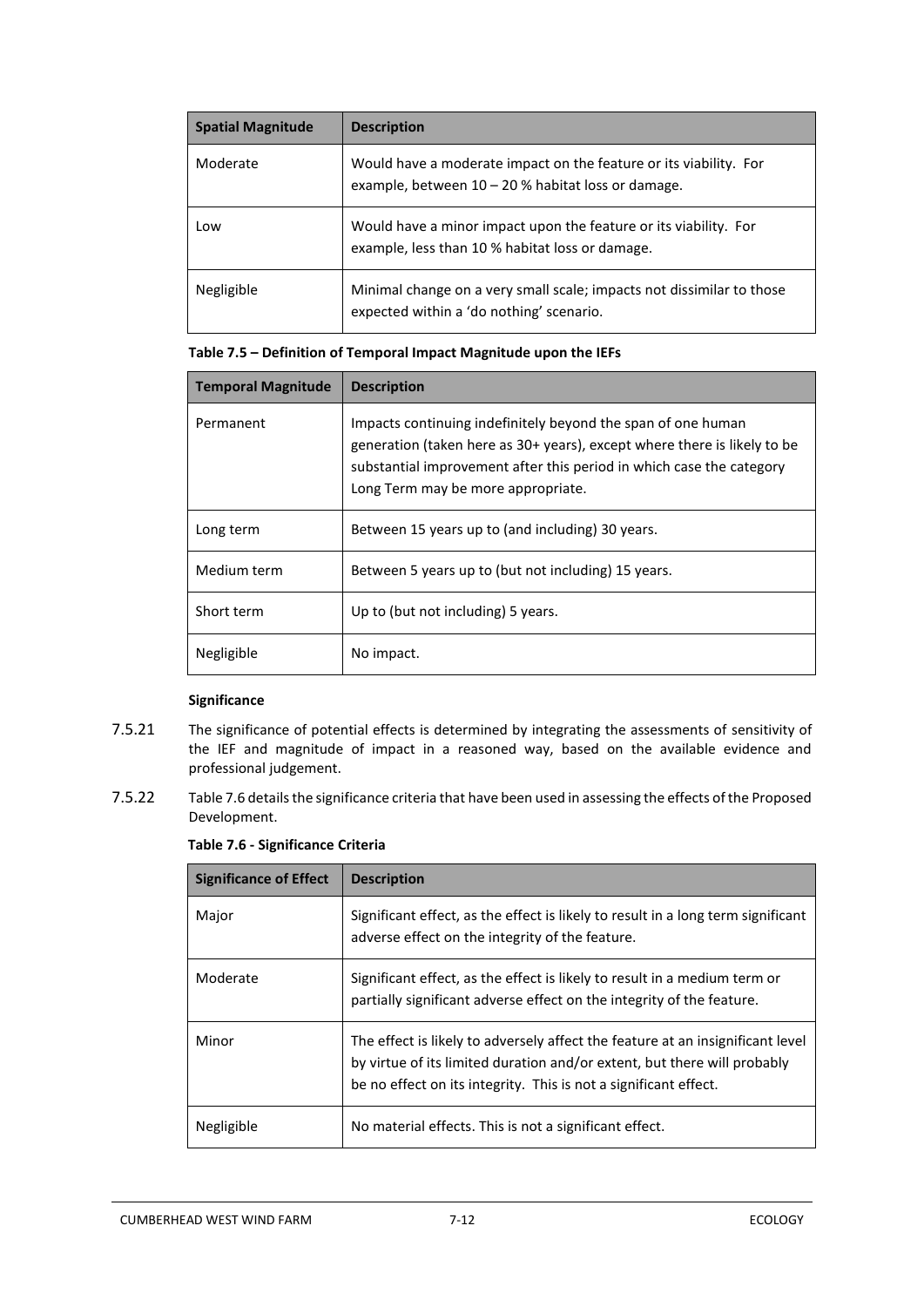- 7.5.23 Using these definitions, it must be decided whether there will be any effects which will be sufficient to adversely affect the IEF to the extent that its conservation status deteriorates above and beyond that which would be expected should baseline conditions remain (i.e. the 'do nothing' scenario).
- 7.5.24 Major and moderate effects are considered significant and minor and negligible not significant in accordance with the EIA Regulations.

#### **Cumulative Assessment**

7.5.25 NatureScot cumulative assessment guidance (SNH, 2012) is used to inform the cumulative assessment in this chapter. In the interests of focusing on the potential for significant effects, this assessment considers the potential for cumulative effects with other wind farm developments. The spatial context in which these effects are considered is heavily dependent on the ecology of the feature assessed. For example, for water voles it may be appropriate to consider effects specific to individual catchments, should the distance between neighbouring catchments be sufficient to assume no movement of animals between them, whereas for blanket bog the region/Natural Heritage Zone may be the relevant spatial scale. Therefore, an assessment of cumulative effects will be made for each feature, appropriate to its ecology.

## *Requirements for Mitigation*

- 7.5.26 Mitigation will be required if the assessment determines that there is an unmitigated moderate adverse or major adverse and therefore significant effect on any IEF identified in this assessment.
- 7.5.27 Even without any significant effects on IEFs, embedded mitigation will be applied in the form of a Species Protection Plan (SPP) to ensure legal compliance and avoid disturbance to IEFs or their protected features (e.g. holts, setts) (see *Project Assumptions*).

# *Assessment of Residual Effect Significance*

7.5.28 If a potential effect is determined to be significant, suggested measures to mitigate or compensate the effect will be considered and the revised significance of residual effects after mitigation will be assessed.

## *Limitations to Assessment*

- 7.5.29 No significant limitations to the assessment were identified, based on the collation of baseline ecology data in 2019 and 2020 and availability of historic data. Minor survey-specific limitations encountered for each survey type are however outlined in Appendix 7.1: National Vegetation Classification and Habitat Survey; Appendix 7.2: Protected Species Survey Report; Appendix 7.2 Annex C: Confidential Protected Species Survey Report; Appendix 7.3: Bat Survey Report; and Appendix 7.4: Fish Habitat Survey Report.
- 7.5.30 Limitations exist regarding the knowledge base on how some species, and the populations to which they belong, react to impacts. A precautionary approach is taken in these circumstances, and as such it is considered that these limitations do not affect the robustness of this assessment.

# <span id="page-14-0"></span>7.6 Baseline Conditions

- 7.6.1 This section details the results of the desk study and field surveys, and includes:
	- Desk study;
	- Habitats and GWDTEs;
	- Protected species; and
	- Design Layout Considerations.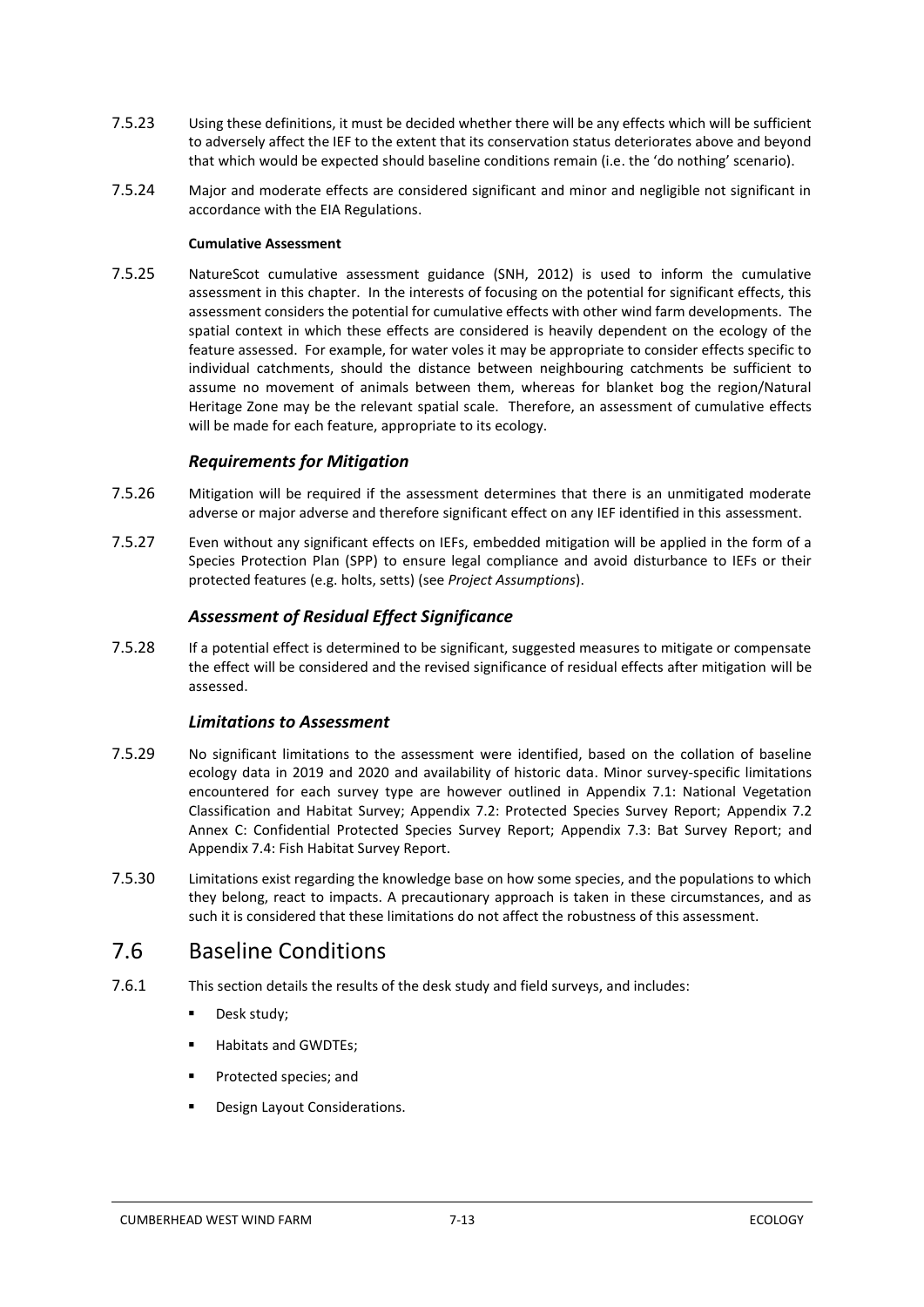# *Desk Study*

#### **Designated Sites**

7.6.2 There are three designated sites located within 5 km of the site that have ecological qualifying features. In addition, areas of ancient woodland have been identified, outside of the site boundary. Details of these are provided within Table 7.7 and Figure 7.1.

**Table 7.7 – Designated Sites within 5 km of the Proposed Development**

| <b>Name</b>                                    | <b>Distance from</b><br>site boundary<br>(excluding<br>existing access<br>route) | <b>Qualifying Interests</b>                                   | <b>Status</b>                                                               |
|------------------------------------------------|----------------------------------------------------------------------------------|---------------------------------------------------------------|-----------------------------------------------------------------------------|
| Muirkirk Uplands SSSI                          | Adjacent to<br>Proposed<br>Development<br>site's<br>western<br>boundary          | <b>Blanket</b> bog<br>Upland habitat<br>assemblage            | Unfavourable no change                                                      |
| Coalburn Moss SAC and SSSI                     | 3.8 km east                                                                      | Active raised bog<br>Degraded raised bog<br>Raised bog (SSSI) | Favourable maintained<br>Unfavourable recovering<br>Unfavourable recovering |
| <b>Blood Moss and Slot Burn</b><br><b>SSSI</b> | 4.8 km west                                                                      | <b>Blanket</b> bog                                            | Unfavourable no change                                                      |

## **Protected Species**

- 7.6.3 A search on the NBN Atlas for Living Scotland and SWSERC for species records in a 5 km buffer from this location contained records for the following relevant protected or notable species:
	- badger (*Meles meles*);
	- otter (*Lutra lutra*);
	- brown hare (*Lepus europaeus*);
	- mountain hare (*Lepus timidus*);
	- common lizard (*Zootoca vivipara*); and
	- common frog (*Rana temporaria*).
- 7.6.4 NBN Atlas and SWSERC returned records of the following bat species within a 10 km buffer (Figure 7.6):
	- Common pipistrelle (*Pipistrellus pipistrellus*);
	- Daubenton's bat (*Myotis daubentonii*);
	- Nathusius' pipistrelle (*Pipistrellus nathusii*);
	- Soprano pipistrelle (*Pipistrellus pipistrellus*); and
	- Pipistrelle species.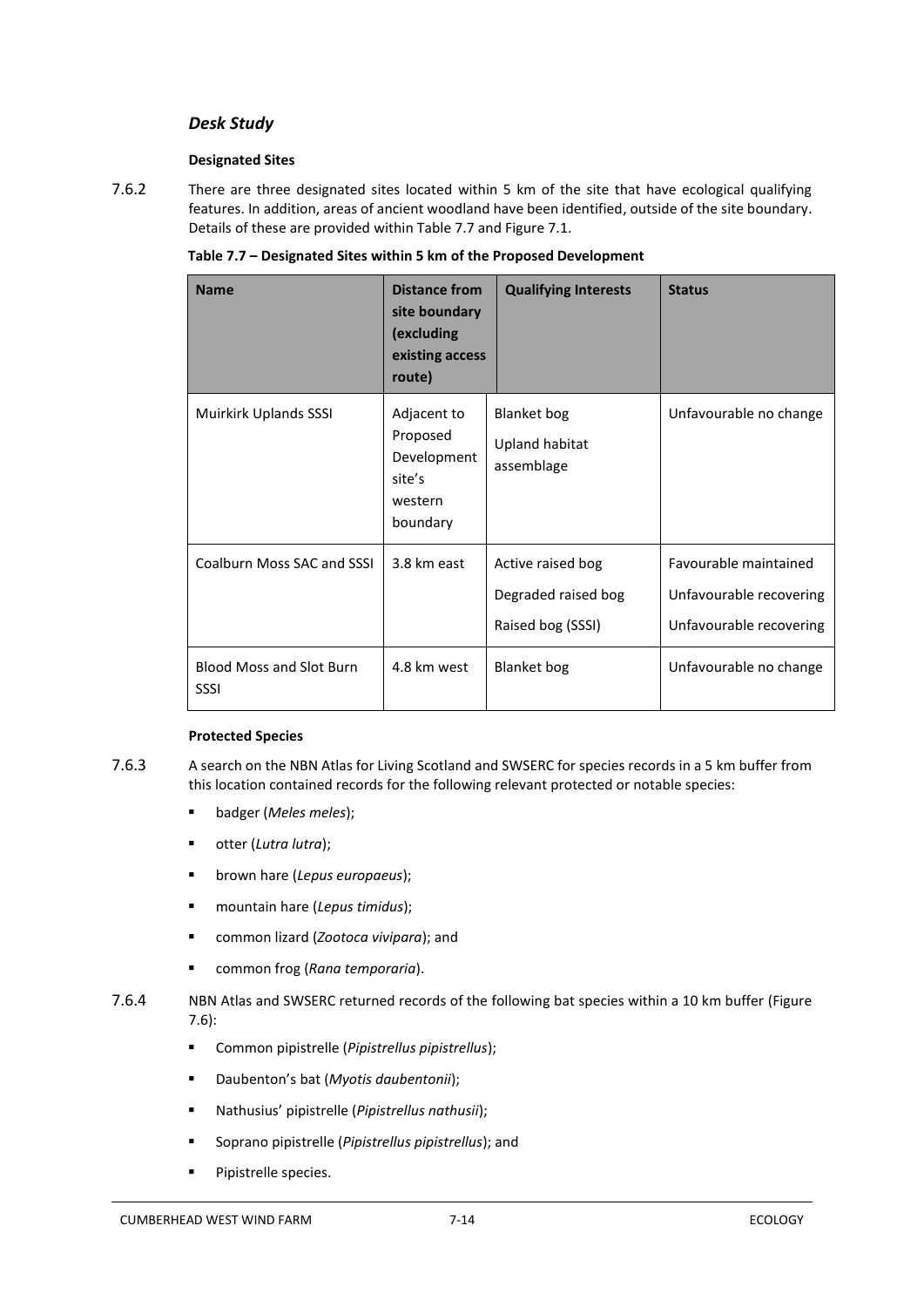- 7.6.5 In addition, there were a small number of records of Leisler's bat *Nyctalus leisleri* obtained from the John Haddow Scottish Leisler Bat Project database (Figure 7.6).
- 7.6.6 A review of scoping reports, consultation responses and EIA reports of 14 local wind farm projects (Figure 8.2) found evidence of several protected species, as outlined within Table 7.8 below.
- 7.6.7 Table 7.8 states whether a species was found to be present (P) or whether there was no evidence (NE) recorded during surveys, or in the cases where species were not included within the scope of surveys, not surveyed (-).

| <b>Species</b>         | <b>HH</b>                | <b>DU</b>                | <b>NU</b>                | <b>GA</b>                | <b>KY</b>                | <b>DWCW</b>              | <b>AU</b>                | <b>KYX</b>               | <b>DQ</b>                | CU        | <b>DW</b> | <b>RHH</b>               | <b>DWX</b>               | <b>HC</b>                |
|------------------------|--------------------------|--------------------------|--------------------------|--------------------------|--------------------------|--------------------------|--------------------------|--------------------------|--------------------------|-----------|-----------|--------------------------|--------------------------|--------------------------|
| Badger                 | <b>NE</b>                | P                        | Þ                        | P                        | P                        | P                        | P                        | <b>NE</b>                | P                        | P         | P         | P                        | P                        | <b>NE</b>                |
| Otter                  | <b>NE</b>                | P                        | <b>NE</b>                | P                        | P                        | P                        | P                        | P                        | P                        | P         | P         | <b>NE</b>                | <b>NE</b>                | <b>NE</b>                |
| Water vole             | <b>NE</b>                | <b>NE</b>                | <b>NE</b>                | <b>NE</b>                | <b>NE</b>                | <b>NE</b>                | <b>NE</b>                | <b>NE</b>                | <b>NE</b>                | <b>NE</b> | <b>NE</b> | <b>NE</b>                | <b>NE</b>                | <b>NE</b>                |
| Pine marten            | $\overline{\phantom{0}}$ | <b>NE</b>                | $\overline{\phantom{a}}$ | $\overline{\phantom{a}}$ | $\overline{\phantom{a}}$ | $\overline{\phantom{a}}$ | <b>NE</b>                | ۰                        | $\overline{\phantom{0}}$ | <b>NE</b> | <b>NE</b> | <b>NE</b>                | <b>NE</b>                | <b>NE</b>                |
| Red squirrel           | <b>NE</b>                | <b>NE</b>                | <b>NE</b>                | <b>NE</b>                |                          | <b>NE</b>                | <b>NE</b>                | $\overline{\phantom{0}}$ | <b>NE</b>                | <b>NE</b> | <b>NE</b> | <b>NE</b>                | <b>NE</b>                | <b>NE</b>                |
| Great crested newt     | ۰                        | $\overline{\phantom{a}}$ | $\overline{\phantom{a}}$ | $\overline{\phantom{a}}$ |                          | <b>NE</b>                | <b>NE</b>                | $\overline{\phantom{0}}$ | <b>NE</b>                | <b>NE</b> | <b>NE</b> | <b>NE</b>                | <b>NE</b>                | $\overline{\phantom{0}}$ |
| Common pipistrelle     | $\overline{\phantom{a}}$ | $\overline{\phantom{a}}$ | $\overline{\phantom{0}}$ | P                        | P                        | P                        | P                        | P                        | P                        | P         | P         | P                        | P                        | P                        |
| Soprano pipistrelle    | $\overline{\phantom{0}}$ | $\overline{\phantom{a}}$ | $\overline{\phantom{a}}$ | P                        | P                        | P                        | Þ                        | P                        | P                        | P         | P         | P                        | P                        | P                        |
| Nathusius' Pipistrelle | $\overline{\phantom{0}}$ | $\overline{\phantom{a}}$ | $\overline{\phantom{a}}$ | <b>NE</b>                | P                        | <b>NE</b>                | <b>NE</b>                | <b>NE</b>                | <b>NE</b>                | <b>NE</b> | <b>NE</b> | <b>NE</b>                | <b>NE</b>                | <b>NE</b>                |
| Myotis sp.             | ٠                        | $\overline{\phantom{a}}$ | $\overline{\phantom{a}}$ | P                        | P                        | P                        | P                        | P                        | P                        | P         | P         | P                        | P                        | P                        |
| Nyctalus sp.           | $\overline{\phantom{0}}$ | $\overline{\phantom{a}}$ | $\overline{\phantom{a}}$ | <b>NE</b>                | P                        | P                        | P                        | P                        | P                        | P         | P         | P                        | P                        | P                        |
| Brown long-eared bat   | $\overline{\phantom{0}}$ | $\overline{\phantom{a}}$ |                          | P                        | P                        | <b>NE</b>                | P                        | <b>NE</b>                | <b>NE</b>                | P         | P         | <b>NE</b>                | P                        | P                        |
| Brown trout            | P                        | P                        | P                        | P                        | P                        | P                        | $\overline{\phantom{0}}$ | P                        | $\overline{\phantom{0}}$ | P         | P         | $\overline{\phantom{0}}$ | $\overline{\phantom{a}}$ | P                        |
| Atlantic salmon        | <b>NE</b>                | <b>NE</b>                | P                        | <b>NE</b>                | <b>NE</b>                | <b>NE</b>                | $\overline{\phantom{a}}$ | <b>NE</b>                | $\overline{\phantom{0}}$ | <b>NE</b> | <b>NE</b> | $\overline{\phantom{0}}$ | $\overline{\phantom{0}}$ | <b>NE</b>                |
| European eel           | <b>NE</b>                | <b>NE</b>                | <b>NE</b>                | <b>NE</b>                | <b>NE</b>                | <b>NE</b>                | $\overline{\phantom{0}}$ | <b>NE</b>                |                          | <b>NE</b> | <b>NE</b> |                          | $\overline{\phantom{0}}$ | <b>NE</b>                |

**Table 7.8 – Summary of Ecological Findings for Nearby Wind Farm Projects**

*Hagshaw Hill Extension (HH); Dungavel (DU); Nutberry (NU); Galawhistle (GA); Kype Muir (KY); Douglas West Community Wind Farm (DWCW); Auchrobert (AU); Kype Muir Extension (KYX); Dalquhandy (DQ); Cumberhead (CU); Douglas West & Dalquhandy DP Renewable Energy Project (DW); Repowered Hagshaw Hill (RHH); Douglas West Extension (DWX) and Hare Craig Wind Farm (HC).*

## **Peatland**

- 7.6.8 The NatureScot Carbon and Peatland Map 2016<sup>1</sup> was consulted (Figure 7.2) to determine likely peatland classes present in the peat study area; the map provides an indication of the likely presence of peat at a coarse scale. The Carbon and Peatland map has been developed as *"a high-level planning tool to promote consistency and clarity in the preparation of spatial frameworks by planning authorities*". It identifies areas of "nationally important carbon-rich soils, deep peat and priority peatland habitat" as Class 1 and Class 2 peatlands. Class 1 peatlands are also "likely to be of high conservation value" and Class 2 "of potentially high conservation value and restoration potential".
- 7.6.9 Figure 7.2 indicates that a discrete area of Class 1 peatland exists within the site across Nutberry Hill. A large area of Class 1 peatland is also located out-with and immediately to the west of the site, which falls largely within the Muirkirk and North Lowther Uplands SSSI (Figure 7.1).

# **Deer**

- 7.6.10 Every five years, the British Deer Society undertakes a survey plotting the current distribution of all six species of wild deer in Great Britain and Northern Ireland and uses it to monitor and record changes from the previous survey to see if the range has changed or expanded. The results of the 2016 Deer Distribution Survey indicate the following in the region of the site:
	- Red deer (*Cervus elaphus*) were recorded in 2007 and/or 2011 and reconfirmed in 2016; and
- 1.1.1

*<sup>1</sup> https://soils.environment.gov.scot/maps/thematic-maps/carbon-and-peatland-2016-map/*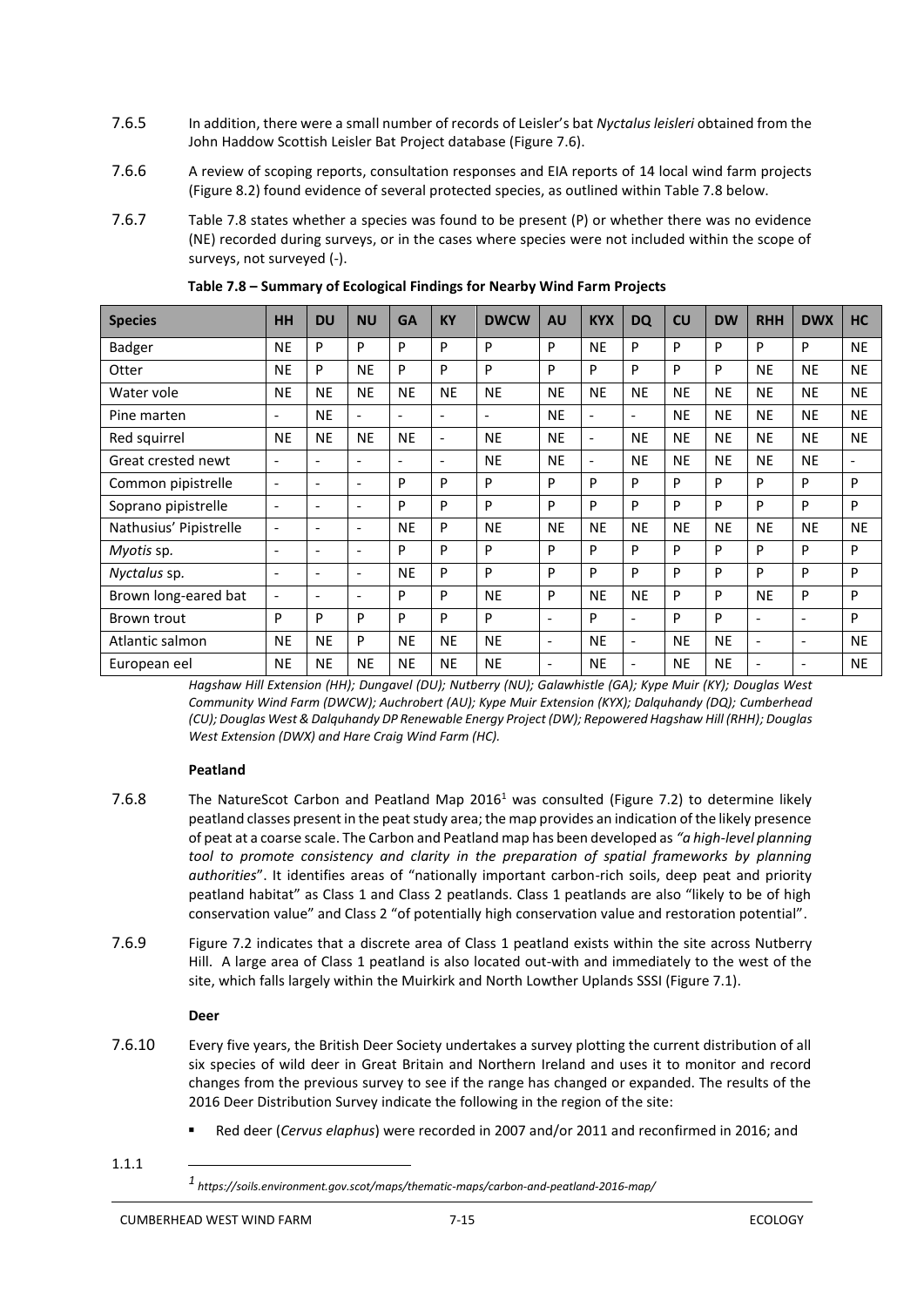Roe deer were recorded in 2007 and/or 2011 and reconfirmed in 2016.

## *Field Surveys*

7.6.11 Details regarding field survey methodologies and results are included within Appendices 7.1-7.4. The following section summarises the baseline conditions as identified during these surveys.

#### **Habitat Surveys**

7.6.12 Habitat surveys for the Proposed Development followed the NVC scheme (Rodwell *et al.,* 1991- 2000) using standard methods (Rodwell, 2006). Surveys were undertaken within the study area as detailed within Appendix 7.1: National Vegetation Classification and Habitat Survey and illustrated in Figures 7.3 to Figure 7.4. The 2019 and 2020 habitat study area covered 927.86 hectares (ha) and in places extended up to 250 m beyond the site boundary (where accessible) as a consequence of the requirement to ensure sufficient buffer areas were surveyed to account for the presence of potential GWDTEs, in line with SEPA guidance (SEPA, 2017a; 2017b).

#### *Phase 1 Habitats*

7.6.13 The NVC data were recategorised to the Phase 1 Habitat Survey Classification scheme detailed in JNCC (2010) to provide a broader characterisation of habitats. The extent of Phase 1 habitat types within the study area was calculated using the correlation of specific NVC communities to their respective Phase 1 types, and their extents within Arc GIS, including within mosaic areas. The results of this analysis are summarised in Table 7.9 below, in order of Phase 1 Habitat type code. Figure 7.3 (a to e) display the NVC survey results; however, standard Phase 1 shading has also been used to broadly characterise stands of vegetation based on the dominant NVC community within a particular area.

| Phase 1        | <b>Phase 1 Habitat Description</b> | <b>NVC Communities</b> | Area (ha) | % of NVC   |
|----------------|------------------------------------|------------------------|-----------|------------|
| <b>Habitat</b> |                                    | (and sub-              |           | study area |
| Code           |                                    | communities)           |           |            |
|                |                                    | <b>Recorded</b>        |           |            |
| A1.1.1         | <b>Broad-Leaved Semi-Natural</b>   | W7, W7c, W11           | 1.09      | 0.12       |
|                | Woodland                           |                        |           |            |
| A1.1.2         | <b>Broad-Leaved Plantation</b>     | <b>YBP</b>             | 3.79      | 0.41       |
|                | Woodland                           |                        |           |            |
| A1.2.2         | <b>Coniferous Plantation</b>       | CP, YCP                | 661.06    | 71.24      |
|                | Woodland                           |                        |           |            |
| A4.2           | <b>Recently Felled Coniferous</b>  | <b>CF</b>              | 67.85     | 7.31       |
|                | Woodland                           |                        |           |            |
| <b>B1.1</b>    | Unimproved Acid Grassland          | U2a, U4, U4a, U4d      | 15.59     | 1.68       |
| B1.2           | Semi-Improved Acid                 | U4b                    | 2.99      | 0.32       |
|                | Grassland                          |                        |           |            |
| B2.1           | <b>Unimproved Neutral</b>          | MG9                    | 0.77      | 0.08       |
|                | Grassland                          |                        |           |            |
| <b>B4</b>      | Improved Grassland                 | MG6                    | 0.03      | 0.00       |
| <b>B5</b>      | Marsh/Marshy Grassland             | Ja, Je, M23a, M23b,    | 20.46     | 2.21       |
|                |                                    | M25b, MG10a,           |           |            |
|                |                                    | MG9a                   |           |            |
| C1.1           | Continuous Bracken                 | U20, U20a              | 17.16     | 1.85       |
| D1.1           | Acid Dry Dwarf Shrub Heath         | H12, H12a, H21a, H9,   | 6.47      | 0.70       |
|                |                                    | H <sub>9c</sub>        |           |            |
| D <sub>2</sub> | Wet Dwarf Shrub Heath              | M15, M15b              | 1.39      | 0.15       |

#### **Table 7.9 – Phase 1 Habitat Types within the NVC Study Area**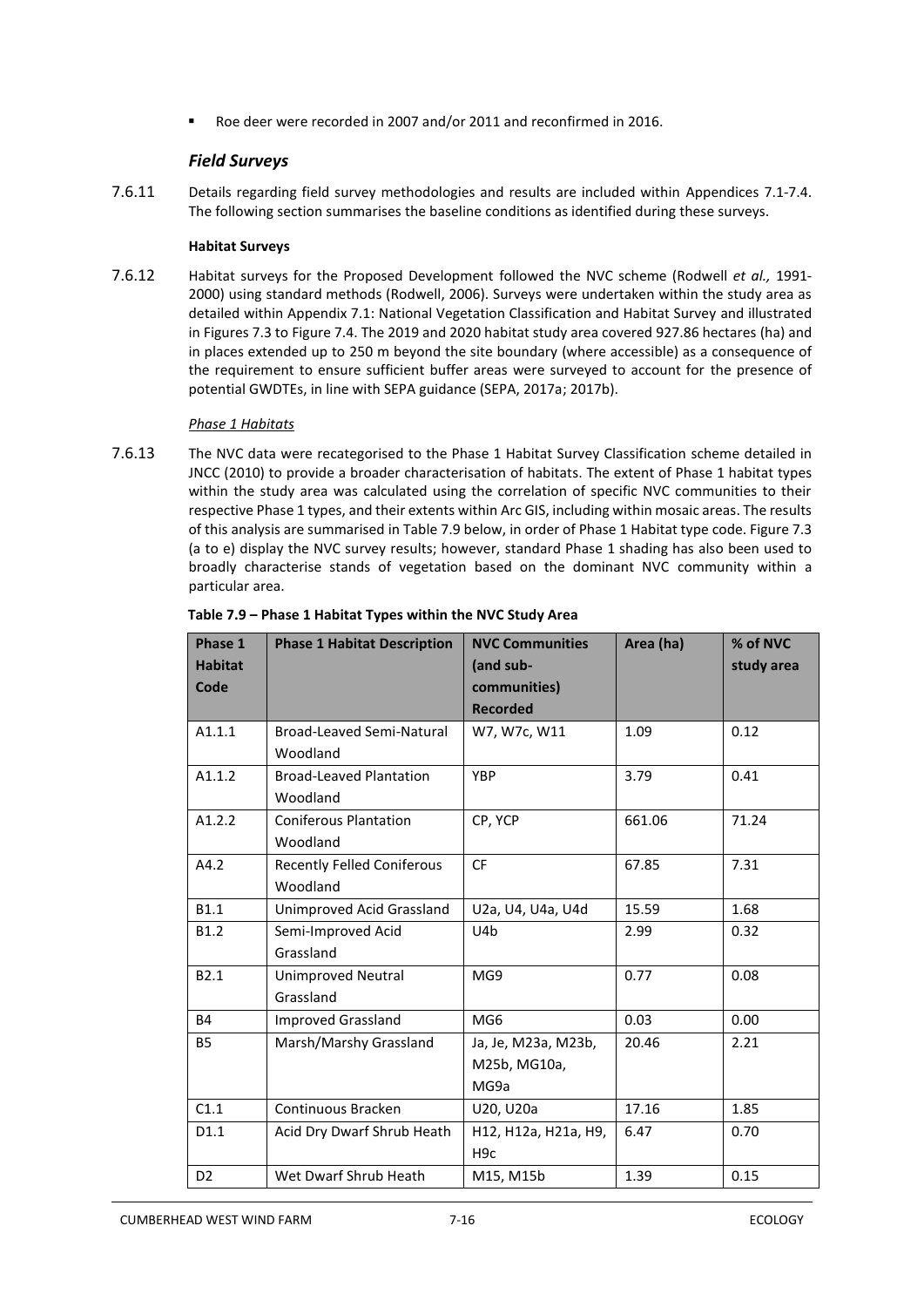| Phase 1<br><b>Habitat</b><br>Code | <b>Phase 1 Habitat Description</b> | <b>NVC Communities</b><br>(and sub-<br>communities)<br><b>Recorded</b> | Area (ha) | % of NVC<br>study area |
|-----------------------------------|------------------------------------|------------------------------------------------------------------------|-----------|------------------------|
| E1.6.1                            | <b>Blanket Bog</b>                 | M17, M18a, M19b,<br>M <sub>2</sub>                                     | 53.54     | 5.78                   |
| E1.7                              | Wet Modified Bog                   | M19, M19a, M20,<br>M20a, M20b, M25a,<br>Pcom, Sph.                     | 57.64     | 6.21                   |
| E2.1                              | <b>Acid Neutral Flush</b>          | M6c, M6d                                                               | 2.09      | 0.23                   |
| J3.6                              | <b>Building</b>                    | <b>BD</b>                                                              | 0.02      | 0.00                   |
| J4                                | <b>Bare Ground</b>                 | BG                                                                     | 11.93     | 1.30                   |

#### *NVC Communities*

- 7.6.14 The NVC communities and non-NVC habitat types recorded within the NVC study area are provided in Table 7.10 and include the proportions of particular community or habitat types that are found within the NVC study area, including proportions within mosaic habitats. Full descriptions of the habitats, NVC communities and associated flora of the NVC study area are provided in Appendix 7.1: National Vegetation Classification and Habitat Survey.
- 7.6.15 The NVC surveys recorded 20 recognised NVC communities within the NVC study area (Figure 7.3), with various associated sub-communities; however, these habitats made up only a small part of the study area, with non-NVC habitat type conifer plantation dominant.

| <b>NVC Community Code and Name</b> |                            | <b>Extent in</b> | % of  | <b>Potential</b>         | <b>Annex I</b>      | <b>SBL Priority</b> |
|------------------------------------|----------------------------|------------------|-------|--------------------------|---------------------|---------------------|
|                                    |                            | study            | study | <b>GWDTE</b>             | <b>Habitat Type</b> | <b>Habitat</b>      |
|                                    |                            | area (ha)        | area  |                          |                     |                     |
| <b>Mires</b>                       |                            |                  |       |                          |                     |                     |
| M <sub>2</sub>                     | Sphagnum                   | 0.0074           | 0.000 | $\overline{\phantom{a}}$ | 7130 Blanket        | <b>Blanket</b> bog  |
|                                    | cuspidatum/fallax bog      |                  | 8     |                          | bogs                |                     |
|                                    | pool community             |                  |       |                          |                     |                     |
| M6c,                               | Carex nigra-Nardus stricta | 2.09             | 0.23  | High                     | $\overline{a}$      | Upland              |
| M6d                                | - Sphagnum fallax, S.      |                  |       |                          |                     | flushes, fens       |
|                                    | palustre, S. capillifolium |                  |       |                          |                     | and swamps          |
|                                    | and Polytrichum            |                  |       |                          |                     |                     |
|                                    | commune - Juncus           |                  |       |                          |                     |                     |
|                                    | acutiflorus -              |                  |       |                          |                     |                     |
| M15                                | M15 Scirpus cespitosus -   | 1.25             | 0.14  | Moderate                 | 4010 North          | Upland              |
|                                    | Erica tetralix heath       |                  |       |                          | Atlantic wet        | heathland           |
|                                    |                            |                  |       |                          | heaths              |                     |
|                                    |                            |                  |       |                          |                     |                     |
| M17                                | Trichophorum               | 1.47             | 0.16  |                          | 7130 Blanket        | <b>Blanket</b> bog  |
|                                    | germanicum - Eriophorum    |                  |       |                          | bogs                |                     |
|                                    | vaginatum blanket mire     |                  |       |                          |                     |                     |
| M18a                               | Sphagnum magellanicum      | 18.71            | 2.02  | $\overline{\phantom{a}}$ | 7130 Blanket        | <b>Blanket</b> bog  |
|                                    | - Andromeda polifolia      |                  |       |                          | bogs                |                     |
| M19,                               | Calluna vulgaris-          | 70.41            | 7.59  | $\overline{\phantom{a}}$ | 7130 Blanket        | <b>Blanket</b> bog  |
| M19a,                              | Eriophorum vaginatum       |                  |       |                          | bogs                |                     |
| M <sub>19</sub> b                  | blanket mire - Erica       |                  |       |                          |                     |                     |
|                                    | tetralix sub-community -   |                  |       |                          |                     |                     |

**Table 7.10 – Summary of NVC Communities Recorded within the NVC Study Area**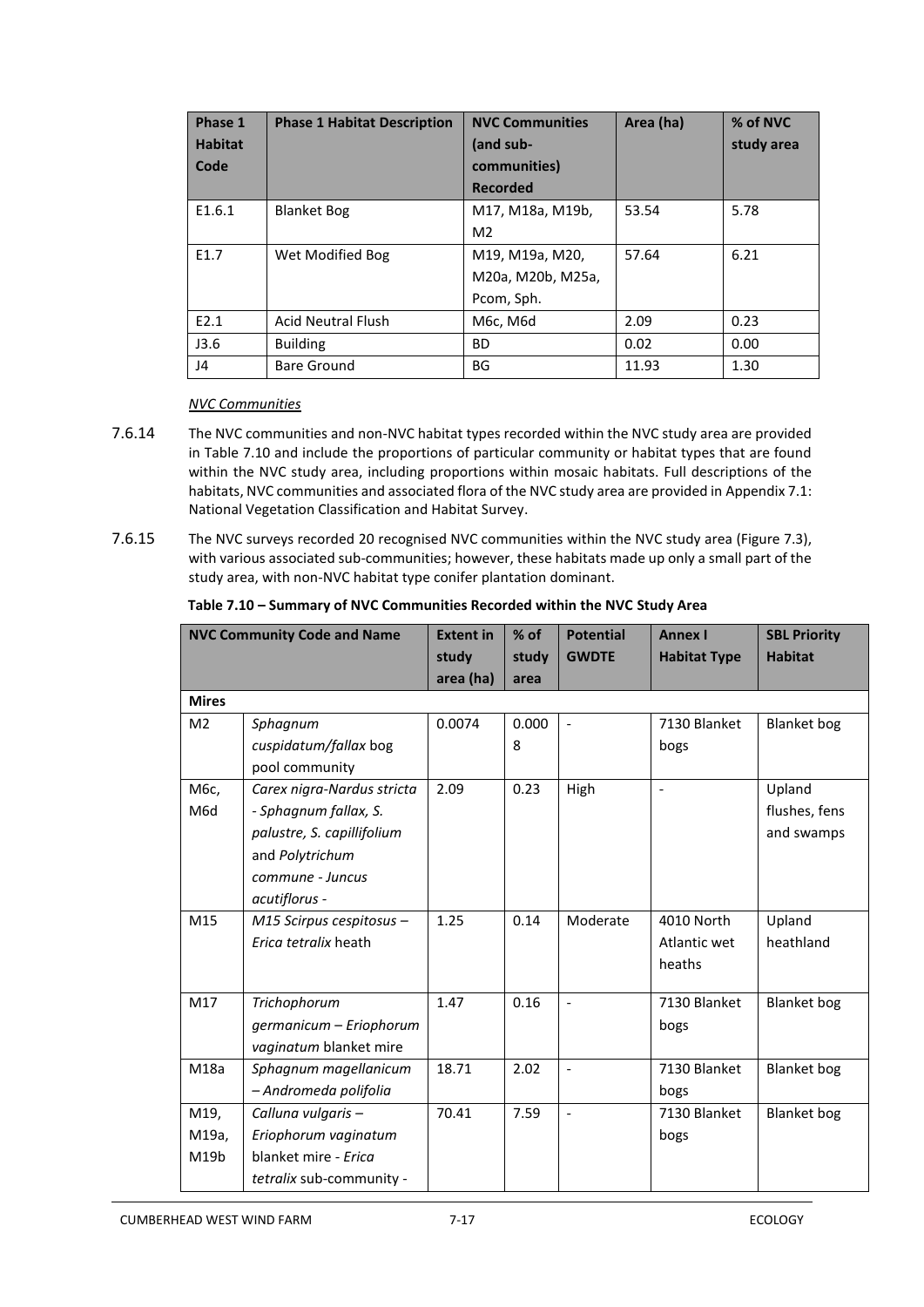|                   | <b>NVC Community Code and Name</b>                             | <b>Extent in</b><br>study | % of<br>study | <b>Potential</b><br><b>GWDTE</b> | <b>Annex I</b><br><b>Habitat Type</b> | <b>SBL Priority</b><br><b>Habitat</b> |
|-------------------|----------------------------------------------------------------|---------------------------|---------------|----------------------------------|---------------------------------------|---------------------------------------|
|                   |                                                                | area (ha)                 | area          |                                  |                                       |                                       |
|                   | Empetrum nigrum sub-                                           |                           |               |                                  |                                       |                                       |
|                   | community                                                      |                           |               |                                  |                                       |                                       |
| M20,              | Eriophorum vaginatum                                           | 3.45                      | 0.37          | $\qquad \qquad -$                | 7130 Blanket                          | <b>Blanket</b> bog                    |
| M20a,             | blanket mire - Calluna                                         |                           |               |                                  | bogs                                  |                                       |
| M20b              | vulgaris-Cladonia                                              |                           |               |                                  |                                       |                                       |
| M23a,             | Juncus acutiflorus - Juncus                                    | 9.05                      | 0.98          | High                             | $\overline{\phantom{a}}$              | Upland                                |
| M23b              | effusus                                                        |                           |               |                                  |                                       | flushes, fens                         |
|                   |                                                                |                           |               |                                  |                                       | and swamps                            |
|                   |                                                                |                           |               |                                  |                                       | (applies to                           |
|                   |                                                                |                           |               |                                  |                                       | M23a only)                            |
| M25a,             | Molinia caerulea -                                             | 18.21                     | 1.96          | Moderate                         | 7130 Blanket                          | <b>Blanket bogs</b>                   |
| M25b              | Potentilla erecta mire<br>Erica tetralix sub-                  |                           |               |                                  | bogs (where<br>peat depth >           | (where peat<br>depth > 0.5 m)         |
|                   | community - Molinia                                            |                           |               |                                  | 0.5 m)                                |                                       |
|                   | caerulea - Potentilla                                          |                           |               |                                  |                                       |                                       |
|                   | erecta mire                                                    |                           |               |                                  |                                       |                                       |
|                   | Anthoxanthum odoratum                                          |                           |               |                                  |                                       |                                       |
|                   | sub-community                                                  |                           |               |                                  |                                       |                                       |
| <b>Dry Heaths</b> |                                                                |                           |               |                                  |                                       |                                       |
| H9,               | Calluna vulgaris-                                              | 0.85                      | 0.09          | $\qquad \qquad \blacksquare$     | 4030                                  | Upland                                |
| H <sub>9c</sub>   | Deschampsia flexuosa                                           |                           |               |                                  | European dry                          | heathland                             |
|                   | heath                                                          |                           |               |                                  | heaths                                |                                       |
|                   |                                                                |                           |               |                                  |                                       |                                       |
| H12,              | Calluna vulgaris-                                              | 5.5                       | 0.49          | $\overline{\phantom{a}}$         | 4030                                  | Upland                                |
| H12a              | Vaccinium myrtillus heath                                      |                           |               |                                  | European dry                          | heathland                             |
|                   |                                                                |                           |               |                                  | heaths                                |                                       |
| H21a              | Calluna vulgaris-                                              | 0.11                      | 0.01          |                                  | 4030                                  | Upland                                |
|                   | Pteridium aguilinum                                            |                           |               |                                  | European dry                          | heathland                             |
|                   |                                                                |                           |               |                                  | heaths                                |                                       |
|                   | <b>Calcifugous Grasslands and Bracken-Dominated Vegetation</b> |                           |               |                                  |                                       |                                       |
| U <sub>2</sub> a  | Festuca ovina – Agrostis<br>capillaris                         | 0.06                      | 0.01          | $\overline{\phantom{a}}$         | $\qquad \qquad \blacksquare$          |                                       |
| U4,               | Festuca ovina - Agrostis                                       | 18.52                     | 2.00          |                                  |                                       |                                       |
| U4a,              | capillaris - Galium saxatile                                   |                           |               |                                  |                                       |                                       |
| U4b,              | grassland - Holcus lanatus                                     |                           |               |                                  |                                       |                                       |
| U4d               | - Trifolium repens - Luzula                                    |                           |               |                                  |                                       |                                       |
|                   | multiflora -                                                   |                           |               |                                  |                                       |                                       |
|                   | Rhytidiadelphus loreus                                         |                           |               |                                  |                                       |                                       |
| U20,              | Pteridium aquilinum -                                          | 17.16                     | 1.85          |                                  | $\blacksquare$                        |                                       |
| U20a              | Galium saxatile                                                |                           |               |                                  |                                       |                                       |
|                   | community -                                                    |                           |               |                                  |                                       |                                       |
|                   | Anthoxanthum odoratum                                          |                           |               |                                  |                                       |                                       |
|                   | <b>Mesotrophic Grasslands</b>                                  |                           |               |                                  |                                       |                                       |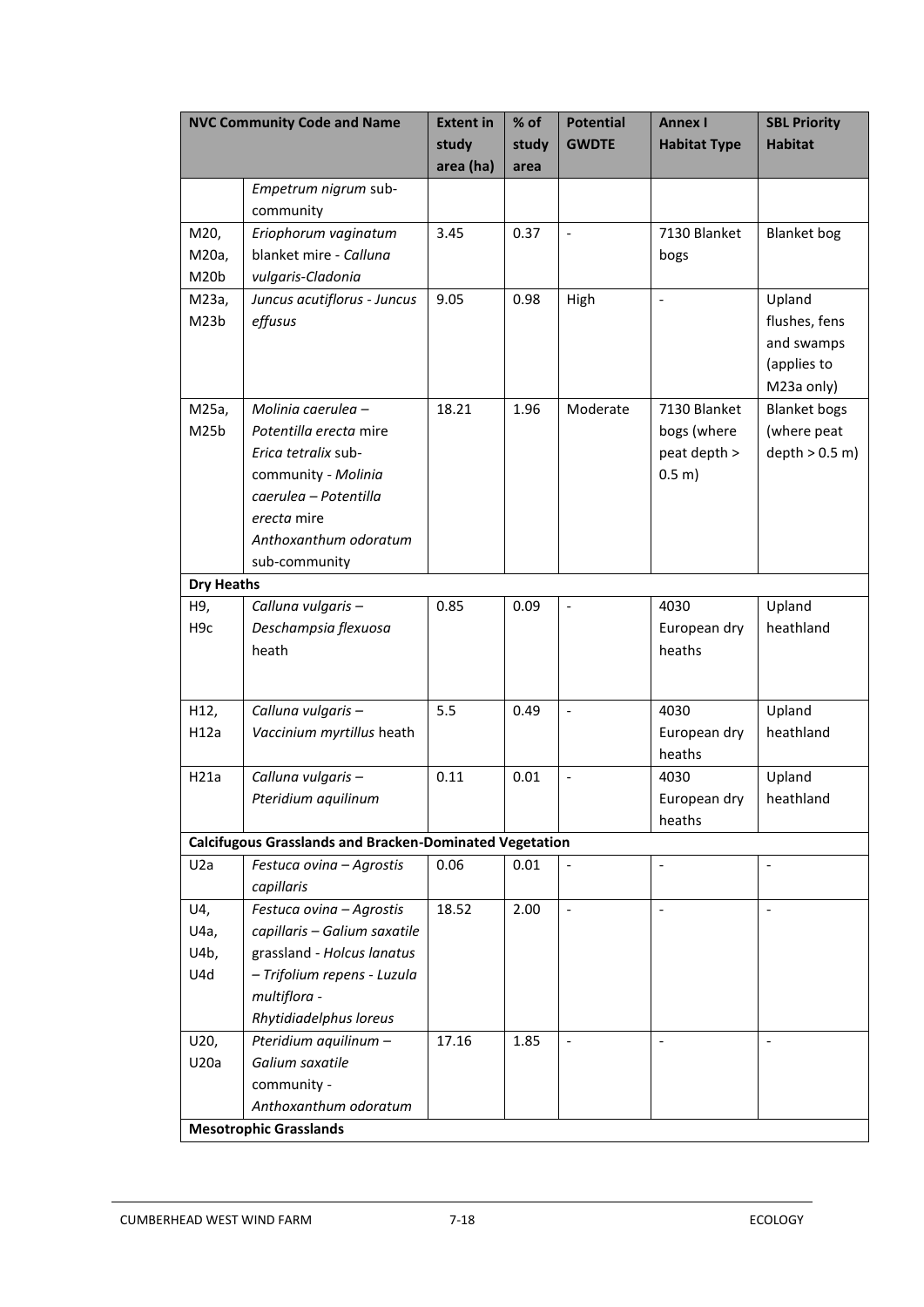|            | <b>NVC Community Code and Name</b>       | <b>Extent in</b> | % of  | <b>Potential</b> | <b>Annex I</b>           | <b>SBL Priority</b>      |
|------------|------------------------------------------|------------------|-------|------------------|--------------------------|--------------------------|
|            |                                          | study            | study | <b>GWDTE</b>     | <b>Habitat Type</b>      | <b>Habitat</b>           |
|            |                                          | area (ha)        | area  |                  |                          |                          |
| MG6        | Lolium perenne -                         | 0.03             | 0.00  | $\overline{a}$   |                          | $\overline{a}$           |
|            | Cynosurus cristatus                      |                  |       |                  |                          |                          |
|            | grassland                                |                  |       |                  |                          |                          |
| MG9,       | Holcus lanatus -                         | 2.15             | 0.232 | Moderate         |                          |                          |
| MG9a       | Deschampsia cespitosa                    |                  |       |                  |                          |                          |
|            | grassland - Poa trivialis                |                  |       |                  |                          |                          |
| MG10a      | Holcus lanatus - Juncus                  | 5.35             | 0.58  | Moderate         |                          |                          |
|            | effusus rush-pasture                     |                  |       |                  |                          |                          |
|            | <b>Woodland and Scrub</b>                |                  |       |                  |                          |                          |
| W7,        | Alnus glutinosa - Fraxinus               | 0.85             | 0.09  | High             | 91E0 Alluvial            | Wet woodland             |
| W7c        | excelsior - Lysimachia                   |                  |       |                  | forests with             |                          |
|            | nemoreum                                 |                  |       |                  | Alnus                    |                          |
|            |                                          |                  |       |                  | glutinosa and            |                          |
|            |                                          |                  |       |                  | Fraxinus                 |                          |
|            |                                          |                  |       |                  | excelsior                |                          |
| W11        | Quercus petraea - Betula                 | 0.25             | 0.03  |                  |                          | $\overline{\phantom{a}}$ |
|            | pubescens - Oxalis                       |                  |       |                  |                          |                          |
|            | acetosella woodland                      |                  |       |                  |                          |                          |
|            | <b>Non-NVC Community or Feature Type</b> |                  |       |                  |                          |                          |
| <b>BD</b>  | <b>Buildings and associated</b>          |                  |       |                  |                          |                          |
|            | driveways                                |                  |       |                  |                          |                          |
| BG         | Bare ground, soil, rock,                 |                  |       |                  |                          |                          |
|            | hardstandings                            |                  |       |                  |                          |                          |
| <b>CF</b>  | Clear-felled woodland                    |                  |       |                  |                          |                          |
| CP         | Conifer plantation                       |                  |       |                  | $\frac{1}{2}$            | $\overline{\phantom{a}}$ |
| Ja*        | Juncus acutiflorus acid                  |                  |       | Moderate         |                          | $\overline{\phantom{a}}$ |
|            | grassland community                      |                  |       |                  |                          |                          |
| Je*        | Juncus effusus acid                      |                  |       | Moderate         |                          |                          |
|            | grassland community                      |                  |       |                  |                          |                          |
| <b>MP</b>  | <b>Mixed Plantation</b>                  |                  |       | $\overline{a}$   | $\frac{1}{2}$            |                          |
| Pcom.      | Polytrichum commune                      | 0.0178           | 0.001 |                  | $\overline{\phantom{a}}$ |                          |
|            | dominated sward                          |                  | 9     |                  |                          |                          |
| Sph.       | Carpets of Sphagna in                    | 0.2161           | 0.023 |                  |                          |                          |
|            | forest rides                             |                  | 3     |                  |                          |                          |
| YBP        | Young Broadleaved                        |                  |       |                  |                          |                          |
|            | Plantation                               |                  |       |                  |                          |                          |
| <b>YCP</b> | Young Coniferous                         |                  |       |                  |                          |                          |
|            | Plantation                               |                  |       |                  |                          |                          |

*\* In light of the SEPA classification on potential GWDTEs (SEPA, 2017b), the non-NVC types 'Je' and 'Ja' should also qualify for potential GWDTE status. The classification of moderate sensitivity is keeping in line with similar Juncus spp. dominated grassland communities (e.g. MG10).*

#### *Annex 1 Habitats*

7.6.16 Certain NVC communities can also correlate to various Annex I habitat types listed under the Habitats Directive. However, the fact that an NVC community can be attributed to an Annex I type does not necessarily mean all instances of that NVC community constitute Annex I habitat. Its status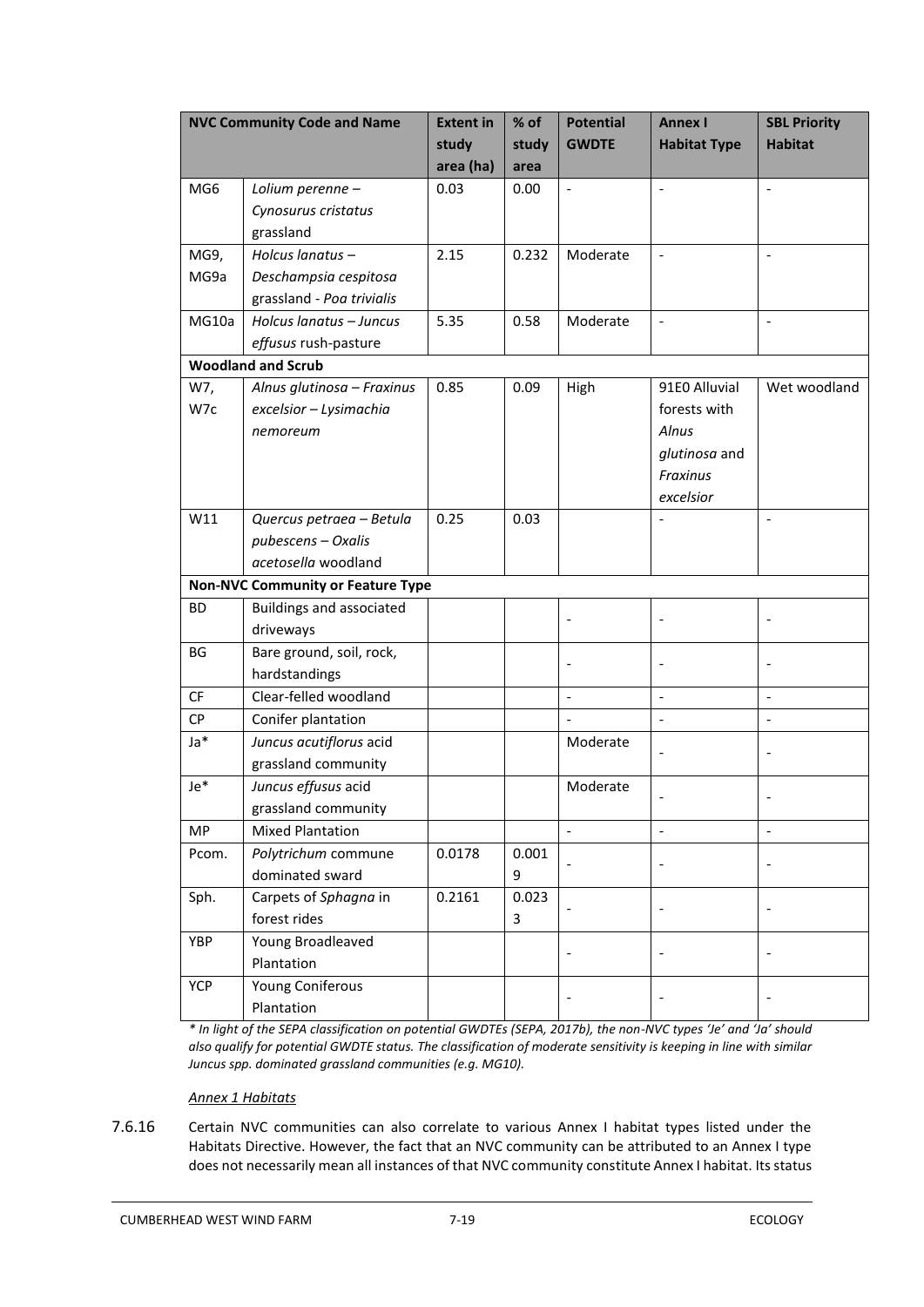can depend on various factors such as quality, extent, species assemblages, geographical setting, and substrates.

- 7.6.17 NVC survey data and field observations have been compared to JNCC Annex I habitat listings and descriptions (JNCC, 2016a). Those habitats within the study area which could be considered Annex I habitats are also summarised in Table 7.10.
- 7.6.18 The limited extents and often relatively low quality and degraded nature of these potential Annex I habitats within the NVC study area means none are likely to be considered of more than local Nature Conservation Importance. Full details and discussion of quality of Annex I habitat types present are provided within Appendix 7.1: National Vegetation Classification and Habitat Survey, Figure 7.3 and summarised below.

#### *Scottish Biodiversity List (SBL) Priority Habitats*

- 7.6.19 The SBL (Scottish Government, 2013) is a list of animals, plants and habitats that Scottish Ministers consider to be of principal importance for biodiversity conservation in Scotland. The SBL identifies habitats which are the highest priority for biodiversity conservation in Scotland. Some of these priority habitats are quite broad and can correlate to many NVC types.
- 7.6.20 Relevant SBL priority habitat types and corresponding associated NVC types recorded within the NVC study area are also summarised in Table 7.10. These SBL priority habitats also correlate with UK Biodiversity Action Plan (BAP) Priority Habitats (JNCC, 2016b).

#### *Groundwater Dependent Terrestrial Ecosystems*

- 7.6.21 The NVC results were referenced against SEPA guidance (SEPA, 2017b), to identify those habitats which may be classified, depending on the hydrogeological setting, as being potentially groundwater dependent. Potential GWDTE NVC communities recorded within the study area are also summarised in Table 7.10; these are shown in Figure 7.4.
- 7.6.22 The potential GWDTE sensitivity of each polygon containing a potential GWDTE community was classified on a four-tier approach as follows:
	- 'Highly dominant' where potential high GWDTE(s) dominate the polygon;
	- 'Highly sub-dominant' where potential high GWDTE(s) make up a sub-dominant percentage cover of the polygon;
	- 'Moderately dominant' where potential moderate GWDTE(s) dominate the polygon and no potential high GWDTEs are present; and
	- 'Moderately sub-dominant' where potential moderate GWDTE(s) make up a sub-dominant percentage cover of the polygon and no potential high GWDTEs are present.
- 7.6.23 Where a potential high GWDTE exists in a polygon, it outranks any potential moderate GWDTE communities within that same polygon.
- 7.6.24 GWDTE sensitivity has been assigned here solely on the SEPA listings (SEPA, 2017b). However, depending on several factors such as geology, superficial geology, presence of peat and topography, many of the potential GWDTE communities recorded may in fact be only partially groundwater fed or not dependent on groundwater at all. For an assessment on groundwater dependency of the site, refer to Chapter 11: Hydrology.

#### *Habitat Descriptions*

7.6.25 A brief description of the main Phase 1 habitats and associated NVC types recorded within the NVC study area, roughly in order of abundance, is presented below (full descriptions provided in Appendix 7.1: National Vegetation Classification and Habitat Survey). In the following paragraphs where reference is made to NVC community codes, the full community name can be cross-referred to Table 7.10 above.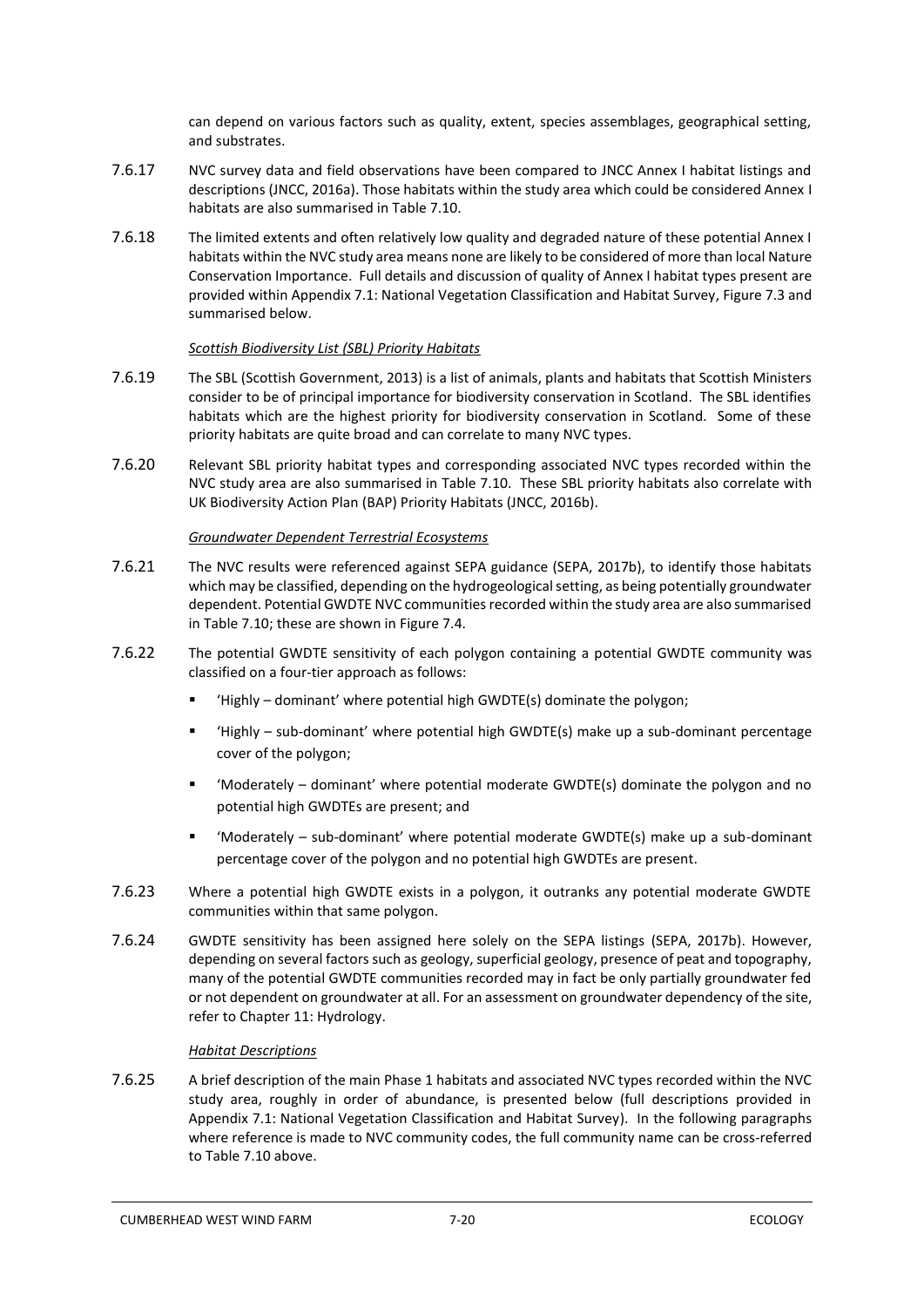- 7.6.26 **Coniferous plantation woodland** was the most dominant habitat, extending across much of the site and study area, and forms homogenous stands of planted *Picea sitchensis*. In certain areas second rotation coniferous plantation woodland has been recently planted and is at a much earlier stage of growth, being identified as young conifer plantation. These habitats are non-NVC communities (CP & YCP) and are therefore not represented within the NVC. Recently felled coniferous woodland was the second most dominant habitat on site consisting of areas of clear-fell which, due to the short time since felling, contain little other than stumps, brash, and disturbed ground.
- 7.6.27 **Blanket bog** is represented in the study area by M17 *Trichophorum germanicum Eriophorum vaginatum* blanket mire, M18 *Erica tetralix* – *Sphagnum papillosum* raised and blanket mire and M19 *Calluna vulgaris* – *Eriophorum vaginatum* blanket mire and is mostly concentrated around Nutberry Hill and north of Standingstone Hill within the study area. These communities classified as blanket bog, rather than wet modified bog often represent areas of relatively undamaged and better quality blanket bog where *Sphagnum* moss is often abundant. M19 is the most common community, however there is also a substantial area of M18; M17 is very scarce.
- 7.6.28 **Wet modified bog** encompasses the M19 *Calluna vulgaris Eriophorum vaginatum* blanket mire, M20 *Eriophorum vaginatum* blanket mire and M25 *Molinia caerulea* – *Potentilla erecta* mire (specifically mainly M25a) and M2 *Sphagnum cuspidatum/fallax* bog pool NVC communities together with the non-NVC carpets of Sphagnum or *Polytrichum commune* mosses with no other species present (Sph and Pcom). Associated species within stands of wet modified bog largely mirror the species assemblages described for blanket bog above, but generally with less *Sphagna*. The separation of habitats generally being made on evidence of habitat alteration or modification through time, here predominately through and the negative effects of commercial coniferous woodland planting with associated drainage, disturbance, drying out and shading of vegetation and habitats. As a result, this habitat was recorded across the study area, most often within the forest rides or areas in close proximity to plantation woodland.
- 7.6.29 **Marsh/marshy grassland** within the study area is generally found within enclosed farmland and near watercourses, and is predominately made up of M23 Juncus *effusus/acutiflorus* – *Galium palustre* rush-pasture and MG10 *Holcus lanatus* – *Juncus effusus* grassland, with some smaller areas of the M25b *Molinia caerulea* – *Potentilla erecta* mire *Anthoxanthum odoratum* sub-community, together with the non-NVC communities *Juncus acutiflorus* (Ja) and *Juncus effusus* (Je).
- 7.6.30 **Continuous bracken** and scattered bracken is made up of the U20 *Pteridium aquilinum – Galium saxatile* community. This community was found to be concentrated along the Birkenhead Burn in the north and within the open areas around Eaglinside to the east of the study area. This community often appears within mosaics with other grassland, mire and heath communities. Within the continuous areas of bracken, *Pteridium aquilinum* dominates entirely with few other species being present. Within the more scattered areas of bracken, *P. aquilinum* is accompanied by a grassland species assemblage reflecting close affinities to the U4 grassland described above. Several of the stands were found to relate to the U20a *Anthoxanthum odoratum* sub-community.
- 7.6.31 **Unimproved and semi-improved acid grassland** within the site and study area is made up of the U2 *Deschampsia flexuosa* grassland community and the U4 *Festuca ovina* – *Agrostis capillaris* – *Galium saxatile* grassland community. These communities form small areas of grassland, often being found within open areas or clearings surrounded by conifer plantation woodland. Overall, the unimproved grassland is much more dominant than semi-improved grassland areas, this being likely as a result of the site and study area being mostly managed for forestry rather than grazed agricultural land.
- 7.6.32 **Acid dry dwarf shrub heath** appears infrequently within the study area. The majority is of H12 *Calluna vulgaris* – *Vaccinium myrtillus* heath, although there are also some very small patches of H9 *Calluna vulgaris* – *Deschampsia flexuosa* heath and H21 *Calluna vulgaris* – *Vaccinium myrtillus* – *Sphagnum capillifolium* heath. These heaths can appear as both homogenous stands or within mosaics with other grassland and mire communities across the study area.
- 7.6.33 **Broadleaved Plantation Woodland** was recorded south of Standingstone Hill within the central part of the study area. This was composed of a young broadleaved plantation with saplings of *Salix* sp., *Betula* sp., *Alnus glutinosa* and *Sorbus aucuparia*. This habitat is a non-NVC community (YBP) and is therefore not represented within the NVC.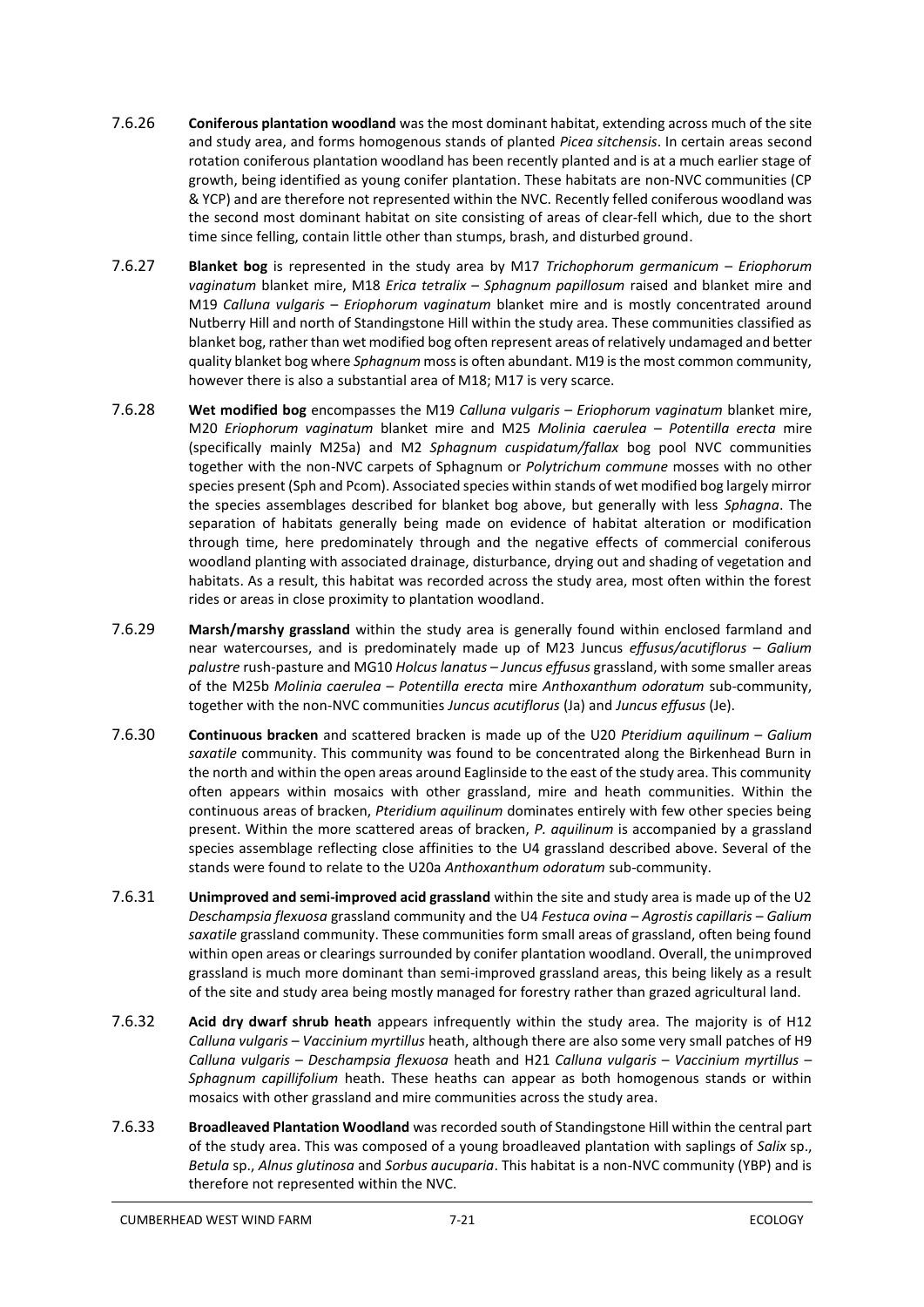7.6.34 **Acid neutral flushes** within the study area are represented by the M6 *Carex echinata* - *Sphagnum fallax/denticulatum* mire NVC community. This community was often found within areas where there are small flushes, runnels or soakways, and along and within occluding ditches and around minor watercourses or as small components of modified bog. In a number of locations, the community appears in a mosaic with other mire and grassland NVC communities.

> **Broadleaved Semi-Natural Woodland** appears within a number of isolated areas within the study area and overall forms a very small proportion of the study area. The canopy is often composed of well established, mature, semi-natural tree species. This habitat varies in nature being comprised of the woodland communities W7 Alnus glutinosa – Fraxinus excelsior – Lysimachia nemorum and W11 Quercus petrea – Betula pubescens – Oxalis acetosella woodland.

## **Protected Species**

- 7.6.35 This section summarises the results of the protected species surveys carried out in 2019 and 2020 across the site, and from the results of the desk study which collated information from other local wind farm projects.
- 7.6.36 Full details of the results for each species are included in the following Appendices and Figures:
	- Protected species: Appendix 7.2 (inc. Confidential Annex C), Figures 7.5A and B; and
	- Bats: Appendix 7.3, Figures 7.7 to 7.11.

#### *Otter*

- 7.6.37 Records of otter within 5 km of the site were returned by the desk study and evidence of otter was recorded at nine of the 14 surrounding wind farm projects (see Table 7.8). No holts were recorded during the field surveys of the site. A potential resting up area under the root of fallen tree was recorded along the River Nethan south east of Nutberry Hill (Figure 7.5A). The cavity was sheltered and extended for approximately 1.6 m and was approximately 1 m in width. No sign of otter was recorded around the feature. An otter spraint containing bones was recorded within the site, upstream of this feature and was located on bankside vegetation.
- 7.6.38 The watercourses within the site are variable in their size and characteristics. Many of these watercourses, particularly the Birkenhead Burn, provide suitable commuting habitat for otter within their wider territory range, and may support otter for foraging, commuting and sheltering purposes. The banks are fringed by dense bankside vegetation including bracken, with overhanging banks and other cavities, creating opportunities for otter to utilise the habitats within the site for resting up and permanent shelter. Given the presence of otter in the vicinity of the site, it is possible that the watercourses within the site could form part of an otter's home range and would be used periodically for commuting and foraging, where there is a suitable prey resource.
- 7.6.39 Suitable habitat for fish was noted in the River Nethan mainstem, Logan Water and the Birkenhead Burn (Technical Appendix 7.4 Fish Habitat Survey Report) which offer suitable prey for otter, with most other watercourses providing minimal fish habitat. It is known that no migratory fish can access the site, therefore the main fisheries presence is the local, resident brown trout (*Salmo trutta*) population.

## Water Vole

- 7.6.40 No records of water vole were returned by the desk study and no records of water vole were noted at any of the local wind farm projects. No burrows or other evidence of water vole were recorded during the field surveys.
- 7.6.41 The site offers some suitable habitat for water voles with many tributaries within the site having a low flow offering suitability for water vole commuting. The areas of exposed soft peaty banks offer burrowing habitat for water vole, and rush and grassland habitats along banksides offer suitable foraging habitat. Although no evidence of water vole was identified during the surveys, it is possible that the species could colonise the site.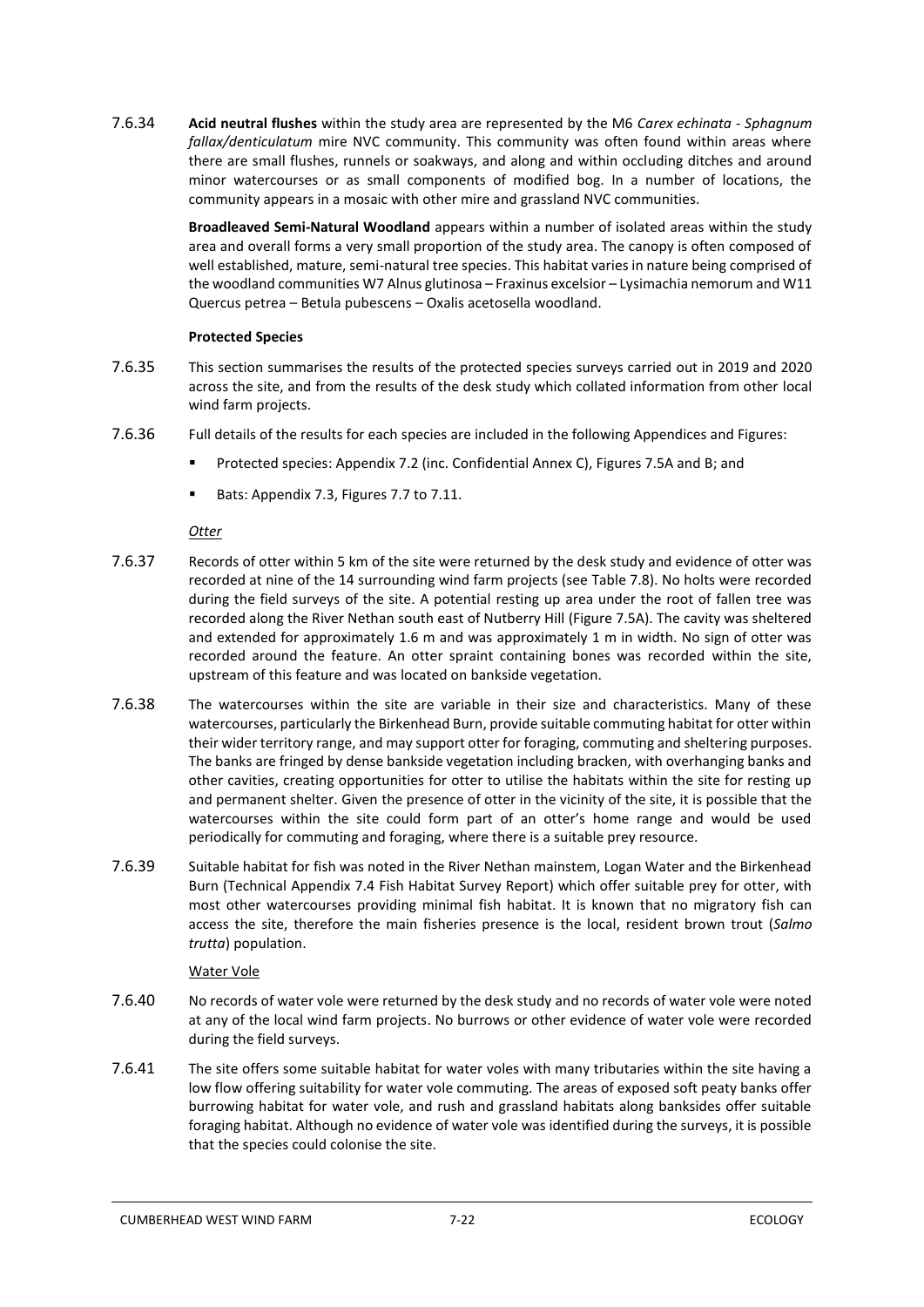Badger

- 7.6.42 Badger evidence was returned during the desk study, and presence was recorded at 11 of the other 14 wind farm projects in the local area. Details are provided within the separate Confidential Annex C.
- 7.6.43 Evidence of badger was also recorded during the baseline surveys in 2019 and 2020. One main badger sett was recorded outside of the site, with paths, latrines, dung pits and feeding signs within the site. Details are provided within Confidential Annex C and Confidential Figure 7.5B.
- 7.6.44 The majority of the site is considered suitable for badger species due to the presence of sloped ground with mineral soils in some sections of the site.

#### Pine Marten

- 7.6.45 No records of pine marten were returned by the desk study. Surveys specifically for pine marten were included within the survey scope some local wind farm projects (Table 7.8), although none recorded confirmed signs of pine marten presence. No dens of pine marten were recorded during the surveys.
- 7.6.46 A possible sighting of a pine marten was recorded near Birkenhead Burn in 2019 (Figure 7.5A), with a small dark mustelid seen through plantation running along the ground. A definitive identification could not be made due to the brief sighting. Wind thrown trees were present in this area which can offer suitable shelter/den habitat for pine marten. A possible pine marten scat was also located in this area.

## Red Squirrel

7.6.47 No records of red squirrel were returned by the desk study and no evidence of red squirrel was recorded during any of the surveys of the 14 local wind farm projects within the vicinity of the site. No dreys or other evidence of red squirrel were recorded during field surveys.

Reptiles

- 7.6.48 Records of common lizard were returned by the desk study. No reptiles or signs of reptiles were recorded during the field surveys.
- 7.6.49 The site offers some small aeras of open grassland and peatland habitat suitable for common lizard, slow worm and adder, on undulating ground, often with frequent bracken cover. These species can utilise habitats such as these for basking, sheltering and foraging, as reptiles benefit from a diversity of microhabitats created by a variety of vegetation types (Edgar et al., 2010). Peatland habitats can support small mammals, ground-nesting birds and invertebrates, all of which offer prey to reptiles (Catherine, 2018).

## Great Crested Newts

7.6.50 There were no ponds visible on a 1:25,000 Ordnance Survey maps within the Proposed Development site boundary, nor were any ponds recorded during the protected species surveys. A single pond is visible on the 1:25,000 Ordnance Survey map, approximately 300 m east of the Proposed Development site, adjacent to Todlaw property. It was agreed with NatureScot during pre-scoping consultation that the species is likely to be absent from the local area, based on the absence of great crested newts at other project sites within the vicinity of the Proposed Development, therefore, no further survey work was required.

Fish

- 7.6.51 The site contains some good examples of salmonid spawning and rearing habitat, particularly in the River Nethan along the southern site boundary. While the instream habitat is generally excellent, the full potential of the River Nethan at this point in its catchment is perhaps limited due to potential fragmentation caused by a series of natural bedrock steps which may inhibit upstream migration.
- 7.6.52 Several of the small watercourses within the Proposed Development site were noted as having low habitat suitability for fish. There were a number of larger watercourses, or sections of larger watercourses, that were considered to have high habitat suitability for brown trout of all age classes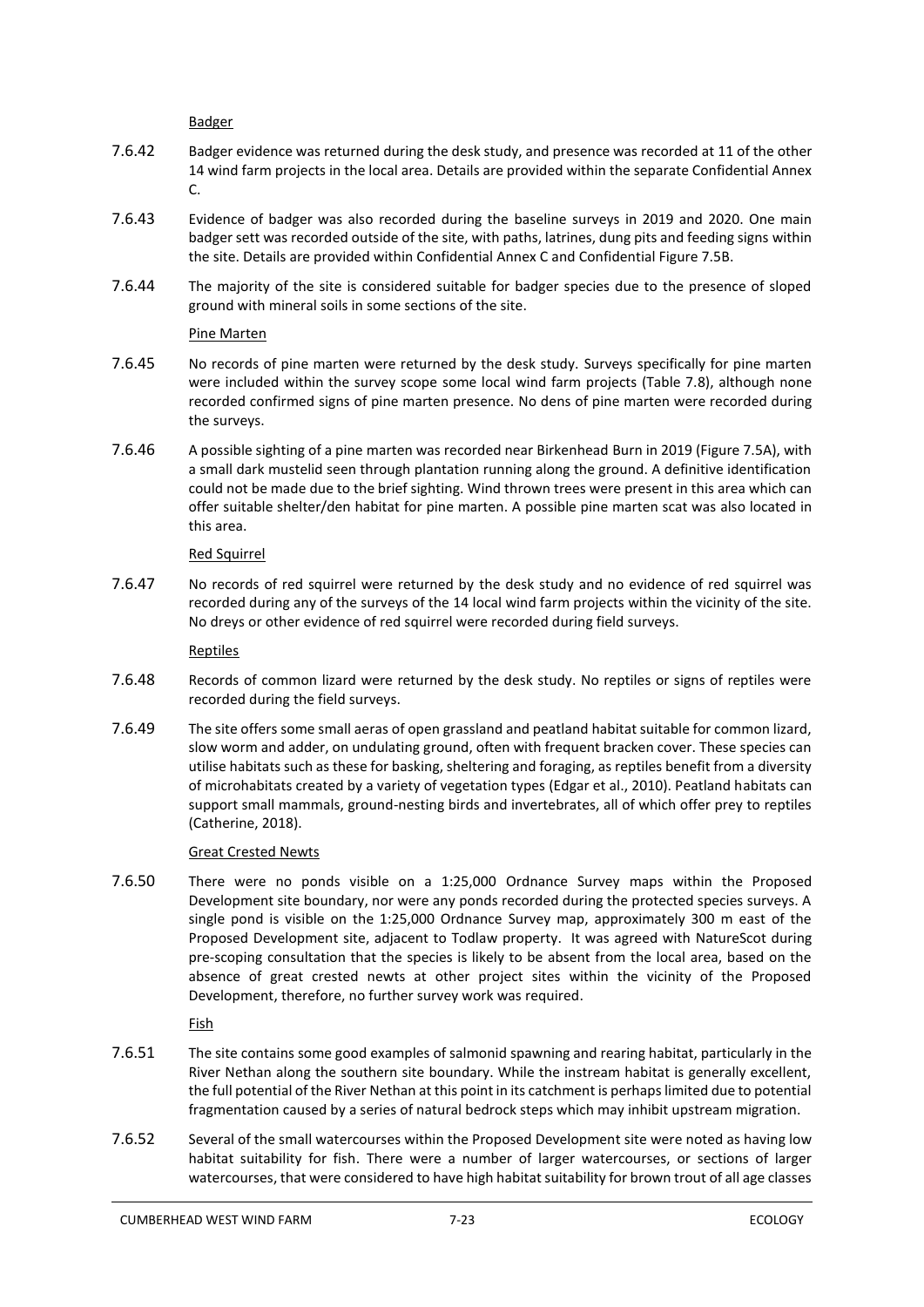including the River Nethan within the south-east, Birkenhead Burn within the north and Logan Water within the west of the Proposed Development site which flows into the Logan Reservoir. No migratory fish can access the site, therefore the main fisheries presence is the local, resident brown trout population.

Bats

- 7.6.53 The desk study returned records of the following bat species within 10 km of the Proposed Development: soprano pipistrelle, common pipistrelle, Daubenton's bat, Leisler's bat, Nathusius' pipistrelle and pipistrelle bat species.
- 7.6.54 No bat roosts or potential bat roosts were located within 300 m of a proposed turbine location. Several buildings and trees with potential roost features (PRFs) were recorded within the wider survey area (Figure 7.8) but were sufficiently buffered during the design layout process (see *Design Layout Considerations* in this section).
- 7.6.55 Temporal (static detector) bat surveys were conducted in both 2019 and 2020 bat survey seasons; 13 anabats were deployed in 2019, and two in 2020 to account for the relocation of T20 and addition of T21 to the layout (see Figure 7.7 for anabat locations).
- 7.6.56 A total of four bat species were recorded during temporal surveys: soprano pipistrelle, common pipistrelle, Daubenton's bat and brown long-eared bat (*Plecotus auritus*). Two genus classifications were also recorded within the study area: *Myotis* spp. and *Nyctalus* spp. A total registration count of 23,411 was recorded for all species across all locations. Figures 7.7 to 7.11 provide information on detector locations and activity rates at each, during the monthly surveys.
- 7.6.57 High collision risk species (as per SNH *et al.* 2019 guidance) recorded on site comprise common pipistrelle, soprano pipistrelle and *Nyctalus* spp. All other bat species and genera recorded are categorised as low collision risk (Daubenton's, brown long-eared and *Myotis* spp.).
- 7.6.58 Based on SNH *et al.* (2019) guidance, population vulnerability was determined to be 'common' for both pipistrelle species, 'rarer' for Daubenton's and brown long-eared bats, and 'rarest' for *Nytcalus spp.*
- 7.6.59 The Proposed Development consists of 21 turbines and so falls within the category of 'Medium' project size which is between 10 to 40 turbines (SNH *et al.* 2019). In terms of habitat risk for bats, there are buildings and trees with low, moderate and high bat roosting potential within the study area. There are also burns of different sizes, providing connectivity and foraging habitats throughout the site and the surrounding landscape. The habitat consists of closed plantation with open habitats such as tracks rides and clear-fell, which could be used by foraging bats. The foraging, connectivity and roosting potential of the site results in a habitat risk classification of 'Moderate'.
- 7.6.60 SNH *et al.* (2019) advises that an overall risk for the site is given, based on project size and habitat risk, to help determine effects at a population level, and the potential requirement for mitigation. The 'Medium' project size combined with a 'Moderate' habitat risk level results in an overall site risk assessment of 'Medium' (see Technical Appendix 7.3 Bat Survey Report for further details)
- 7.6.61 The Ecobat<sup>2</sup> software tool was used to gain estimates of relative bat activity recorded in 2019 and 2020 at the site. SNH *et al.* (2019) explains that, "*The tool compares data entered by the user with bat survey information collected from similar areas at the same time of year…Ecobat generates a percentile rank for each night of activity and provides a numerical way of interpreting the levels of bat activity recorded at a site across regions in Britain*". Data from the site were compared with data within a range of 100 km of the site and within 30 days of the survey date (Technical Appendix 7.3).
- 7.6.62 Table 7.11 presents the results of the Ecobat analysis for the site. The median and maximum percentiles are attributed to one of the following five bat activity categories as defined within SNH *et al.* (2019): Low (0-20 %), Low-Moderate (20-40 %), Moderate (40-60 %), Moderate-High (60-80 %) and High (80-100 %).
- 1.1.1 <sup>2</sup> http://www.mammal.org.uk/science-research/ecostat/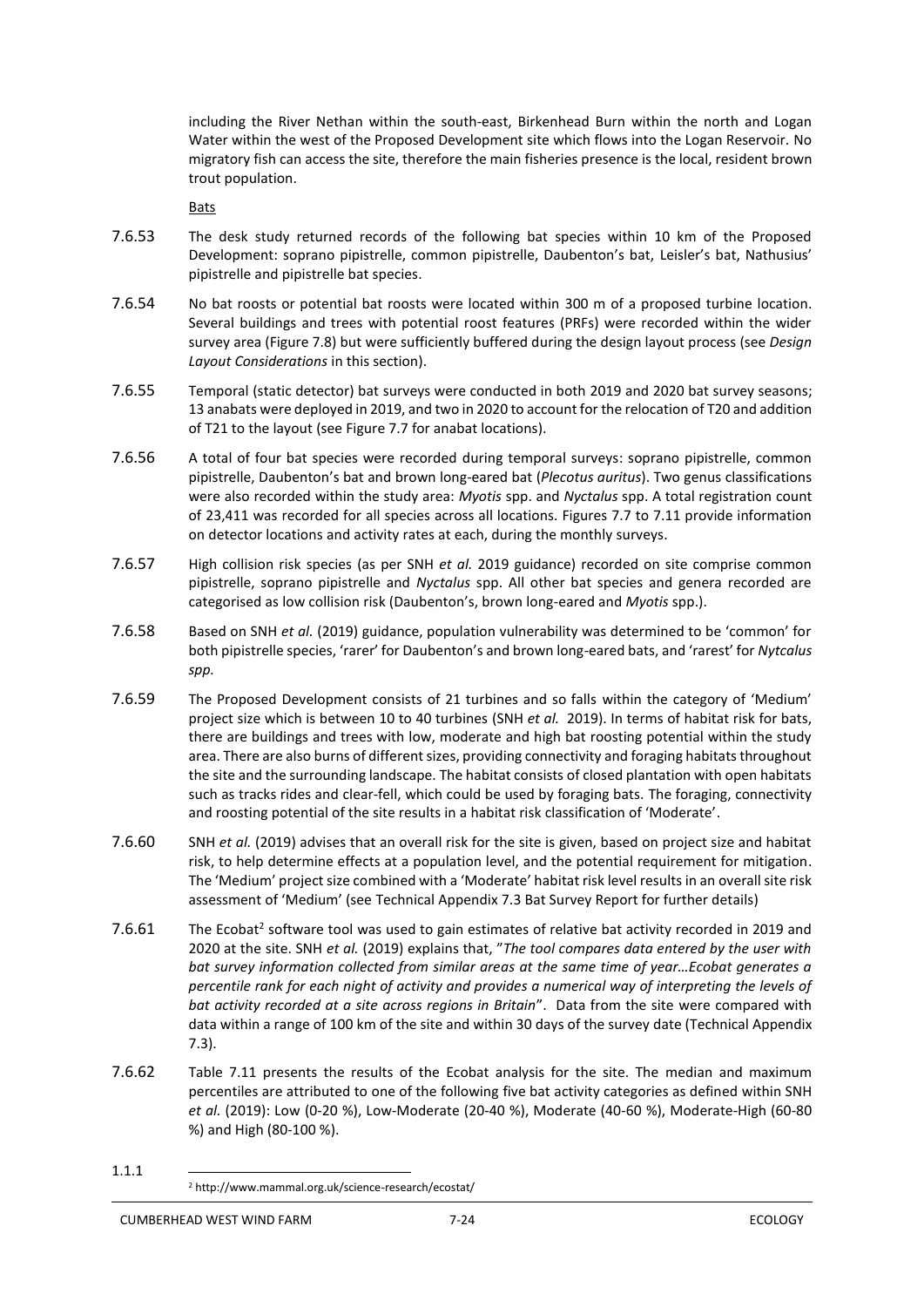| <b>Bat Species</b>   | Year | Locations | <b>Median Percentile</b> | <b>Maximum Percentile</b> |
|----------------------|------|-----------|--------------------------|---------------------------|
| Common pipistrelle   | 2019 | $1 - 13$  | 69                       | 99                        |
| Soprano pipistrelle  | 2019 | $1 - 13$  | 69                       | 100                       |
| Nyctalus spp.        | 2019 | $1 - 13$  | 44                       | 94                        |
| Myotis spp.          | 2019 | $1 - 13$  | 1                        | 88                        |
| Daubenton's bat      | 2019 | $1 - 13$  | $\mathbf{1}$             | 51                        |
| Brown long-eared bat | 2019 | $1 - 13$  | 1                        | 30                        |
| Common pipistrelle   | 2020 | $14 - 15$ | 47                       | 85                        |
| Soprano pipistrelle  | 2020 | $14 - 15$ | 40                       | 76                        |
| Nyctalus spp.        | 2020 | $14 - 15$ | 33                       | 66                        |
| Myotis spp.          | 2020 | $14 - 15$ | 1                        | 1                         |

## 7.6.63 **Table 7.11 - Percentile Bat Activity – Site Level**

7.6.64 The overall risk assessment in Technical Appendix 7.3 Bat Survey Report, combining collision risk, population vulnerability and activity levels concluded a 'Medium (9-12)' to 'High (15)' overall risk for soprano pipistrelle, common pipistrelle and *Nyctalus* spp. throughout the survey period in 2019. In 2020, the overall risk score was 'Medium (9)' to 'High' (15) for common pipistrelle and 'Medium' (6- 12) for soprano pipistrelle and *Nyctalus* spp. However, at a finer scale this risk varies by anabat location, year of survey, time of year, and species and this is highlighted in Figures 7.9 to 7.11 which show the risk at each anabat location per species and per month in both 2019 and 2020.

# *Design Layout Considerations*

- 7.6.65 As part of the iterative design process for the Proposed Development, ecological constraints identified through baseline survey results were considered in order to prevent or minimise adverse effects on ecological receptors. This involved:
	- a minimum 50 m buffer for any infrastructure or construction activity around all watercourses, except where a minimum number of watercourse crossings are required. This will minimise effects on associated habitats and protected species;
	- avoidance of blanket bog habitat for the location of turbines and infrastructure as far as practicable;
	- avoidance of areas of potentially high GWDTEs for infrastructure as far as practicable;
	- avoidance of medium or high potential bat roost structures by at least 270 m (based on a minimum 200 m buffer and rotor radius); and
	- positioning of turbines at least 50 m (measured from blade-tip) from a feature used by bats (in this case, planation edge), as recommended by SNH *et al.* (2019) to reduce collision risk. The exact distance between the turbine base and plantation edge is dependent on turbine specifications, based on a combination of rotor blade length, hub height and tree height, and the calculation to determine the distance is shown below.

buffer (b), blade length (bl), the hub height (hh) and feature height (fh)

# $b = \sqrt{(50 \text{ m} + \text{bl})^2} - (\text{hh} - \text{fh})^2$

If it is assumed that during the operational period, trees will be up to 20 m tall, then a minimum set-back distance of 73.3 m is estimated, based on a turbine hub height of 122.5 m and a blade length of 76 m. For the ease of determination on the ground, all proposed turbines would be located at or beyond a set-back distance of 75 m.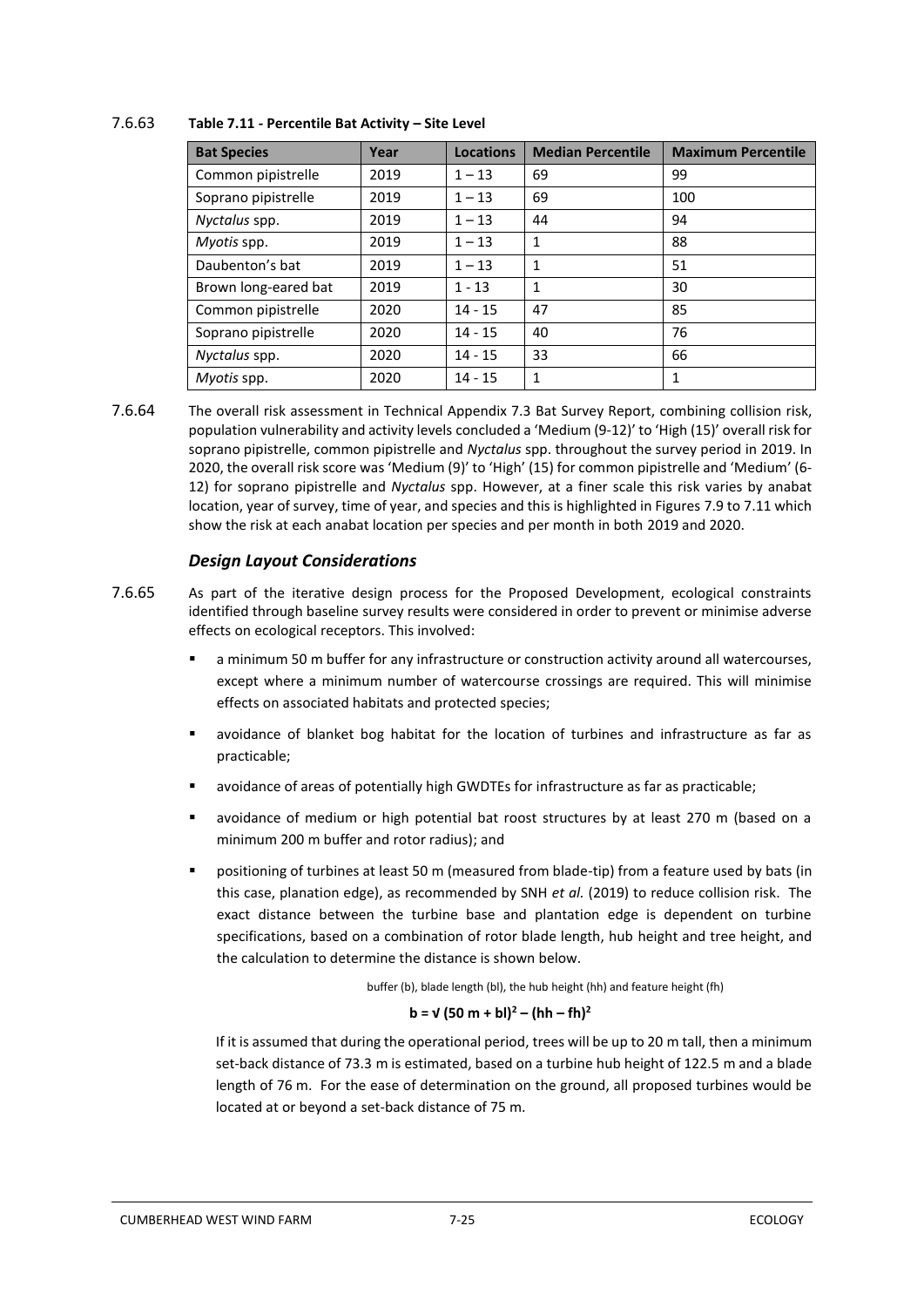#### **Micrositing**

7.6.66 Any micrositing of infrastructure will take into consideration the potential for direct encroachment onto sensitive habitats or GWDTEs, or indirect alteration of hydrological flows supporting sensitive habitats or GWDTEs. Any micrositing will also take consideration of any disturbance buffer distances on protected species' features identified by the SPP to be prepared prior to construction commencing.

# <span id="page-27-0"></span>7.7 Potential Effects

- 7.7.1 This section provides an assessment of the likely effects of the Proposed Development on the IEFs identified through the baseline studies. The assessment of potential effects is based on the Proposed Development description in Chapter 3: Project Description, and is structured as follows:
	- project assumptions;
	- scoped-out ecological features;
	- scoped-in IEFs;
	- construction effects;
	- operational effects; and
	- decommissioning effects.

# *Project Assumptions*

- 7.7.2 The following assumptions are included in the assessment of otherwise unmitigated impacts on IEFs:
	- Turbines will be keyholed within any existing forestry blocks and any new forestry will not be planted within these keyholed areas (Chapter 16: Forestry).
	- The construction period will last for up to 18 months, comprising a construction programme as described in Chapter 3: Project Description. The associated infrastructure will include: tracks, crane hardstanding, underground cabling, on-site substation and energy storage compound, maintenance building, temporary construction compound, laydown area, concrete batching plant, potential excavations/borrow workings and two permanent meteorological masts.
	- All electrical cabling between the turbines and the associated infrastructure would be underground in shallow trenches which would be reinstated post-construction and follow the access tracks.
	- Any ground disturbance areas around permanent infrastructure during construction would be temporary and areas would be reinstated or restored before the construction phase ends or shortly thereafter.
	- To ensure reasonable precautions are taken to avoid adverse effects on habitats, protected species and aquatic interests, a suitably qualified Ecological Clerk of Works (ECoW) will be appointed prior to the commencement of construction to advise the Applicant and the Contractor on all ecological matters. The ECoW will be required to be present on the site during the construction phases and will carry out monitoring of works and briefings with regards to any ecological sensitivities on the site to the relevant staff within the Contractor and subcontractors.
	- An SPP will be agreed prior to construction commencing and implemented during the construction phase. The SPP will detail measures to safeguard protected species known to be in the area. The SPP will include pre-construction surveys to check for any new protected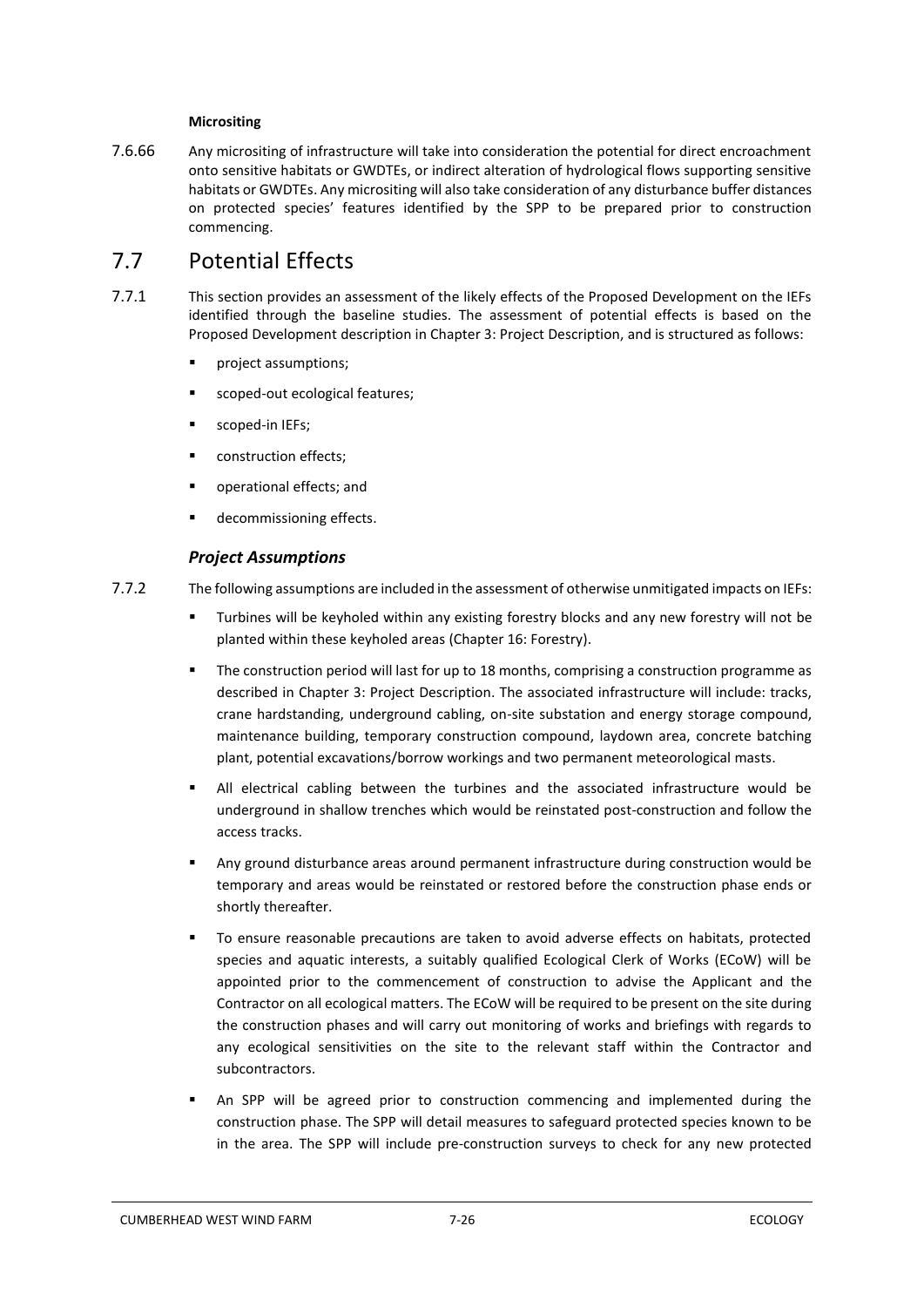species in the vicinity of the construction works, and good practice measures during construction.

Implementation of appropriate pollution prevention measures (particularly in relation to watercourses) and standard good practice construction environmental management will occur across the site as standard and form part of a robust CEMP (Appendix 3.1).

# *Scoped-Out Ecological Features*

7.7.3 With consideration of the desk-study and baseline data collected and following the design layout considerations and project assumptions sections above, several ecological features can be scoped out of further assessment based on the professional judgement of the EIA team and experience from other relevant projects and policy guidance or standards. The following paragraphs detail the ecological features scoped out.

## **Designated Sites**

7.7.4 There are no designated sites within the site. Based on distances of nearest designated sites from the Proposed Development infrastructure and the ecology of associated qualifying habitat features (see Table 7.7), all designated sites have been scoped out of the assessment due to a lack of likely connectivity. In particular, the infrastructure associated with the Proposed Development is considered sufficiently distant form the Muirkirk and North Lowther Uplands SSSI (adjacent to the site boundary) to avoid any indirect effects on peatland habitats (see Figure 7.1), particularly when appropriate best practice during construction is implemented (see *Project Assumptions* above).

## **Habitats**

- 7.7.5 Table 7.12 details the estimated direct and indirect losses expected to occur by habitat type, due to all new infrastructure. A total of 10.9 ha of habitats would be directly lost due to permanent infrastructure, with 75 % (8.2 ha) of this comprising conifer plantation. A further 9.7 ha of habitat will be lost from temporary infrastructure (which includes the laydown area and construction compounds as well as the full extent of the three borrow pit search areas) (Table 7.13), with 72 % (7.0 ha) of this comprising conifer plantation.
- 7.7.6 The predominant habitat loss within the site commercial conifer forest plantation is of low conservation value, hosting a species-poor ground layer. It is correspondingly of negligible Nature Conservation Importance (Table 7.3) and sensitivity and is therefore scoped out of the assessment.
- 7.7.7 Approximately 0.12 ha of marshy grassland may be directly lost due to permanent infrastructure. Within the study area this habitat is made up of M23 and M25 NVC types, with areas of non-NVC dominant *Juncus*, which is species-poor. This habitat is scoped out of the assessment as it is considered to be of negligible Nature Conservation Importance and overall sensitivity. M23 is a rush dominated habitat generally of low ecological value unless particularly species-rich examples are found. The M23 within the study area is often species poor and often recorded in mosaics with other grassland and mire communities. The floristic components were often dominated by *Juncus effusus* with a low diversity of grass species which included *Holcus lanatus*, *Festuca rubra* and occasional *Molinia caerulea*. Other associates included *Galium palustre*, *Rumex acetosa* and *Ranunculus repens*. Mosses were dominated by *Rhytidiadelphus squarrosus* and *Calliergonella cuspidata*. This is a common habitat locally, regionally and nationally and the small direct and indirect losses predicted at the site, as per Tables 7.11 and 7.12, below, are of negligible significance. M23 is considered a potentially high GWDTE (SEPA, 2017a; 2017b), however designation as a potential GWDTE does not infer an intrinsic biodiversity value, and GWDTE status has not been used as criteria to determine conservation importance in the ecology assessment. The data gathered during the NVC surveys has however been used to inform the assessment in Chapter 11: Hydrology.
- 7.7.8 Dry and wet dwarf shrub heath are identified as being of local importance at the site due to their intrinsic value as being listed as Annex I or SBL habitats (see Table 7.10 and Appendix 7.1), however they occupy such small areas within the study area, and any direct or indirect effects on the habitat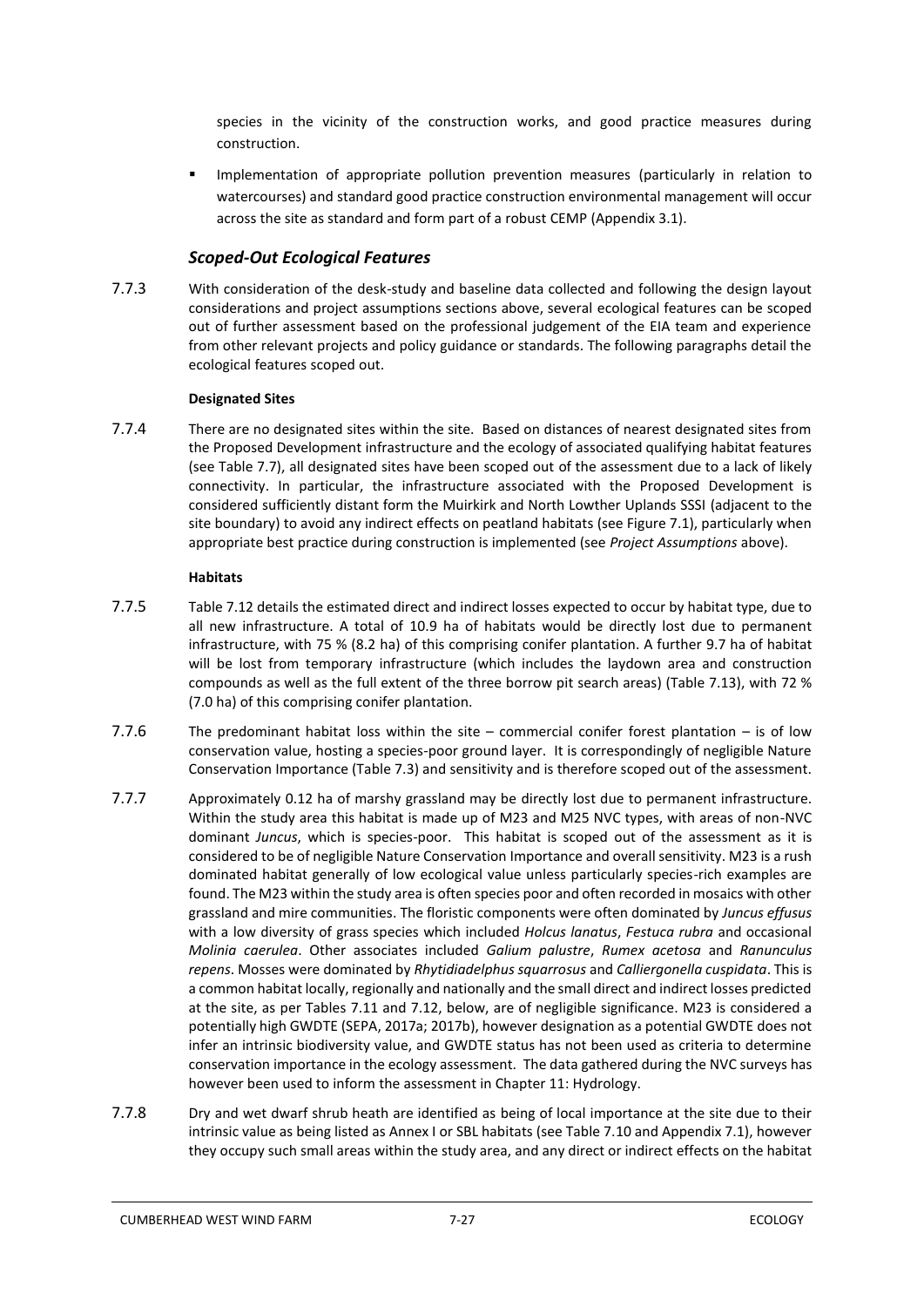are so small (see habitat loss calculations in Tables 7.11 and 7.12) that they are scoped out of the assessment.

7.7.9 All other habitats (with the exception of blanket bog and wet modified bog) are considered to be of negligible Nature Conservation Importance and sensitivity, and/or of negligible extent, and so have been scoped out of the assessment.

| <b>Phase 1 Habitat Type</b>                     | Phase 1<br><b>Site</b><br><b>Extent</b><br>(ha) | <b>NVC</b><br><b>Community</b><br>Code or<br><b>Habitat</b><br>Type <sup>3</sup> | <b>Direct</b><br><b>Habitat</b><br><b>Loss</b><br>(ha) | <b>Direct</b><br><b>Habitat</b><br>Loss as a %<br>of Phase 1<br><b>Type in</b><br>site | Direct &<br><b>Indirect</b><br><b>Habitat</b><br>Loss (ha) | Direct &<br><b>Indirect</b><br><b>Habitat</b><br>Loss as a %<br>of Phase 1<br><b>Type in site</b> |
|-------------------------------------------------|-------------------------------------------------|----------------------------------------------------------------------------------|--------------------------------------------------------|----------------------------------------------------------------------------------------|------------------------------------------------------------|---------------------------------------------------------------------------------------------------|
| A1.2.2 Coniferous<br><b>Plantation Woodland</b> | 661.06                                          | CP, YCP                                                                          | 8.19                                                   | 1.24                                                                                   | As per direct loss                                         |                                                                                                   |
| A4.2 Recently Felled<br>Coniferous Woodland     | 67.85                                           | <b>CF</b>                                                                        | 0.60                                                   | 0.88                                                                                   | As per direct loss                                         |                                                                                                   |
| <b>B1.1 Unimproved Acid</b><br>Grassland        | 15.59                                           | U4, U4d                                                                          | 0.13                                                   | 0.83                                                                                   | As per direct loss                                         |                                                                                                   |
| B1.2 Semi-Improved Acid<br>Grassland            | 2.99                                            | U4b                                                                              | 0.02                                                   | 0.67                                                                                   | As per direct loss                                         |                                                                                                   |
| B5 Marsh/Marshy<br>Grassland                    | 20.46                                           | M23a,<br>M23b                                                                    | 0.03                                                   | 0.59                                                                                   | 0.19                                                       | 2.98                                                                                              |
|                                                 |                                                 | M25b                                                                             | 0.01                                                   |                                                                                        | 0.06                                                       |                                                                                                   |
|                                                 |                                                 | MG9a                                                                             | 0.005                                                  |                                                                                        | 0.01                                                       |                                                                                                   |
|                                                 |                                                 | MG10a                                                                            | 0.07                                                   |                                                                                        | 0.33                                                       |                                                                                                   |
|                                                 |                                                 | Je                                                                               | 0.002                                                  |                                                                                        | 0.01                                                       |                                                                                                   |
| C1.1 Continuous Bracken                         | 17.16                                           | U20                                                                              | 0.06                                                   | 0.35                                                                                   | As per direct loss                                         |                                                                                                   |
| D1.1 Acid Dry Dwarf Shrub<br>Heath              | 6.47                                            | H12                                                                              | 0.02                                                   | 0.31                                                                                   | As per direct loss                                         |                                                                                                   |
| D2 Wet Dwarf Shrub Heath                        | 1.39                                            | M15                                                                              | 0.03                                                   | 2.16                                                                                   | 0.13                                                       | 9.35                                                                                              |
| E1.6.1 Blanket Bog                              | 53.54                                           | M19b                                                                             | 0.11                                                   | 0.21                                                                                   | 0.25                                                       | 0.47                                                                                              |
| E1.7 Wet Modified Bog                           | 57.64                                           | M19, M19a                                                                        | 0.25                                                   | 1.13                                                                                   | 0.66                                                       | 3.07                                                                                              |
|                                                 |                                                 | M <sub>20</sub> a                                                                | 0.01                                                   |                                                                                        | 0.07                                                       |                                                                                                   |
|                                                 |                                                 | M25a                                                                             | 0.37                                                   |                                                                                        | 0.98                                                       |                                                                                                   |
|                                                 |                                                 | Sph.                                                                             | 0.02                                                   |                                                                                        | 0.07                                                       |                                                                                                   |
| E2.1 Acid/Neutral Flush                         | 2.09                                            | М6с                                                                              | 0.001                                                  | 0.05                                                                                   | 0.004                                                      | 0.19                                                                                              |

**Table 7.12 – Estimated Loss of Habitat for Permanent Infrastructure**

<sup>1.1.1</sup>

<sup>&</sup>lt;sup>3</sup> Only specific habitats, communities or features subject to habitat losses are presented within this table. Any habitats or communities not listed here are not subject to any predicted direct or indirect habitat losses.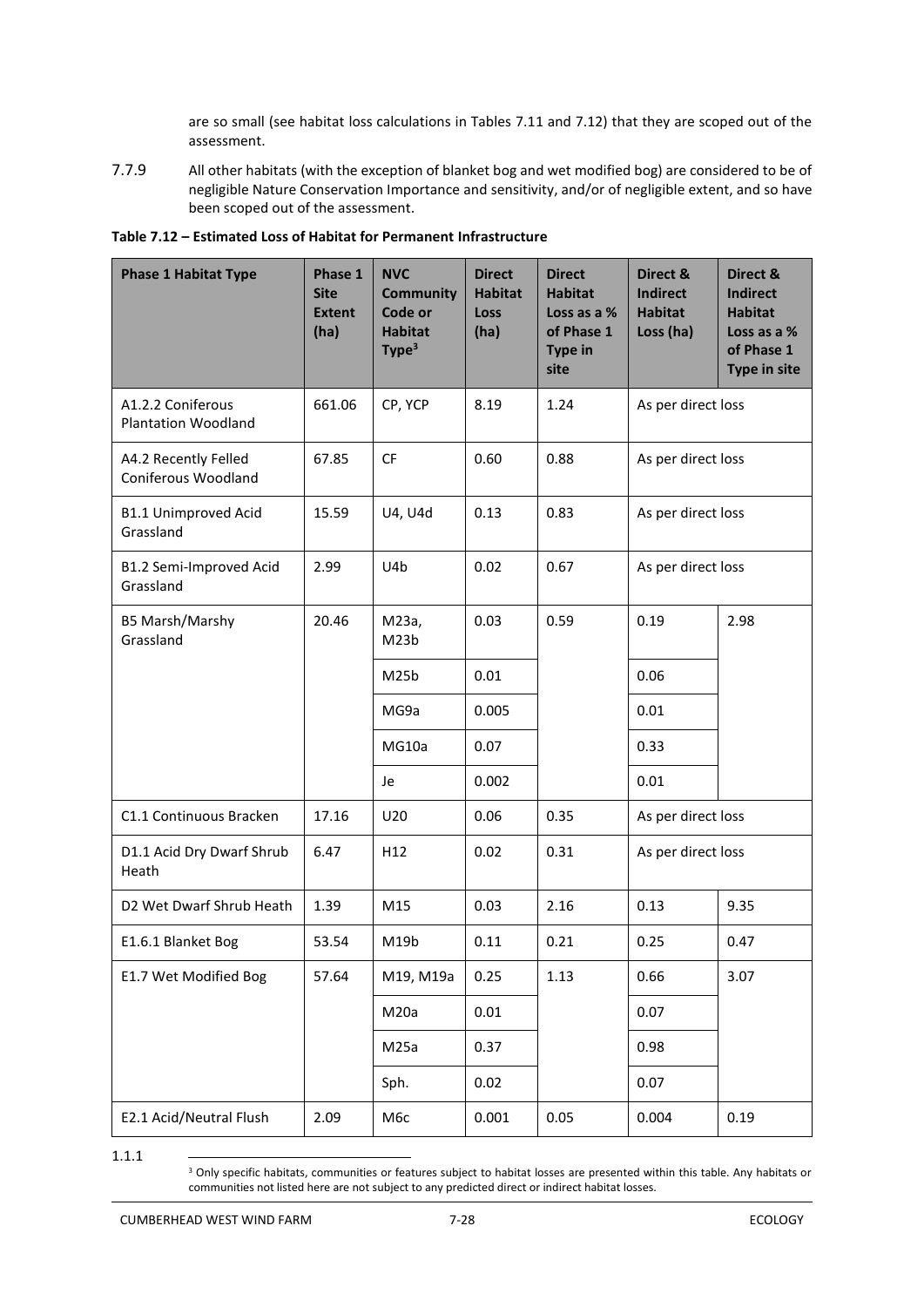| <b>Phase 1 Habitat Type</b> | Phase 1<br><b>Site</b><br><b>Extent</b><br>(ha) | <b>NVC</b><br>Community<br>Code or<br><b>Habitat</b><br>Type $3$ | <b>Direct</b><br><b>Habitat</b><br>Loss<br>(ha) | <b>Direct</b><br><b>Habitat</b><br>Loss as a $%$<br>of Phase 1<br><b>Type in</b><br>site | Direct &<br><b>Indirect</b><br><b>Habitat</b><br>Loss (ha) | Direct &<br><b>Indirect</b><br><b>Habitat</b><br>Loss as a %<br>of Phase 1<br>Type in site |
|-----------------------------|-------------------------------------------------|------------------------------------------------------------------|-------------------------------------------------|------------------------------------------------------------------------------------------|------------------------------------------------------------|--------------------------------------------------------------------------------------------|
| J4 Bare Ground              | 11.93                                           | <b>BG</b>                                                        | 0.36                                            | 3.02                                                                                     | As per direct loss                                         |                                                                                            |
| <b>TOTAL</b>                | 927.86                                          |                                                                  | 10.29                                           | 1.11                                                                                     | 12.14                                                      | 1.31                                                                                       |

| <b>Phase 1 Habitat Type</b>                     | Phase 1<br><b>Site</b><br>Extent<br>(ha) | <b>NVC</b><br>Community<br>Code or<br><b>Habitat</b><br>Type <sup>4</sup> | <b>Direct</b><br><b>Habitat</b><br>Loss per<br><b>NVC</b><br>(ha) | <b>Direct</b><br><b>Habitat</b><br>Loss as a $%$<br>of Phase 1<br><b>Type in</b><br><b>Site</b> | Direct &<br>Indirect<br><b>Habitat</b><br>Loss per<br>NVC (ha) | Direct &<br><b>Indirect</b><br><b>Habitat</b><br>Loss as a %<br>of Phase 1<br><b>Type in Site</b> |
|-------------------------------------------------|------------------------------------------|---------------------------------------------------------------------------|-------------------------------------------------------------------|-------------------------------------------------------------------------------------------------|----------------------------------------------------------------|---------------------------------------------------------------------------------------------------|
| A1.2.2 Coniferous<br><b>Plantation Woodland</b> | 661.06                                   | CP                                                                        | 7.04                                                              | 1.06                                                                                            | As per direct loss                                             |                                                                                                   |
| B1.1 Unimproved Acid<br>Grassland               | 15.59                                    | $U_4$                                                                     | < 0.0001                                                          | < 0.0001                                                                                        | As per direct loss                                             |                                                                                                   |
| 20.46<br>B5 Marsh/Marshy<br>Grassland           |                                          | M <sub>23b</sub>                                                          | < 0.0001                                                          | < 0.0001                                                                                        | 0.001                                                          | 0.005                                                                                             |
| E1.6.1 Blanket Bog                              | 53.54                                    | M19b                                                                      | 2.08                                                              | 3.88                                                                                            | 2.43                                                           | 4.54                                                                                              |
| E1.7 Wet Modified Bog                           | M19, M19a<br>57.64                       |                                                                           | 0.36                                                              | 0.62                                                                                            | 0.59                                                           | 1.02                                                                                              |
| J4 Bare Ground                                  | 11.93                                    | <b>BG</b>                                                                 | 0.20                                                              | 1.68                                                                                            | As per direct loss                                             |                                                                                                   |
| <b>TOTAL</b>                                    | 927.86                                   |                                                                           | 9.68                                                              | 1.04                                                                                            | 10.26                                                          | 1.11                                                                                              |

#### **Protected Species**

- 7.7.10 Effects on badger, otter, water vole, red squirrel, pine marten, great crested newt and reptiles are scoped out of this assessment as significant effects on their populations are not likely due to their absence from the site, lack of protected features recorded, or general low use of the site.
- 7.7.11 Although present within the site, badger is not identified as an IEF and is therefore scoped out of the assessment for the following reasons. The closest possible badger sett recorded in 2019 and 2020 was located more than 1.5 km away from the nearest proposed turbine location. Given the recommended NatureScot disturbance buffer distances for badger (30 m, or 100 m if blasting/piling<sup>5</sup>), it is considered unlikely that this sett would be affected by the Proposed Development, as long as the appropriate buffers are applied. Should any setts be found within the prescribed disturbance-free buffer distances prior to commencement of construction, appropriate mitigation measures would be undertaken under a SPP to ensure legal compliance and avoid unacceptable impacts on badgers.
- 7.7.12 Otter is known to be present within the local area, being recorded as present in nine of the 14 local wind farm projects surrounding the Proposed Development site. Suitable habitat for supporting

<sup>1.1.1</sup> *<sup>4</sup> Only specific habitats, communities or features subject to habitat losses are presented within this table. Any habitats or communities not listed here are not subject to any predicted direct or indirect habitat losses.* <sup>5</sup> https://www.nature.scot/sites/default/files/2020-06/Species%20Planning%20Advice%20-%20badger.pdf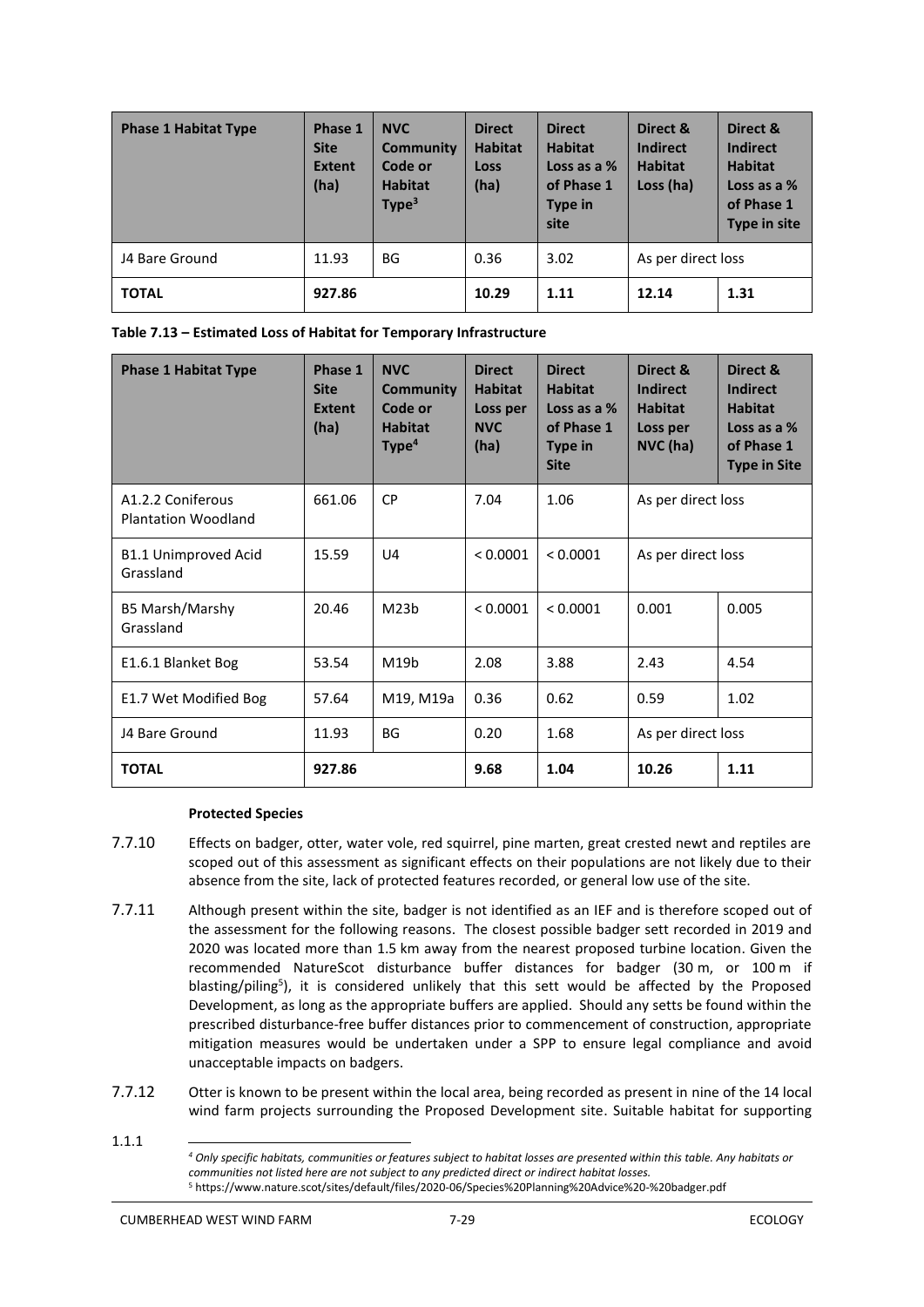otter is variable within the study area and a potential resting up area was identified under the root of a fallen tree was recorded, with otter spraint recorded nearby. As outlined in the *Design Layout Considerations* section, all infrastructure would be suitably buffered from watercourses (allowing for watercourse crossings) and measures would be employed during construction as part of the SPP which would avoid impacts on otter, including pre-construction surveys.

- 7.7.13 No evidence of water vole was recorded during baseline surveys for the Proposed Development or any other local wind farm projects. The species is likely to be locally absent.
- 7.7.14 There was no confirmed evidence of red squirrel or pine marten recorded during the 2019 or 2020 surveys, or baseline surveys of the local wind farm projects. One potential pine marten sighting and a scat were recorded, however neither could be conclusively attributed to the species. Although the habitats within the site offer some potential for pine marten and red squirrel, the lack of confirmed evidence suggests that the site is unlikely to be of importance for their respective populations, if present.
- 7.7.15 No reptiles were sighted during the survey. The proposed SPP will ensure that all reasonably practicable measures are taken so that provisions of the relevant wildlife legislation are compiled in relation to these protected species, should their presence be recorded.
- 7.7.16 Fish species are scoped out of this assessment. In order to avoid direct or indirect impacts on fish, a suitable 50 m minimum buffer distance will be kept between infrastructure and watercourses (with the exception of a limited number of watercourse crossings). A SPP will be produced prior to the commencement of construction and will be implemented throughout the duration of construction, with works being monitored by an ECoW. It is also assumed that pollution prevention measures and a CEMP will be implemented during construction and operation of the Proposed Development to ensure no adverse impacts occur from pollution, sedimentation etc.

#### **Bats**

7.7.17 Based on SNH *et al.* (2019) guidance, brown long-eared bat and Daubenton's bat in Scotland are considered to be of low vulnerability to wind farms, relating to their relative abundance and low collision risk. Activity rates of these species recorded during baseline surveys in 2019 and 2020 were low. It is therefore considered that these species can be scoped out from the assessment as they are of low sensitivity and of no more than local nature conservation importance.

## **Deer**

7.7.18 Effects on deer are scoped out of this assessment. Deer management would continue at the same level as is currently undertaken, throughout the construction and operation phases. This is expected to be sufficient to maintain deer populations at an appropriate size for the area. The construction impacts associated with the Proposed Development are considered to be sufficiently similar to ongoing commercial forestry activities within the site, and with habitat change limited to keyholed areas and small sections of new access track, significant effects on deer or large-scale displacement of deer from the site is unlikely. In the event, however, that deer are displaced by construction activity, the most likely scenario is that they would move elsewhere to similar habitat within the large expanse of Cumberhead Forest.

# *Scoped-In IEFs*

- 7.7.19 The assessment of likely effects will be applied to those 'scoped-in' IEFs of local, regional, national, and international Nature Conservation Importance (see Table 7.3) that are known to be present within the site or surrounding area (as confirmed through survey results and desk studies outlined above). As outlined within Table 7.14 below, these comprise:
	- blanket bog, including wet modified bog; and
	- bats (*Nyctalus* and *Pipistrellus spp.*).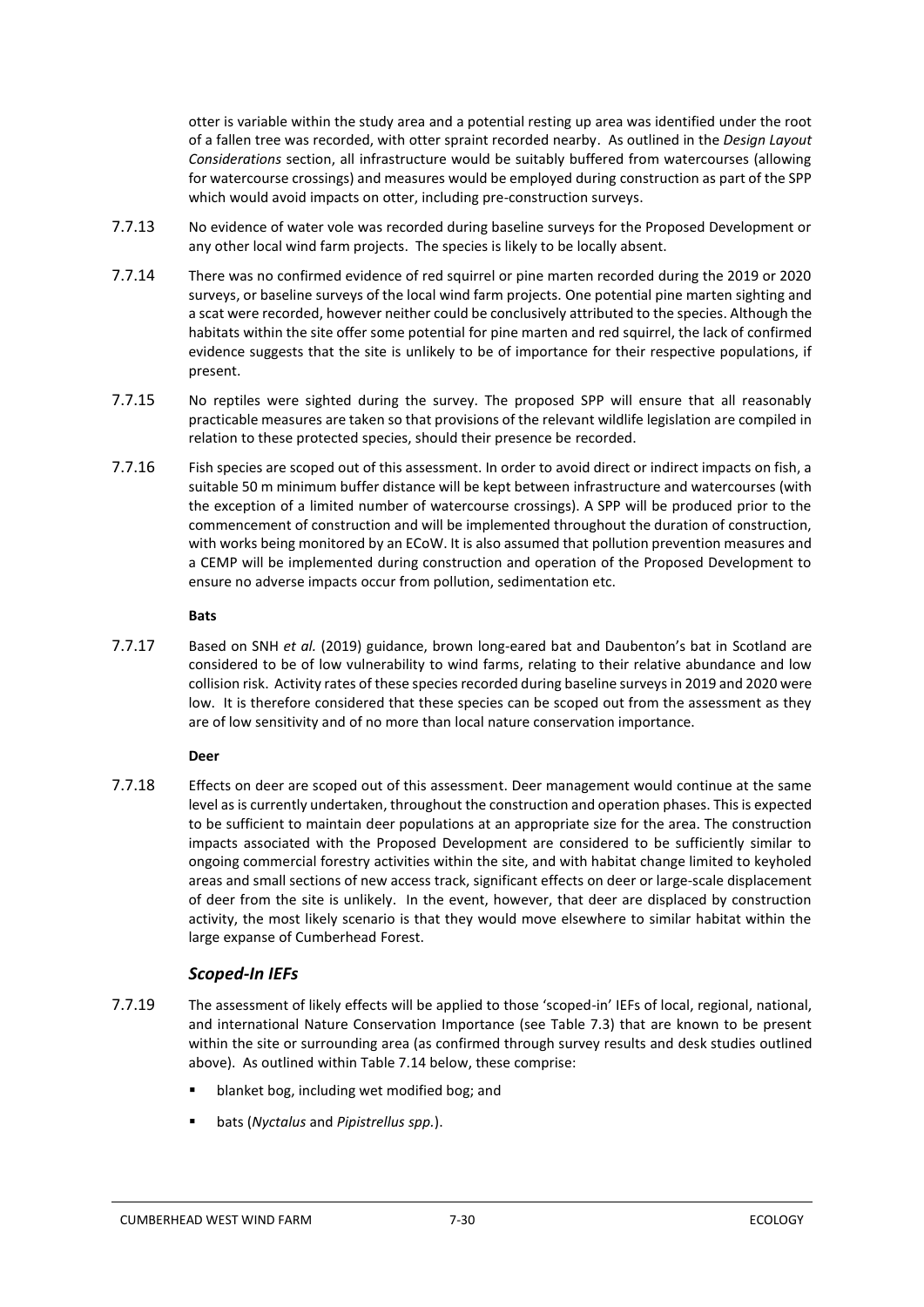| <b>IEF</b>                                          | <b>Nature</b><br><b>Conservation</b><br>Importance | <b>Rationale</b>                                                                                                                                                                                                                                                                                                                                                                                                                                                                                                                                                                                                                                                                                                                                                                                                                                                  |
|-----------------------------------------------------|----------------------------------------------------|-------------------------------------------------------------------------------------------------------------------------------------------------------------------------------------------------------------------------------------------------------------------------------------------------------------------------------------------------------------------------------------------------------------------------------------------------------------------------------------------------------------------------------------------------------------------------------------------------------------------------------------------------------------------------------------------------------------------------------------------------------------------------------------------------------------------------------------------------------------------|
| <b>Blanket</b> bog<br>including wet<br>modified bog | Local                                              | A mixture of Annex I blanket bog and wet modified bog habitats are<br>found within the site, and show to various degrees, evidence of<br>anthropogenic attempts at drainage and grazing influences. The Carbon<br>and Peatland Map 2016 (Figure 7.2) indicates that a discrete area of<br>Class 1 peatland exists within the site across Nutberry Hill, but much of<br>the remaining open areas are Class 4, predominantly mineral soil with<br>some peat soil.                                                                                                                                                                                                                                                                                                                                                                                                   |
|                                                     |                                                    | Blanket bog, including wet modified bog within the study area is not<br>considered to be nationally or regionally important due to its general<br>condition and limited extents. Its Nature Conservation Importance is<br>therefore considered to be Local.                                                                                                                                                                                                                                                                                                                                                                                                                                                                                                                                                                                                       |
| Regional<br>Nyctalus sp.<br>bats                    |                                                    | Based on SNH et al. (2019) guidance, Nyctalus species in Scotland are<br>considered to be of high population vulnerability to wind farms.                                                                                                                                                                                                                                                                                                                                                                                                                                                                                                                                                                                                                                                                                                                         |
|                                                     |                                                    | Mathews et al. (2018) concluded that there were insufficient data to<br>make a population estimate for Nyctalus sp. at a national level.<br>Although a population estimate of approximately 10,000 individuals was<br>given for Leisler's bats, in Harris et al. (1995) (250 individuals in<br>Scotland), this estimate was graded as having very poor reliability.<br>Subsequent evidence from the Southern Scotland Bat Survey of<br>breeding Leisler's bat colonies in south-west Scotland confirm that the<br>estimate of 250 individuals is too low and has suggested a wider range<br>in south-west Scotland than previously estimated.<br>For noctule bat, JNCC (2013b) provided a national estimate of 50,000<br>individuals, with 250 in Scotland. Again Mathews et al. (2018)<br>concluded that there is considerable uncertainty surrounding the       |
|                                                     |                                                    | population estimates for this species, although they revised the<br>population estimates to 100,500 in Great Britain, and 6,100 in Scotland.<br>Research work by Newson et al. (2017) has estimated through spatial                                                                                                                                                                                                                                                                                                                                                                                                                                                                                                                                                                                                                                               |
|                                                     |                                                    | modelling that between 16 % and 24 % of the regional populations of<br>high vulnerability species such as Nyctalus spp. in southern Scotland<br>overlaps existing or approved wind farms, with 50 % of this overlap<br>concentrated at just 10 % of wind farms, indicating that there are very<br>localised risk areas for Nyctalus spp. The study used spatial modelling to<br>stratify the region (southern Scotland) according to potential impact on<br>high vulnerability species by highlighting areas of risk. According to this<br>spatial modelling the predicted occurrence of Nyctalus spp. is<br>distributed in the south and south-eastern areas of Dumfries and<br>Galloway. Although no roost locations were identified during baseline<br>studies, the Proposed Development is close to the area of predicted<br>occurrence for Nyctalus species. |

# **Table 7.14 – Nature Conservation Importance of Scoped-In IEFs**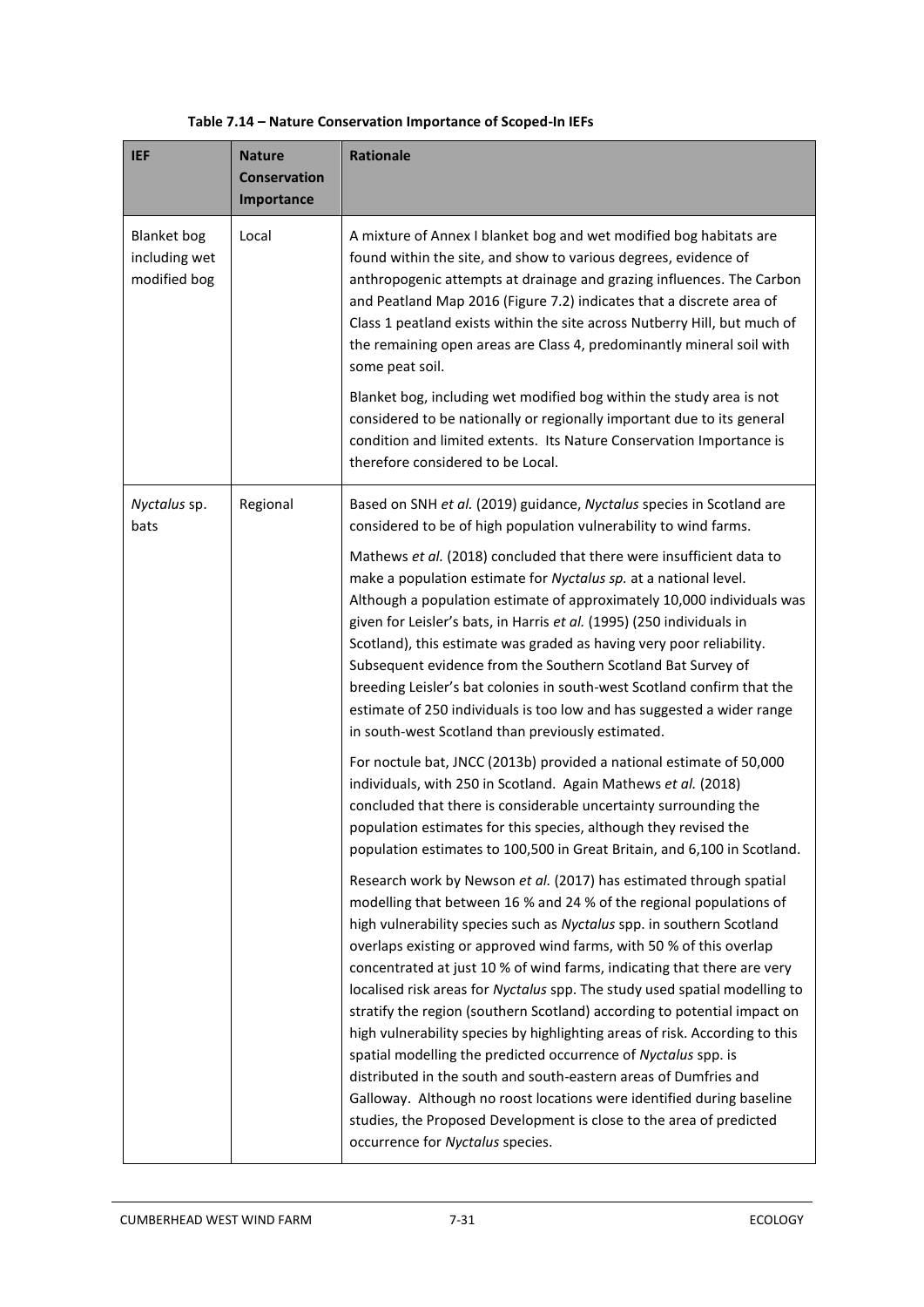| <b>IEF</b>                                   | <b>Nature</b><br><b>Conservation</b><br>Importance | <b>Rationale</b>                                                                                                                                                                                                                                                                                                                                                                                                                                                      |
|----------------------------------------------|----------------------------------------------------|-----------------------------------------------------------------------------------------------------------------------------------------------------------------------------------------------------------------------------------------------------------------------------------------------------------------------------------------------------------------------------------------------------------------------------------------------------------------------|
|                                              |                                                    | When considering the information available, Nyctalus species are<br>classified as being of Regional Nature Conservation Importance, based<br>on the likely low regional populations, and potential vulnerability to<br>wind farm developments.                                                                                                                                                                                                                        |
| Soprano and<br>common<br>pipistrelle<br>bats | Local                                              | Based on SNH et al. (2019) guidance, soprano and common pipistrelle<br>species in Scotland are considered to be of medium population<br>vulnerability to wind farms as they are high collision risk, but common<br>species.                                                                                                                                                                                                                                           |
|                                              |                                                    | For soprano pipistrelle Mathews et al. (2018) estimated a national<br>population of 4,670,000 adults, with a Scottish population of 1,210,000<br>adults. For common pipistrelle Mathews et al. (2018) estimated a<br>national population of 3,040,000 adults, with a Scottish population of<br>875,000 adults. The current population trends of both species are<br>unknown, although it was predicted that range and habitat quality are<br>likely to remain stable. |
|                                              |                                                    | When considering the information available, pipistrelle species are<br>classified as being of Local Nature Conservation Importance, based on<br>the likely large, stable regional populations, and potential medium<br>vulnerability to wind farm developments.                                                                                                                                                                                                       |

# *Construction*

- 7.7.20 This section provides an assessment of the potential effects of the construction of the Proposed Development upon the scoped-in IEFs.
- 7.7.21 Impacts on habitats may include direct loss of habitat, e.g. derived from permanent land-take for infrastructure or temporary land-take for the land required to accommodate construction site compounds etc. Impacts on habitats can also be indirect through changes to habitat type associated with forest felling (adverse or beneficial), increased habitat fragmentation, or effects to supporting systems such as groundwater or water-table levels.
- 7.7.22 Although the laydown area, construction compounds and borrow pits will be restored at the end of construction, taking a precautionary approach, it is assumed for the assessment that the areas of land-take for these parts of the infrastructure also represent permanent losses of habitat due to the uncertainties in re-creating functioning habitat types such as blanket bog. It should be noted that the habitat loss calculations are also precautionary because in practice the borrow pits would not cover the full extent of the search areas.
- 7.7.23 There may also be some indirect habitat losses to wetland habitats due to drainage effects, and changes to the hydrological regime may also occur. For the purposes of this assessment it is assumed that wetland habitat losses due to indirect drainage effects may extend out to 10 m from infrastructure (i.e. in keeping with indirect drainage assumptions within the carbon calculator (Scottish Government, 2020). In practice it is expected that any indirect drainage effects will only impact wetland habitats at the site such as blanket bog, wet heath, flushes and springs. No indirect drainage effects are expected to impact or alter the quality or composition of 'dry' habitats such as dry dwarf shrub heath, acid grassland etc.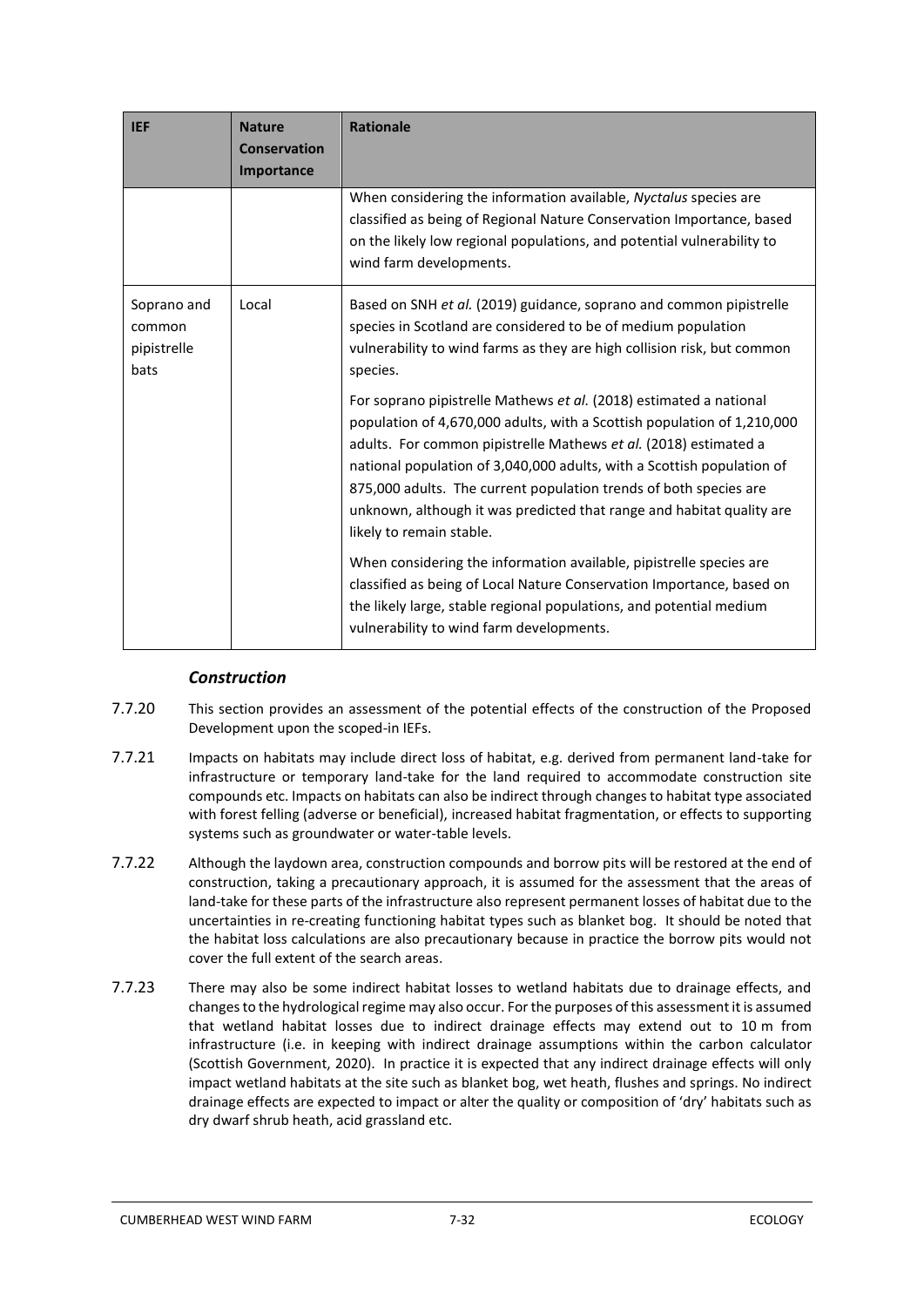#### **Blanket Bog, Including Wet Modified Bog**

- 7.7.24 Impact: Impacts upon bog habitats during construction would be direct (through habitat loss occurring during construction of the Proposed Development) and indirect (through potential drying effect upon neighbouring bog habitats occurring from the construction period into the operational period). Direct loss would occur in areas where new access tracks pass through this habitat type or where infrastructure such as turbine foundations, crane pads, hardstandings, borrow pits, compounds etc. are constructed on these habitat types. In addition, there may be indirect losses as a result of drainage around infrastructure and disruption to hydrological flows.
- 7.7.25 Sensitivity: As per Table 7.12, blanket bog and wet modified bog peatland within the study area is considered to be of Local Nature Conservation Importance. Conservation status of this habitat as assessed in JNCC report on blanket bog (JNCC, 2012) is 'Bad' and 'Declining' at the UK level. The overall sensitivity is therefore considered to be medium.
- 7.7.26 Magnitude: The UK has an estimated 2,196,736 ha of blanket bog (JNCC, 2012) of which around 1,759,000 to 1,800,000 ha is in Scotland (approximately 23 % of the land area) (JNCC, 2012; SNH, 2017b).
- 7.7.27 Blanket bog, including wet modified bog, covers 111 ha (approximately 12 %) of the NVC study area, with most of this comprising M19, M18 and M25 NVC communities (Table 7.11). Of this extent, a total of 0.76 ha would be directly lost due to permanent infrastructure (Table 7.12), with a further loss of 2.4 ha located within areas of temporary infrastructure (Table 7.12). Direct habitat loss due to permanent infrastructure is predicted to be equivalent of at most 1.3 % of the blanket bog and wet modified bog within the NVC study area. Direct loss of these bog habitats, particularly those of higher conservation value, is therefore of a very small extent within a local and regional context.
- 7.7.28 In addition to direct losses, there may be some indirect losses because of the zone of drainage around infrastructure (as a worst-case assumed to extend out to 10 m from infrastructure in line with the carbon calculator assumptions). If indirect drainage impacts are fully realised out to 10 m in all blanket bog areas then predicted blanket bog losses due to permanent infrastructure increases to 2.0 ha or 3.5 % of the habitat within the NVC study area and 3.0 ha or 5.6 % for temporary infrastructure. The distance of the impacts of drainage on a peatland is highly variable and depends on various factors such as the type of peatland and its characteristics and properties of the peat; the type, size distribution and frequency of drainage feature; and whether the drainage affects the acrotelm, penetrates the catotelm, or both. Consequently, drainage impacts can be restricted to just a few metres around the feature or extend out to tens of metres, or further (e.g. see review within Landry & Rochefort, 2012). The hydraulic conductivity of the peatland is one of the key variables which affect the extent of drainage. In general, less decomposed more fibric peatlands (which tend to be found commonly in fen type habitats) generally have a higher hydraulic conductivity and drainage impacts can extend to around 50 m, whilst in more decomposed (less fibrous) peat drainage impacts may only extend to 2 m or so. Blanket bog habitats commonly are associated with more highly decomposed peats (Nayak et al., 2008).
- 7.7.29 With the adoption of good practice and environmental management techniques, and an appropriate and considered drainage design, it is considered unlikely that indirect drainage impacts of this scale (i.e. out to 10 m either side of infrastructure) on an already modified habitat would occur or would have such an impact on the habitat as to result in large-scale vegetation shifts to a lower conservation value habitat type (such as acid grassland for example).
- 7.7.30 Felling of existing conifer plantation for infrastructure, including key-holing of turbines may increase the overall extent of bog/mire or heath habitat over the long-term operational period of the development, particularly in areas around turbines which require key-holing. No trees would be replanted within at least 75 m of turbines (based on calculated minimum setback distances for bats, see Section 7.8), thereby encouraging open mire or heath type habitats to form.
- 7.7.31 When considering the likely direct and indirect habitat losses, as well as potentially positive benefits of key-holing, the magnitude of impact within a local or regional context is considered to be negligible spatial, and long-term temporal.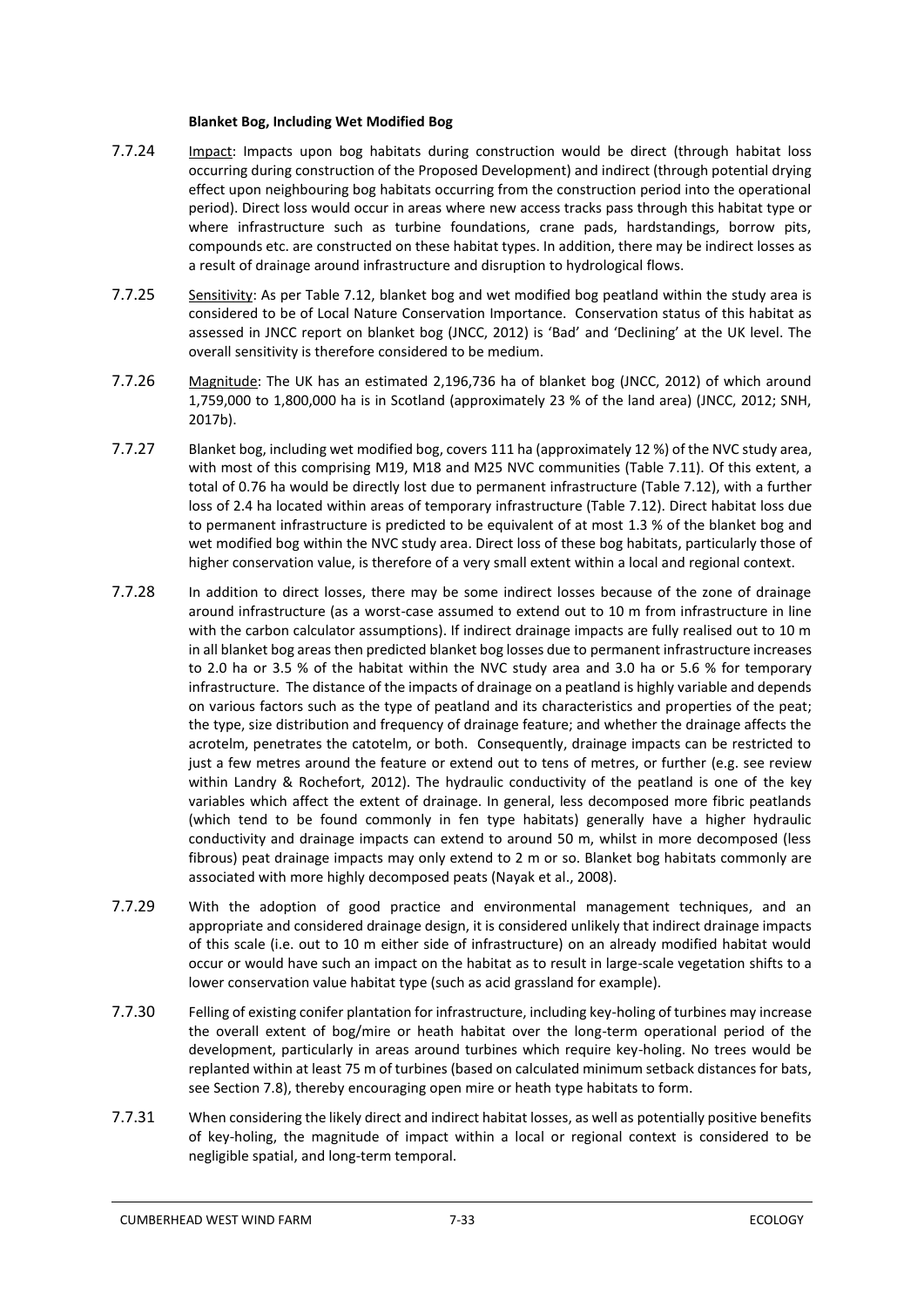7.7.32 Significance: Given the above consideration of sensitivity and magnitude, the effect significance is considered to be **negligible** and **not significant** under the terms of the EIA Regulations.

**Bats**

- 7.7.33 Impact: There is the potential for displacement and/or disturbance to foraging and commuting bats during construction due to the construction of wind farm infrastructure and the forest felling required to accommodate the infrastructure.
- 7.7.34 Sensitivity: Both common and soprano pipistrelle are widespread in southern Scotland, with *Nyctalus leisleri* distributed mainly in the south and west and *Nyctalus noctula* mainly to the south and east, with some scattered predicted occurrence to the west. The low population estimates for *Nyctalus* spp. in Scotland are likely due to under-recording and an underestimate of the population occurring here. *Nyctalus* bat species within the site are considered to be of Regional Nature Conservation importance, whereas *Pipistrelle* species are of Local Nature Conservation Importance. All bat species recorded in the site are considered to have a favourable Conservation Status. Overall sensitivity is therefore considered to be medium for pipistrelle species, and medium-high for *Nyctalus spp.*
- 7.7.35 *Magnitude:* In terms of habitat quality for bats within the study area, there are buildings and trees outside of the site boundary with low, moderate and high bat roosting potential (Figure 7.8). There are also burns of different sizes, providing connectivity, and foraging habitats throughout the site and the surrounding landscape. The forest edge habitats such as tracks and rides, and areas of young second rotation crop could be used by foraging bats. However, the large extents of homogeneous Sitka spruce plantation, as well as recent clearfell reduce the suitability of the site. Considering these factors, the site is considered of moderate bat habitat suitability and quality.
- 7.7.36 Most turbines and infrastructure will be located within forested areas and some felling for this infrastructure will take place where mature plantation exists. Despite the felling that will be undertaken, displacement or disturbance to foraging and commuting bats during construction is considered negligible given the abundance of edge habitats available within the site that will remain unaffected. Linear watercourse features are also largely avoided due to the 50 m watercourse buffer for any infrastructure or construction activity, except where a minimum number of watercourse crossings are required.
- 7.7.37 Felling and the loss of habitat to the Proposed Development may marginally reduce the foraging opportunities within the site; however, due to the abundance of these habitat types in the surrounding environs across Cumberhead Forest, and the small extent of their loss, it is not considered to be significant. Additionally, felling for infrastructure will create new edge habitats that may be utilised by bats within otherwise impenetrable blocks of conifer forest, and thus overall, the abundance of edge habitat will increase. Forestry replanting of a more diverse range of species will also create new habitats and edge features in the longer term.
- 7.7.38 Although some bat foraging or commuting behaviour may be altered as a result of construction and forestry restructuring, this is likely to be of Negligible Spatial magnitude and Long-Term Temporal magnitude.
- 7.7.39 Significance: The effect significance is therefore considered to be **negligible** and **not significant** under the terms of the EIA Regulations for pipistrelle species, and at worst, **minor adverse** and **not significant** for *Nyctalus spp*.

# *Operation*

- 7.7.40 This section provides an assessment of the likely effects of the operation of the Proposed Development upon the scoped-in IEFs.
- 7.7.41 All likely direct and indirect effects on blanket bog, including wet modified bog, have been considered in the Construction section above. Indirect habitat loss tends to occur during the operational phase; however, for completeness and ease of assessing impacts they are considered together in the construction effects section. No further impacts on any other habitat IEF are predicted during the operational phase.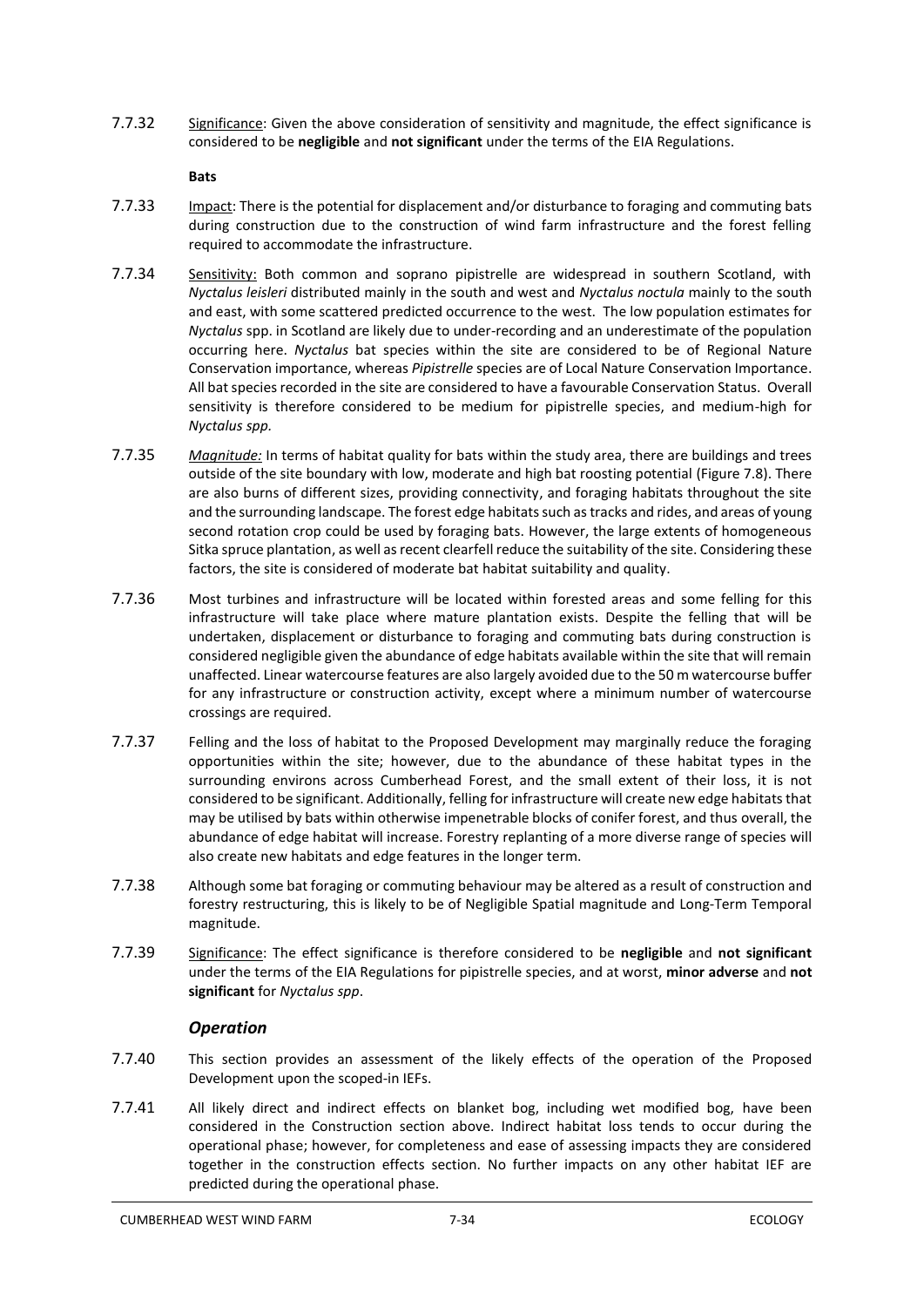Effects on bats of medium-and long-term habitat changes beyond the construction phase were also considered in the Construction section above. Potential disturbance effects are not likely to continue into the operational period, with maintenance work being restricted to turbines and other infrastructure locations. Collision risk is therefore considered to be the only potentially significant effect during the operational period.

**Bats**

- 7.7.42 Impact: During the operational phase, there is potential for collision risk upon commuting and foraging bat species, together with the risk that bats may die as a result of barotrauma when flying in close proximity of the turbine blades. For the purposes of this assessment, the potential effects from barotrauma are assumed to be the same as for collision risk. This is due to the lack of published empirical evidence in causes of bat fatalities around wind farms and the difficulties in determining whether bat fatalities are due to strikes (collisions) with the turbine blades or barotrauma.
- 7.7.43 Research undertaken by Exeter University (DEFRA, 2016) found that most bat fatalities at UK wind farms have been common pipistrelle, soprano pipistrelle and noctule bats, which are considered to be high risk species by SNH *et al.* (2019).
- 7.7.44 Because the proposed turbines have a blade tip over 150 m, they will require red aviation warning lights. There is some recent evidence that migratory pipistrelle bats may be attracted to red lights, which according to the authors, may lead to an increased collision risk of migratory bats at wind turbines (Voigt *et al.* 2018). The authors did however note a lack of insect hunting at the red light sources, which indicates that the attraction of migratory bats to red light sources was not caused by foraging. Although migratory activities of bats within the UK are relatively poorly known, baseline results suggest that no significant migratory movements were likely to have occurred within the study area, and the risk of additional collisions associated with local foraging bats being attracted to red lights is low.
- 7.7.45 Sensitivity: *Nyctalus* bat species within the site are considered to be of medium-high sensitivity, whereas Pipistrelle species are of medium sensitivity.
- 7.7.46 Magnitude: Following SNH *et al.* (2019) guidance, evaluating the vulnerability of a bat population to wind farms is based on three factors: (i) activity level recorded, (ii) population vulnerability (determined by collision risk of species and population size) and (iii) site risk level. These factors are multiplied to generate an overall risk assessment score per species of either Low (0-4), Moderate (5-12) or High (15-25). Technical Appendix 7.3 Bat Survey Report presents the results of this risk assessment for *Nycatalus* and pipistrelle species and provides detailed results from the Ecobat software analysis. Figures 7.9 to 7.11 also present the spatial and temporal risk categories for *Nycatalus* and pipistrelle species, based on the results of the monitoring undertaken at locations across the site in 2019 and 2020. A summary is provided below to inform the assessment.
- 7.7.47 (i) The following average site activity levels (median and maximum percentiles) were recorded in 2019:
	- Common pipistrelle: Moderate-High to High;
	- Soprano pipistrelle: Moderate-High to High; and
	- *Nyctalus* spp.: Moderate to High.
- 7.7.48 The following average site activity levels (median and maximum percentiles) were recorded in 2020 (detectors 14 and 15 only):
	- Common pipistrelle: Moderate to High;
	- Soprano pipistrelle: Low-Moderate to Moderate-High; and
	- *Nyctalus* spp.: Low-Moderate to Moderate-High.
- 7.7.49 (ii) Due to having a 'high' collision risk and a 'common' population abundance rating, common and soprano pipistrelle bat are classified as having 'medium' population vulnerability. *Nyctalus* spp. have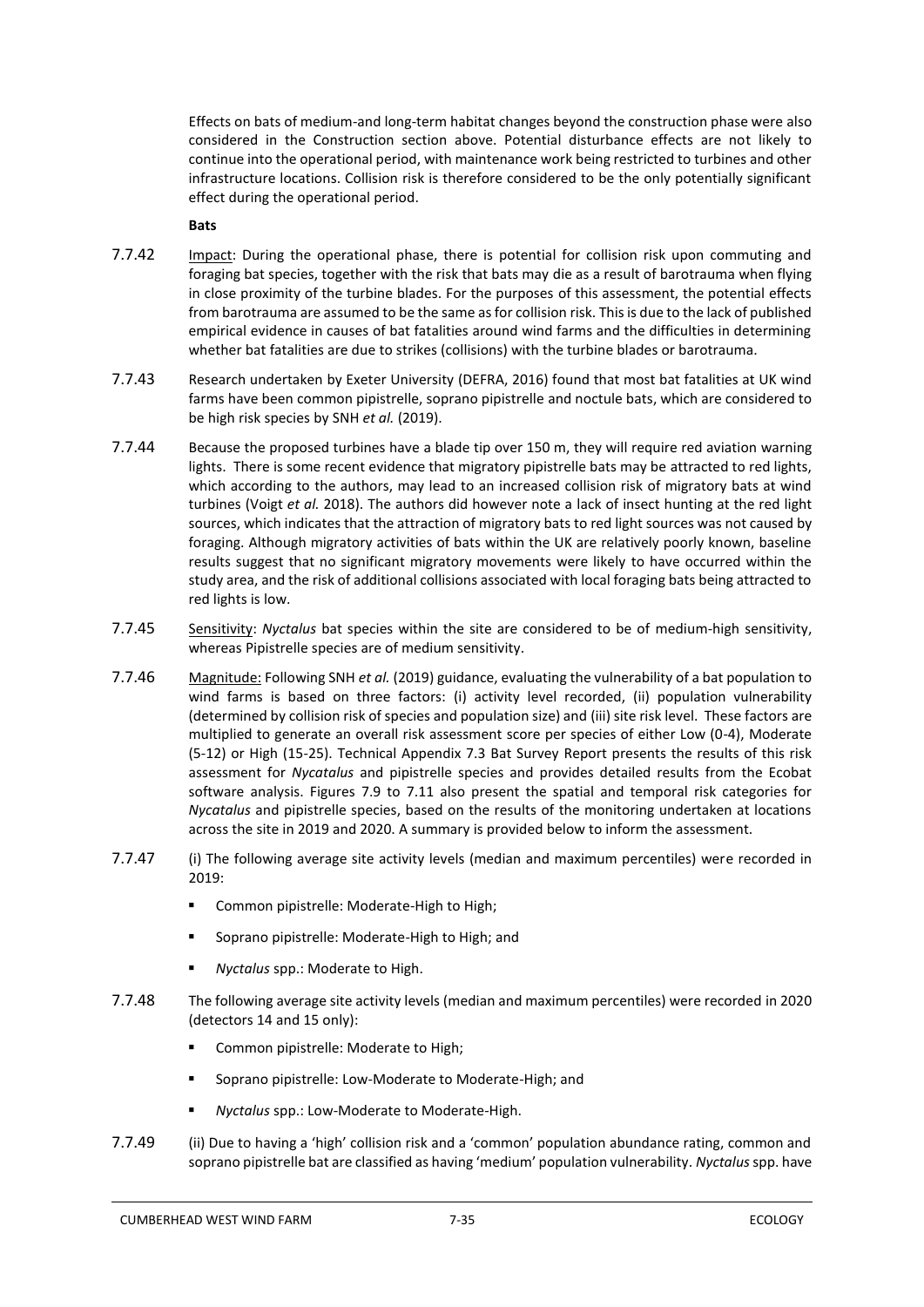a 'high' collision risk and the 'rarest' population abundance resulting in this species having a 'high' population vulnerability.

- 7.7.50 (iii) The site has been categorised as a 'Moderate' (level 3) site risk to bats due to its 'Medium' project size and 'Moderate' habitat risk (see Technical Appendix 7.3: Bat Survey Report and Section 7.6).
- 7.7.51 The following overall risk assessment score for 'Median' and 'Maximum' percentiles was obtained in 2019 for each bat species:
	- Common pipistrelle: Medium (12) to High (15).
	- Soprano pipistrelle: Medium (12) to High (15).
	- *Nyctalus* spp.: Medium (9) to High (15).
- 7.7.52 The following risk assessment score for 'Median' and 'Maximum' percentiles was obtained in 2020 (detectors 14 and 15) for each bat species:
	- Common pipistrelle: Medium (9) to High (15).
	- Soprano pipistrelle: Medium (6) to Medium (12).
	- *Nyctalus* spp.: Medium (6) to Medium (12).
- 7.7.53 To provide an indication of how activity varies spatially and temporally by species, Figures 7.9 to 7.11 show the overall median monthly risk assessment scores (low to high) for pipistrelles and *Nyctalus* species at the various sample locations. Table 6.5 of Technical Appendix 7.3 additionally presents the percentage of sample locations in each survey month where a medium percentile 'High' risk assessment score was recorded.

#### *Common and Soprano Pipistrelle*

- 7.7.54 In general, most median risk levels per survey at sample locations for both pipistrelle species were rated as low or medium throughout the survey season in 2019 and 2020, although there was a notable decrease in recorded activity in September. The sample locations most consistently rated as high risk were 10 and 13 (all survey months for common pipistrelle, and all for soprano pipistrelle, apart from point 10 in September 2019), which are both within clearfell habitat towards the northeast part of the site. The two sample locations are closest to turbines T17 and T18 (Figures 7.9 and 7.10).
- 7.7.55 High risk levels were also recorded at sample location 5 (clearfell) in July only for both species, sample location 4 (clearfell) in August for soprano pipistrelle, and sample location 7 (near plantation edge, track and small pond) in June for common pipistrelle.
- 7.7.56 Clearfell and plantation edge habitats are therefore likely to provide suitable foraging or commuting habitat for pipistrelles, and it is evident that much of the site is regularly used by both species.
- 7.7.57 As outlined in section 7.6, *Design Layout Considerations*, a minimum tree set-back distance of 75 m from turbine blade-tip is considered to reduce collision risks to pipistrelle bats by creating sufficient distance to commuting and foraging edge features and reducing activity levels compared to baseline results. This is predicted to reduce the overall median risk assessment of 'medium' towards a 'low' score. Overall, there is still however some potential for localised collision risks associated with turbines, particularly the aforementioned turbines where high-risk levels were recorded. However, within a population context the impact magnitude of this is considered to be no more than Low Spatial and Long-Term Temporal for both species.

#### *Nyctalus spp.*

7.7.58 For *Nyctalus* species, most sample locations recorded a mix of low and medium median risk levels per survey, but again with a large drop in activity in September. The only high median risk level was recorded at sample location 12 (young plantation, planation edge and track) in June, outside of the final site boundary and over 500m from the nearest proposed turbine location (T17, Figure 7.11). It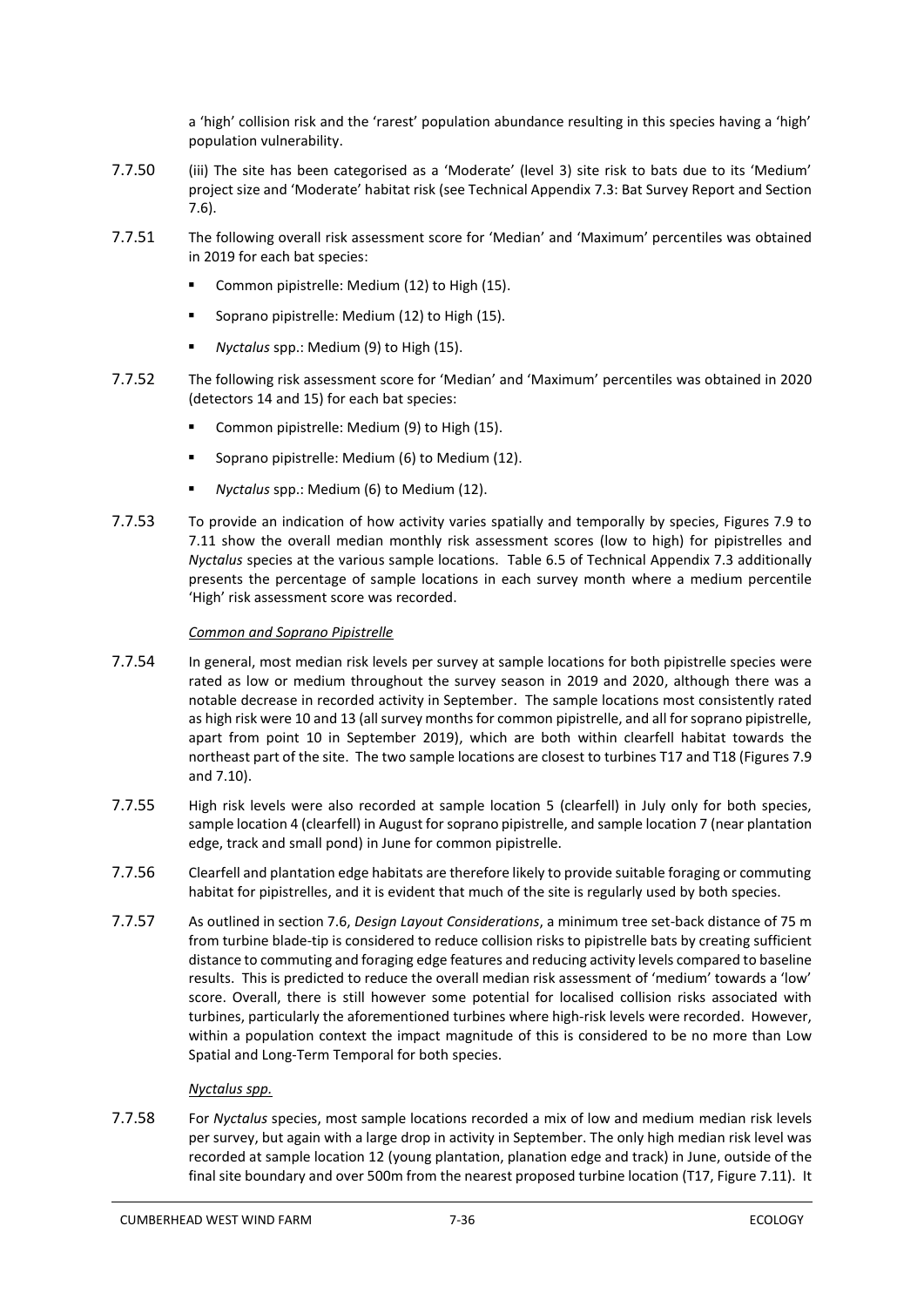is apparent that most of the site is used less regularly by foraging or commuting *Nyctalus* bats than pipistrelles (which may in part be due to a smaller local population), although a risk of collision does still exist.

7.7.59 *Nyctalus* species were rated from 2019 and 2020 data as having an overall median risk assessment level of 'medium', but for the Proposed Development this score may be lower when taking into consideration that the only sample location where a high activity level was recorded was outside of the final site boundary. A Moderate Spatial and Long-Term Temporal magnitude of impact at a population level is therefore predicted.

#### Significance:

**Common & Soprano Pipistrelle**: Given the above consideration of a low to medium overall risk assessment when taking into account that the embedded mitigation of maintaining a set-back distance of trees from turbines would lower activity levels near turbines compared to baseline results, the effect significance of collision risk on common and soprano pipistrelle bats at a population level is considered **minor adverse** and **not significant** in the context of the EIA Regulations.

*Nyctalus* **spp**.: Given the above consideration of, at worst, an overall medium risk assessment for *Nyctalus* species on site (taking into account the sensitivity of species and magnitude of impact based on activity levels near turbines), the effect significance of collision risk on *Nyctalus* spp. bats is considered **moderate adverse** and **significant** under the terms of the EIA Regulations.

## *Decommissioning*

7.7.60 Decommissioning effects, because of the distant timeframe until their occurrence (typically around 30 years), are difficult to predict with confidence. They are however considered for the purpose of this assessment to be similar to (or less than) those of construction effects in nature and are likely to be of shorter duration. The significance of effects predicted for IEFs in the construction effects section above are therefore considered appropriately precautionary for assessing decommissioning effects.

# <span id="page-38-0"></span>7.8 Mitigation

# *Mitigation During Construction*

7.8.1 No further mitigation, in addition to mitigation by design and those measures as described within the *Project Assumptions* section (ECoW, SPP and CEMP) is proposed for the construction period.

# *Mitigation During Operation*

## **Habitats**

7.8.2 None required.

## **Bats**

7.8.3 To reduce effects on *Nyctalus* spp. bats to a non-significant level, a further onsite bat activity monitoring programme would be initiated post-consent and in advance of turbine operation, to inform a detailed Bat Mitigation and Monitoring Plan (BMMP) for the operational period. As Cumberhead Forest is a commercial plantation in a continual cycle of fell and replant, the extent and distribution of clearfell and plantation edge habitat is also in a continual cycle of change within the forest. Additional bat monitoring starting before construction would therefore provide updated information, closer to the operational period, on which to base the measures within the BMMP. The additional monitoring and BMMP can be secured by an appropriately worded condition. The BMMP would be agreed with NatureScot in advance of commencement, and would consider the following measures: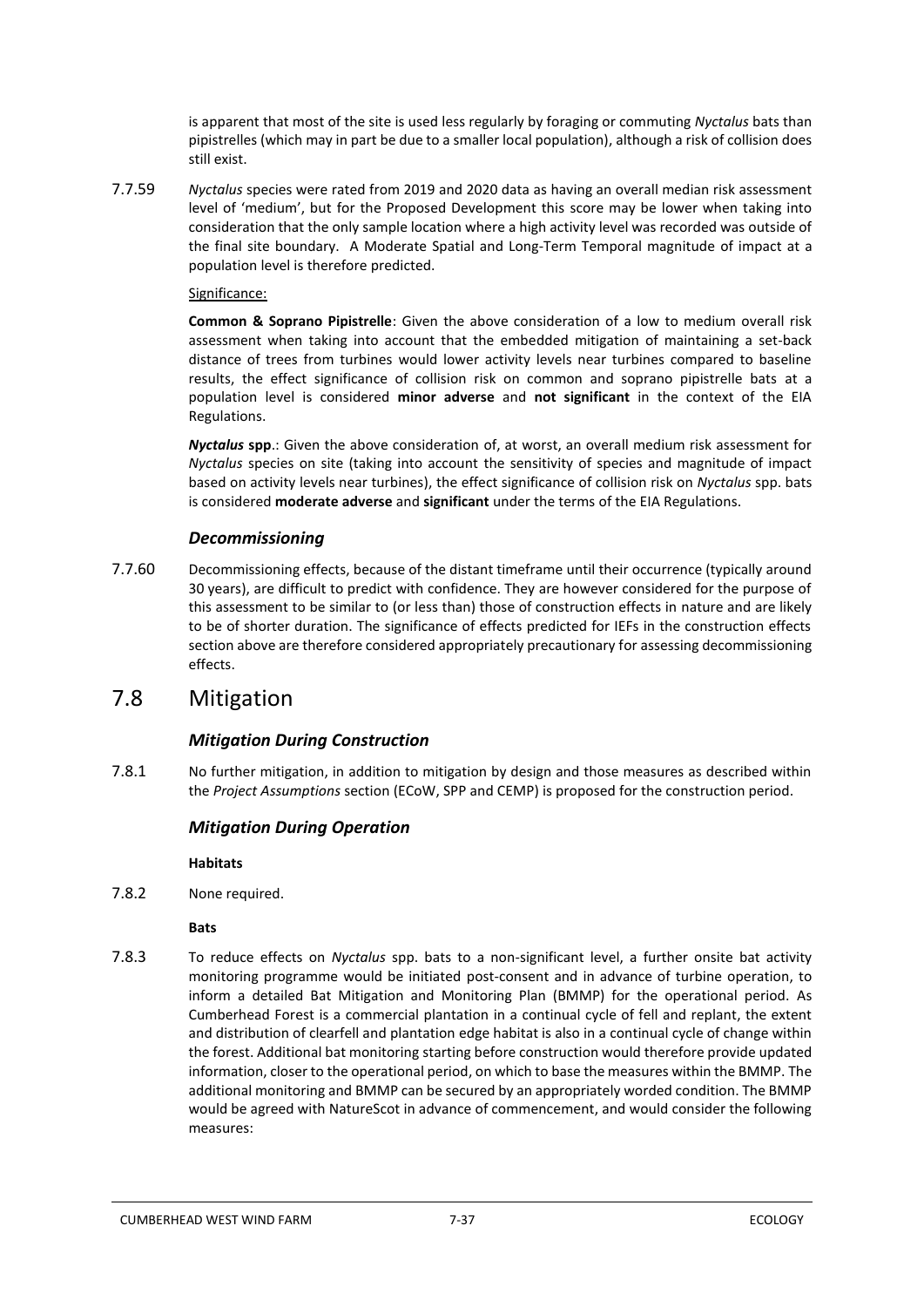- Reduced rotation speed whilst idling: SNH *et al.* (2019) recommends this as a best practice measure. The guidance notes that, "*The reduction in speed resulting from feathering compared with normal idling may reduce fatality rates by up to 50 %".* This measure would be put in place on all turbines from the start of the operational period of the Proposed Development.
- Curtailment, as detailed in SNH *et al*. (2019), involves "*raising the cut-in speed with associated loss of power generation in combination with reducing the blade rotation below the cut-in speed*". This would be considered where reduced rotation speed whilst idling does not provide sufficient reduction in risk to bats. Effective and efficient curtailment plans require high resolution information on bat activity combined with detailed weather data on rainfall and wind speed plus information from carcass searches. This information allows any curtailment to focus on specific turbines, times and dates corresponding with periods of high bat activity. Curtailment of certain turbines at particular times of day/year and certain weather conditions would be confirmed ahead of operation if the results of the additional pre-commencement monitoring concludes that further measures are required to ensure the risk to bats is not significant. If implemented, the curtailment plan would be monitored for a further three years to establish its effectiveness and any changes in activity created by surrounding habitat change associated with forestry operations.

# *Mitigation During Decommissioning*

7.8.4 Mitigation measures are likely to be similar to those outlined for the construction phase.

# *Enhancement Measures*

7.8.5 A Habitat Management Plan (HMP) would be agreed with consultees, and implemented during the operational phase of the Proposed Development, which would restore and enhance bog conditions and native woodland coverage within the site, across two Management Areas (see Technical Appendix 7.5 Outline Habitat Management Plan, and Figure 7.13 for details).

# <span id="page-39-0"></span>7.9 Residual Effects

# *Construction*

- 7.9.1 Although no unmitigated significant effects are predicted for any IEF, the best-practice management measures (ECoW, CEMP, SPP) will minimise the likelihood of any adverse effects.
- 7.9.2 With enhancement measures for blanket bog as part of an HMP, the residual significance of construction effects on blanket bog (including wet modified bog) is considered to be **minor beneficial** at a local level.
- 7.9.3 Residual effects on bats are considered to remain as **negligible** (pipistrelles) and **minor adverse** (*Nyctalus spp.*) and **not significant**.

## *Operation*

7.9.4 The set-back distance of forestry from turbines and the implementation of a BMMP would mean that the residual significance of operational effects (primarily collision risk) on pipistrelle and *Nyctalus* bats are no more than **minor adverse** and **not significant**.

# <span id="page-39-1"></span>7.10 Cumulative Assessment

7.10.1 The primary concern regarding the assessment of cumulative effects is to identify situations where impacts on habitats or species populations that may be acceptable from individual developments, are judged to be unacceptable combined with nearby existing or proposed projects. In the interests of focusing on the potential for significant effects, this assessment considers the potential for cumulative effects with other wind farm projects.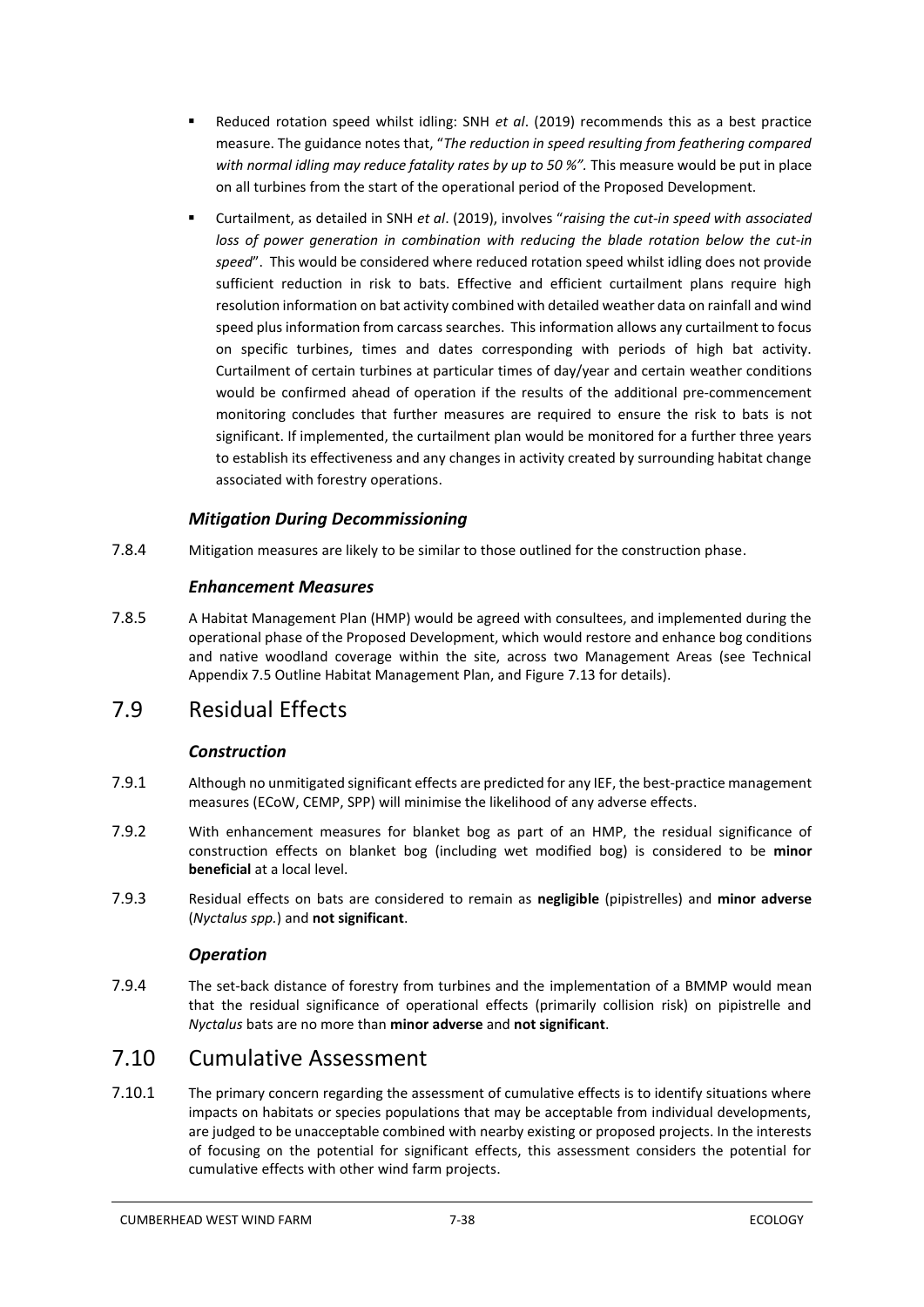7.10.2 A number of wind farms projects, at either operational, consented or in planning, are within 10 km of the Proposed Development turbines. Those of most relevance to the cumulative assessment include Hagshaw Hill and Extension, Hagshaw Hill Repowering, Nutberry, Galawhistle, Cumberhead, Hare Craig, Dalquhandy and Douglas West and Extension. All of which are at various stages of operation or development with ecology baselines as described in the *Desk Study* section 7.6.

# *Blanket Bog and Wet Modified Bog*

7.10.3 Blanket bog has been scoped-out of the cumulative assessment as it is considered unlikely that any significant adverse cumulative effects at a regional level would arise as a consequence of the Proposed Development adding to habitat loss associated with other projects. This is due to the residual overall beneficial significance of effect due to the HMP associated with the Proposed Development, as outlined above. Other local wind farm projects have been located on similarly low quality habitats common to the area, and as such no significant cumulative effects are predicted for blanket bog and wet modified bog, particularly when any habitat management plans to aid bog restoration or enhancement are considered (a cumulative effect of **negligible** and not significant within a local and regional context).

# *Bats*

## *Nyctalus* **Bats**

- 7.10.4 *Nyctalus spp.* were recorded during baseline surveys for all local wind farm projects with the exception of Galawhistle (albeit no specific surveys were undertaken for Nutberry, Dungavel or the operational Hagshaw wind farms, see Table 7.8 for details). No roosts were however identified at any of these sites, and therefore significant construction-related cumulative effects (habitat loss or disturbance) are considered unlikely, with only localised changes to potential foraging habitats making little difference to the regional population (residual effect of **minor adverse** and **not significant**).
- 7.10.5 A cumulative collision risk may exist for *Nyctalus* bats where they have been recorded during wind farm baseline surveys. In general, the activity rates at most sites within 10 km were very low, and levels of collisions reaching regional significance are unlikely. When including all sites cumulatively, including the projects nearby with relatively high activity rates (e.g. Cumberhead, Douglas West Extension), a potential significant collision risk may exist in a worst-case scenario if all projects are operational without any mitigation and if the Scottish population (and consequently the regional population) is as low as estimated (e.g. Mathews *et al.* 2018). On balance this situation is unlikely, and with mitigation measures for the Proposed Development, and for other projects (e.g. a similar bat monitoring plan and blade feathering at Douglas West Extension (Douglas West Wind Farm Extension EIA Report, 2019), and a habitat management plan at Douglas West Wind Farm (Douglas West & Dalquhandy DP Renewable Energy Project, EIA Report 2015, Appendix 7.8) likely to improve conditions for foraging *Nyctalus* bats away from turbines), a residual cumulative effect of **minor adverse** and **not significant** is predicted.

## **Pipistrelle Bats**

- 7.10.6 Although a small number of suitable roost features were recorded during baseline surveys for wind farm projects within 10 km, no roosts were confirmed in locations that may be affected by construction activities. Residual cumulative construction effects on pipistrelle bats are therefore considered to be **negligible** and **not significant**.
- 7.10.7 Cumulative collision risk during the operational period may exist, although because no project site had particularly consistently high activity rates, the risk of significant levels of collisions at a reasonably large regional population level is considered unlikely. The adverse impacts of collision risk may also be partly offset by increased foraging opportunities that may result from an increase in edge habitats for commuting and foraging, due to the construction of wind farm infrastructure within afforested areas (with appropriate set-back distances from turbines), and habitat management. As such, at most a **minor adverse** and **not significant** effect is predicted.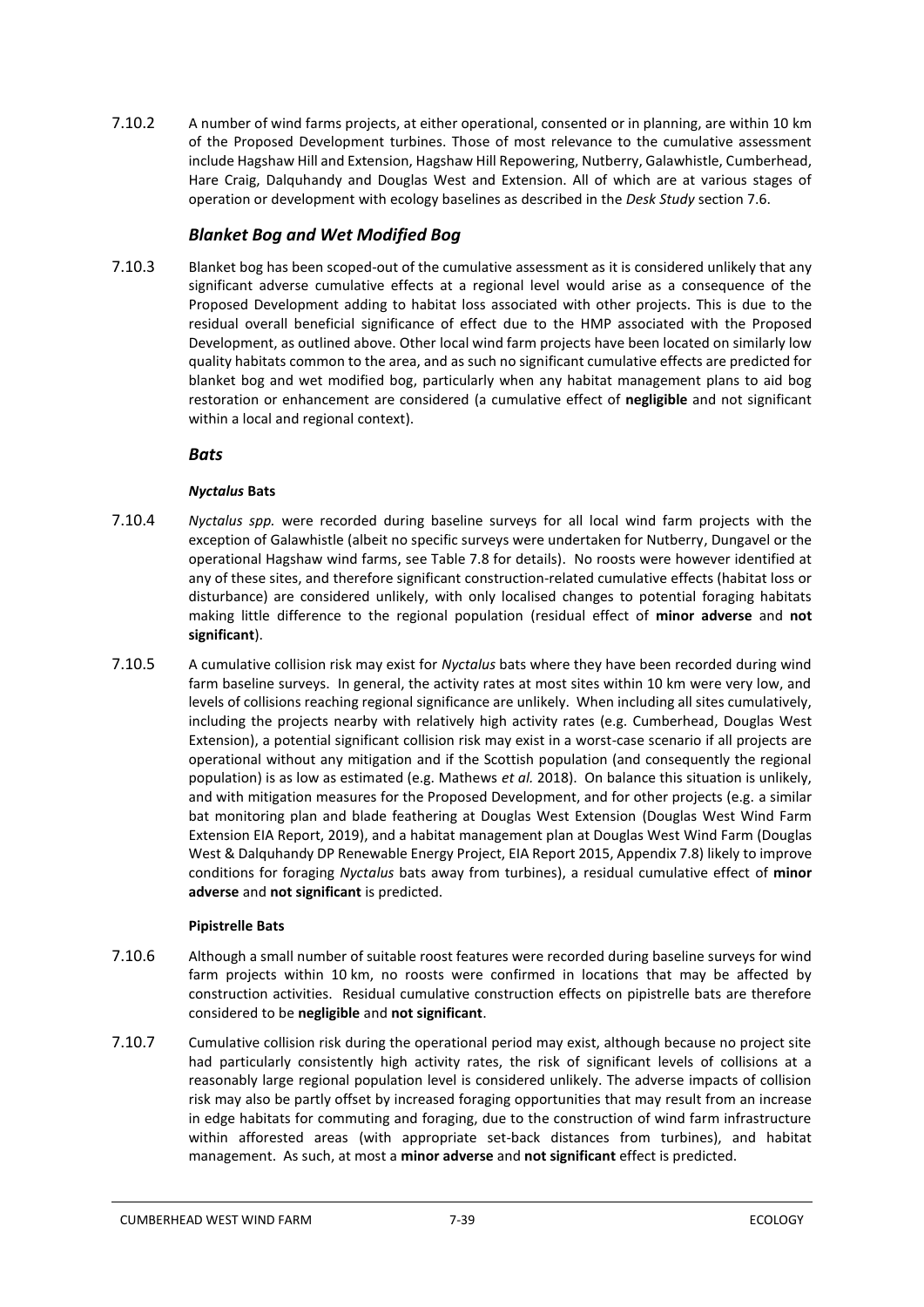# <span id="page-41-0"></span>7.11 Summary

- 7.11.1 This chapter has considered the potential effects on the ecological features present at the site associated with the construction, operation and decommissioning of the Proposed Development. The assessment method followed the guidance detailed by CIEEM (2018).
- 7.11.2 It was possible to scope out most species and habitats recorded in the study area from the assessment by virtue of their low conservation value, the type and frequency of field signs present, the small extent of the sensitive habitat, or the negligible scale of potential effects. The IEFs taken forward for assessment were blanket bog (including wet modified bog) and *Nyctalus* and pipistrelle bat species.
- 7.11.3 Potential construction effects on blanket bog (including wet modified bog) were assessed. The main impact was identified as direct and indirect habitat loss due to land take for infrastructure. In a worst-case scenario, direct and indirect blanket bog and wet modified bog habitat losses, in most cases to already degraded habitat, could be up to 5.0 ha (permanent and temporary infrastructure losses), which would not reach significance at a regional level. No significant effects are therefore predicted (**negligible** and **not significant**).
- 7.11.4 As no significant construction or decommissioning effects are predicted upon IEFs as a result of the Proposed Development, no further specific mitigation is required in addition to the embedded mitigation (e.g. CEMP, SPP, presence of an ECoW, set-back distances from watercourses) to be implemented as standard, as described above.
- 7.11.5 Potential operational effects on *Nyctalus* and pipistrelle bats were assessed. With no roost sites likely to be close to the Proposed Development, the main effect addressed was risk of collision with turbines during the operational phase. This has been considered through embedded design with a minimum 75 m set-back distance of trees from turbine blades. It was determined that although a collision risk for these species remains, collision rates due to the Proposed Development alone would not be significant in a regional population context. Due to uncertainties in *Nyctalus* population sizes and the high sensitivity of the species, a precautionary approach suggests that a potentially unmitigated significant risk may exist, and to address this risk, additional preconstruction monitoring and a BMMP is planned.
- 7.11.6 Enhancement measures would take the form of an HMP which would aim to restore and enhance bog conditions and increase native woodland coverage within the site.
- 7.11.7 Residual effects on IEFs are therefore considered to be at worst, **minor adverse** and **not significant**.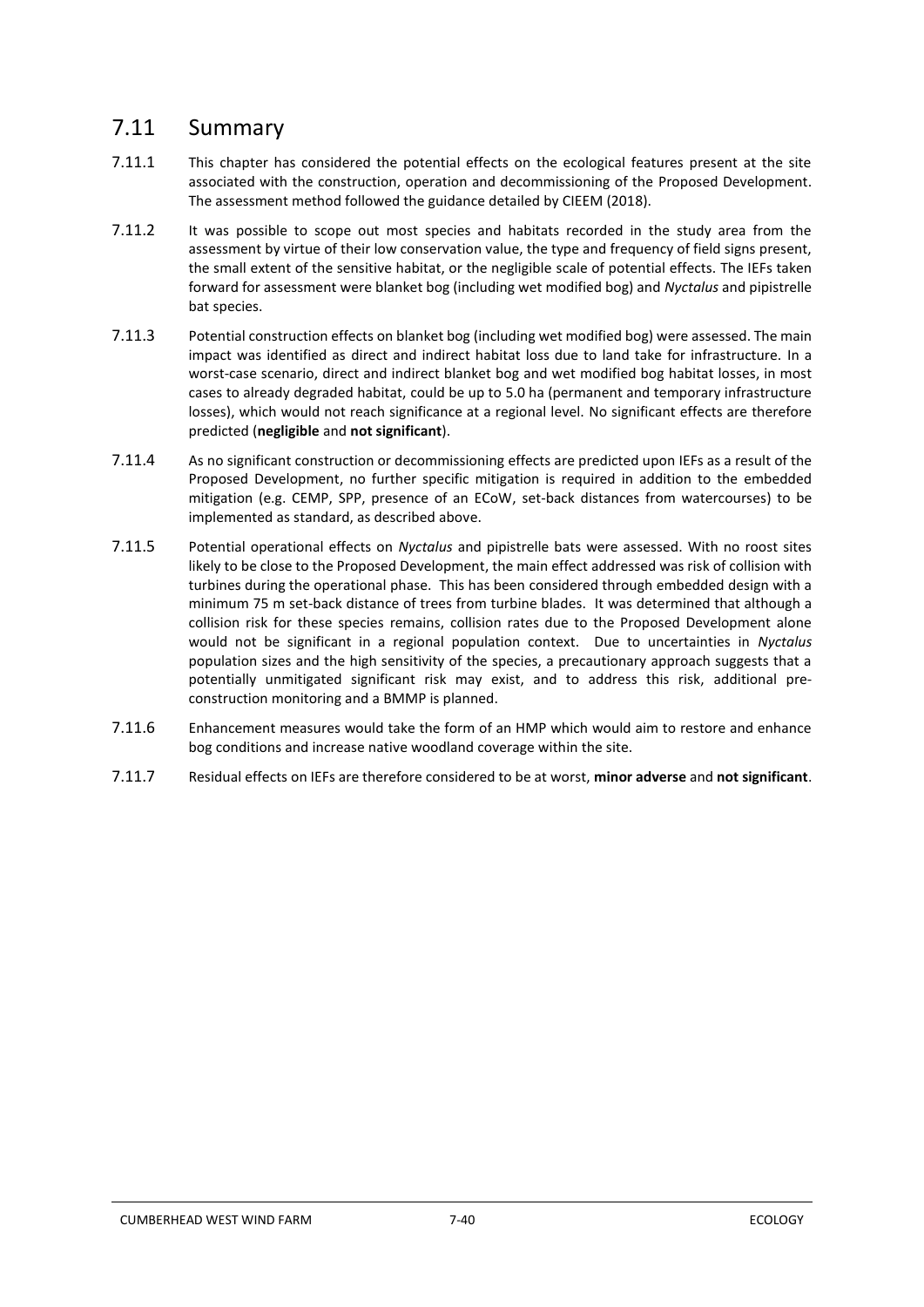#### **Table 7.15 – Summary Table**

| <b>Description of Effect</b>                                                | <b>Significance of Potential Effect</b>           |                | <b>Mitigation Measure</b>                                                  | <b>Significance of Residual Effect</b> |                            |  |  |  |  |
|-----------------------------------------------------------------------------|---------------------------------------------------|----------------|----------------------------------------------------------------------------|----------------------------------------|----------------------------|--|--|--|--|
|                                                                             | <b>Significance</b><br><b>Beneficial/ Adverse</b> |                |                                                                            | <b>Significance</b>                    | <b>Beneficial/ Adverse</b> |  |  |  |  |
| During Construction & Decommissioning                                       |                                                   |                |                                                                            |                                        |                            |  |  |  |  |
| Habitat loss (Blanket bog and wet<br>modified bog)                          | Negligible<br>Adverse                             |                | Implementation of HMP to restore and enhance bog<br>habitats.              | Minor                                  | <b>Beneficial</b>          |  |  |  |  |
| Habitat loss and disturbance<br>(Nyctalus bats)                             | Minor                                             | Adverse        | None required.                                                             | Minor                                  | Adverse                    |  |  |  |  |
| Habitat loss and disturbance<br>(Pipistrelle bats)                          | Negligible                                        | Adverse        | None required.                                                             | Negligible                             | Adverse                    |  |  |  |  |
| <b>During Operation</b>                                                     |                                                   |                |                                                                            |                                        |                            |  |  |  |  |
| None (habitats)                                                             | n/a                                               | n/a            | n/a                                                                        | n/a                                    | n/a                        |  |  |  |  |
| Collision Risk (Nyctalus bats)                                              | Moderate                                          | Adverse        | Set-back of turbines from forestry, Bat Mitigation and<br>Monitoring Plan. | Minor                                  | Adverse                    |  |  |  |  |
| Collision Risk (Pipistrelle bats)                                           | Minor                                             | Adverse        | Set-back of turbines from forestry, Bat Mitigation and<br>Monitoring Plan. | Minor                                  | Adverse                    |  |  |  |  |
| <b>Cumulative Effects</b>                                                   |                                                   |                |                                                                            |                                        |                            |  |  |  |  |
| Habitat loss (Blanket bog and wet<br>modified bog)                          | Negligible                                        | Adverse        | None required.                                                             | Negligible                             | Adverse                    |  |  |  |  |
| Habitat loss and disturbance<br>(Nyctalus bats)                             | Minor                                             | Adverse        | None required.                                                             | Minor                                  | Adverse                    |  |  |  |  |
| Habitat loss and disturbance<br>Negligible<br>Adverse<br>(Pipistrelle bats) |                                                   | None required. | Negligible                                                                 | Adverse                                |                            |  |  |  |  |
| Collision Risk (Nyctalus bats)                                              | Minor                                             | Adverse        | None required.                                                             | Minor                                  | Adverse                    |  |  |  |  |
| Collision Risk (Pipistrelle bats)<br>Minor<br>Adverse                       |                                                   | None required. | Minor                                                                      | Adverse                                |                            |  |  |  |  |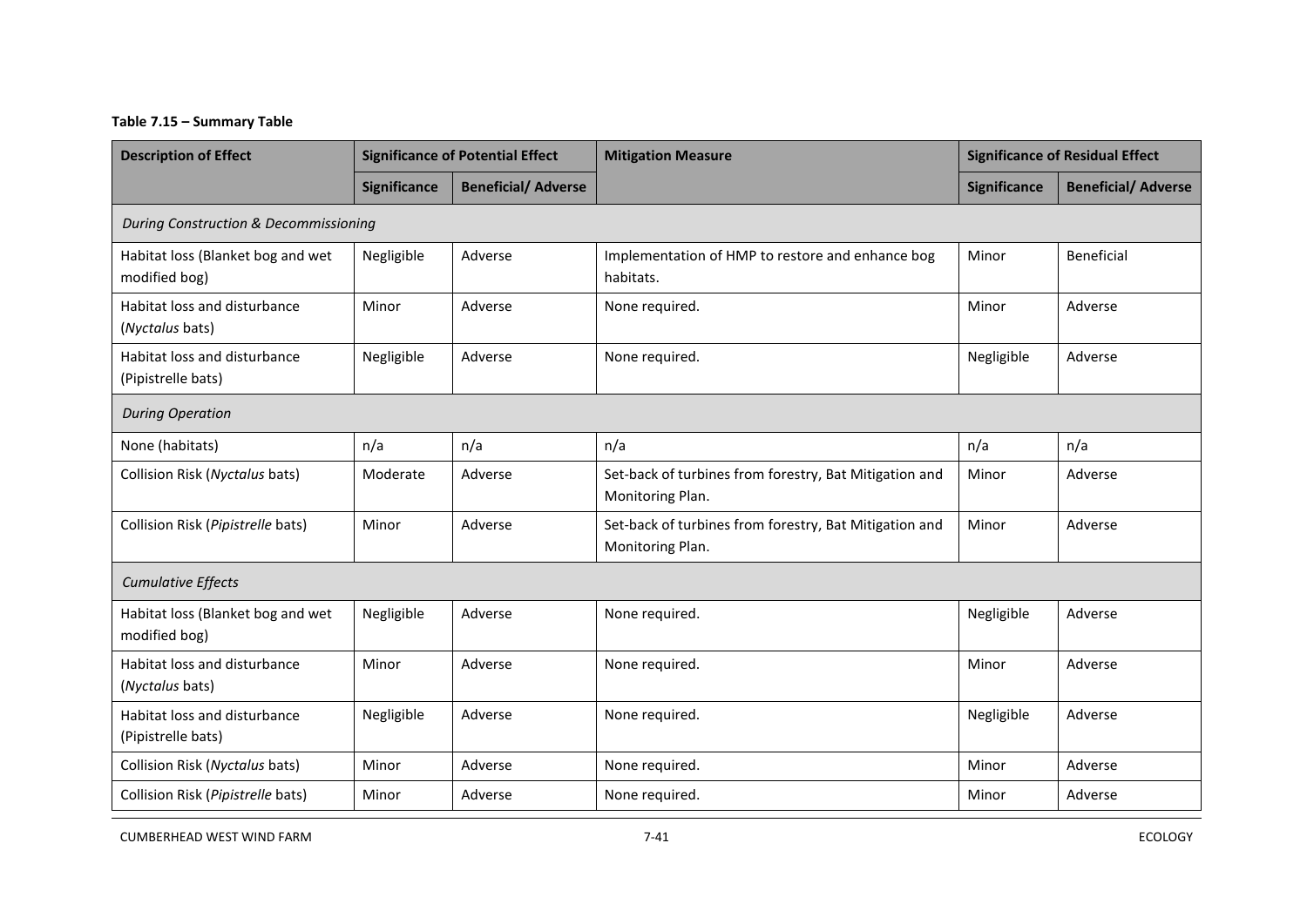# <span id="page-43-0"></span>7.12 References

Catherine, C. (2018). *ARG UK Advice Note 10: Reptile Survey and Mitigation Guidance for Peatland Habitats.* Amphibian and Reptile Groups of the United Kingdom.

CIEEM (2018) Guidelines for Ecological Impact Assessment in the UK and Ireland: Terrestrial, Freshwater, Coastal and Marine version 1.1. Chartered Institute of Ecology and Environmental Management, Winchester..

Collins, J. (2016). *Bat Surveys for Professional Ecologists: Good Practice Guidelines* (3rd edition). Bat Conservation Trust.

Collins, J. and Jones, G (2009). *Differences in bat activity in relation to bat detector height: implications for bat surveys at proposed windfarm sites.* Acta Chiropterologica 11(2): 343-350. doi: http://dx.doi.org/10.3161/150811009X485576.

DEFRA (2016). *Understanding the Risk to European Protected Species (bats) at Onshore Wind Turbine Sites to inform Risk Management*. University of Exeter.

Edgar, P., Foster, J. and Baker, J. (2010). *Reptile Habitat Management Handbook*. Amphibian and Reptile Conservation, Bournemouth.

European Commission (2011). *Wind energy developments and Natura 2000.*

Harris, S., Morris, P., Wray, S. & Yalden, D. 1995. A review of British mammals: population estimates and conservation status of British mammals other than cetaceans, Peterborough, JNCC.

Hill, D., Fasham, M., Tucker, G., Shewry, M., and Shaw, P. (2005). Handbook of Biodiversity Methods - Survey, Evaluation and Monitoring. Cambridge University Press, Cambridge.

Historic Environment Scotland and Scottish Natural Heritage (2018). *Environmental Impact Assessment Handbook – Version 5: Guidance for competent authorities, consultation bodies, and others involved in the Environmental Impact Assessment process in Scotland.*

Joint Nature Conservation Committee (JNCC) (2008). *NVC & Other Classifications*. Available at: http://jncc.defra.gov.uk/page-4266. [Accessed on: August 2020].

Joint Nature Conservation Committee (JNCC) (2010). *Handbook for Phase 1 habitat survey - a technique for environmental audit.*

http://jncc.defra.gov.uk/PDF/pub10\_handbookforphase1habitatsurvey.pdf

Joint Nature Conservation Committee (JNCC) (2012). Conservation status assessment for Habitat: H7130 – Blanket bog. Available at:

http://jncc.defra.gov.uk/pdf/Article17Consult\_20131010/H7130\_UK.pdf. [Accessed on: August 2020].

Joint Nature Conservation Committee (JNCC) (2013a). *Guidelines for selection of biological Sites of Special Scientific Interest* (SSSI).

JNCC (2013b). Species Conservation Status Reports - 3rd UK Habitats Directive Reporting 2013. [http://jncc.defra.gov.uk/page-6564.](http://jncc.defra.gov.uk/page-6564)

Joint Nature Conservation Committee (JNCC) (2016a). *Annex I habitats and Annex II species occurring in the UK*. Available at: http://jncc.defra.gov.uk/page-1523. [Accessed on: August 2020].

Joint Nature Conservation Committee (JNCC) (2016b). *UK BAP priority habitats.* Available at: http://jncc.defra.gov.uk/page-5718. [Accessed on: August 2020]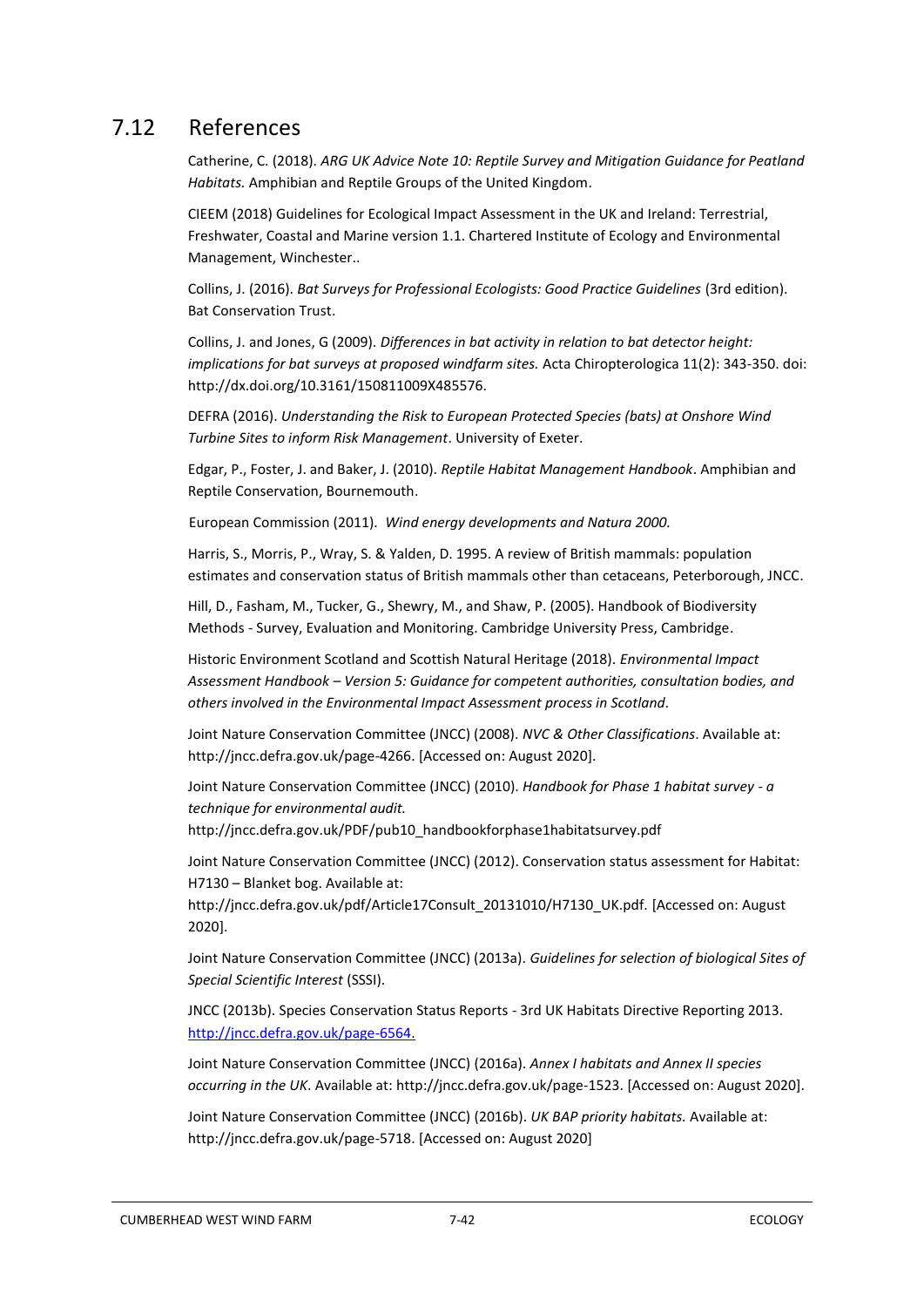Landry, J. & Rochefort, L. (2012). *The Drainage of Peatlands: Impacts and Rewetting Techniques*. Peatland Ecology Research Group, Université Laval, Quebec.

Mathews, F., Kubasiewicz, L.M., Gurnell, J., Harrower, C.A., McDonald, R.A., and Shore, R.F. (2018). *A Review of the Population and conservation status of British Mammals.* A report by the Mammal Society under contract to Natural England, Natural Resources Wales and Scottish Natural Heritage. Natural England, Peterborough. ISBN 978-1-78354-494-3.

Nayak, R.A., Miller, D., Nolan, A., Smith, P., Smith, J. (2008). *Calculating carbon savings from wind farms on Scottish peat lands - A New Approach*.

Newson, S.E., Evans, H.E., Gillings, S., Jarrett, D. & Wilson, M.W. (2017). *A survey of high risk bat species across southern Scotland.* Scottish Natural Heritage Commissioned Report No. 1008.

Rodwell, J.S. (2006). *NVC Users' Handbook*. ISBN 978 1 86107 574 1.

Rodwell, J.S. (Ed.), *et al.* (1991 – 2000). *British Plant Communities* (5 volumes). Cambridge University Press, Cambridge.

Scottish Environment Protection Agency (SEPA) (2017a). Land Use Planning System SEPA Guidance Note 4. *Planning guidance on on-shore windfarm developments.* Version 3. Issue date: 11/09/2017.

Scottish Environment Protection Agency (SEPA) (2017b). Land Use Planning System SEPA Guidance Note 31*. Guidance on Assessing the Impacts of Windfarm Development Proposals on Groundwater Abstractions and Groundwater Dependent Terrestrial Ecosystems*. Version 3. Issue date: 11/09/2017.

Scottish Executive Rural Affairs Department (SERAD) (2000). *Habitats and Birds Directives, Nature Conservation: Implementation in Scotland of EC Directives on the Conservation of Natural Habitats and of Wild Flora and Fauna and the Conservation of Wild Birds (''The Habitats and Birds Directives''*). Revised Guidance Updating Scottish Office Circular No 6/1995.

Scottish Government (2001). *European Protected Species, Development Sites and the Planning Systems: Interim guidance for local authorities on licensing arrangements.*

Scottish Government (2010). *Management of Carbon-Rich Soils.*

Scottish Government (2013). *Scottish Biodiversity List*. Available at: https://www.nature.scot/scotlands-biodiversity/scottish-biodiversity-strategy/scottishbiodiversity-list . [Accessed on: 14 October 2020].

Scottish Government (2016). *Draft Peatland and Energy Policy Statement.*

Scottish Government (2017a). *Planning Advice Note 1/2013-Environmental Impact Assessment, Revision 1.0*.

Scottish Government (2017b). Planning Circular 1/2017: *Guidance on The Town and Country Planning (Environmental Impact Assessment) (Scotland) Regulations 2017.*

Scottish Government (2017c). *Draft Climate Change Plan-the draft Third Report on Policies and Proposals 2017-2032.*

Scottish Government (2020). Carbon Calculator Tool. V1.6.1. Available at: <https://informatics.sepa.org.uk/CarbonCalculator/index.jsp> [Accessed on: 14 October 2020].

Scottish Government, Scottish Natural Heritage and Scottish Environment Protection Agency (2017). *Peatland Survey - Guidance on Developments on Peatland.*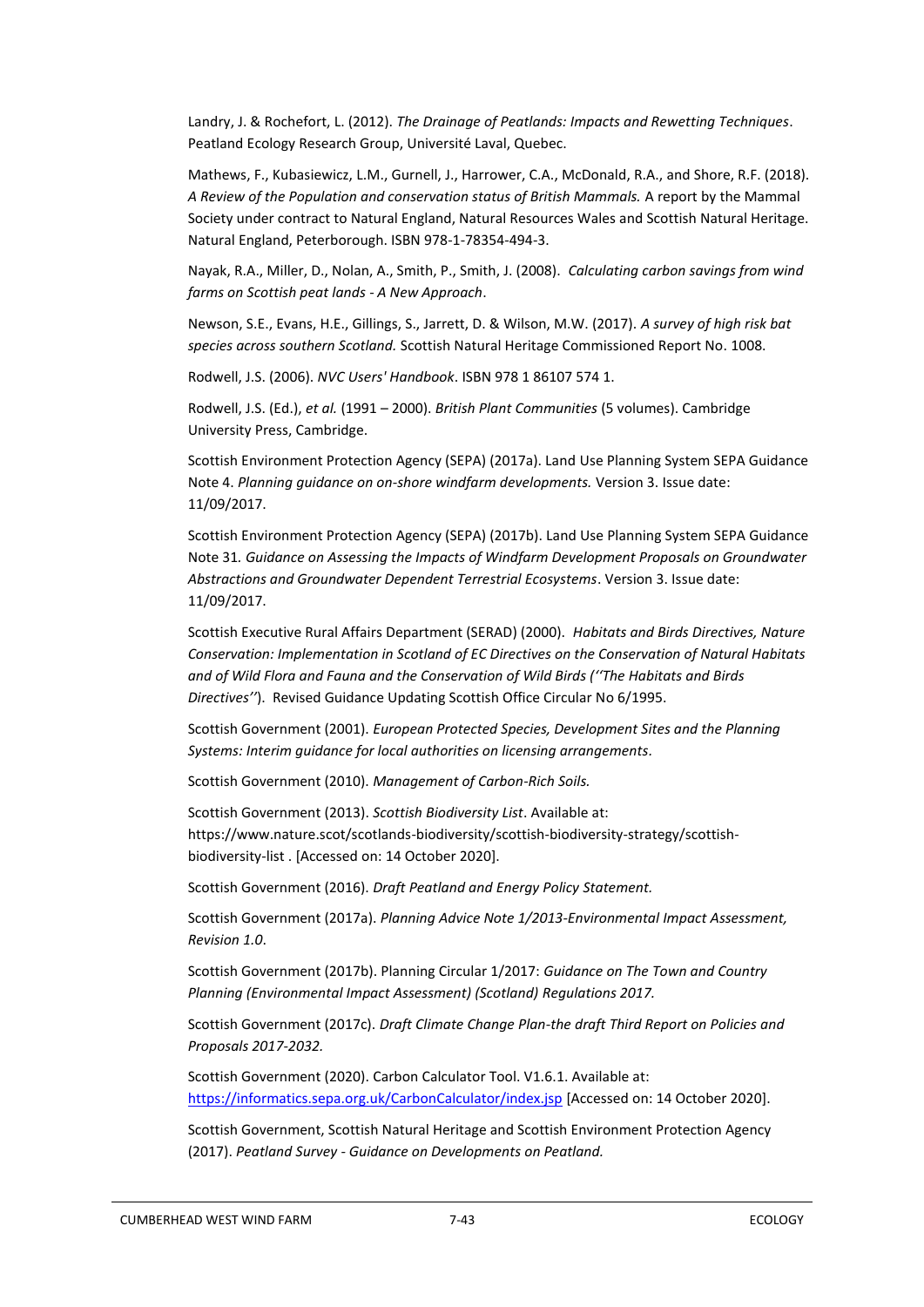Scottish Natural Heritage (2012). *Assessing the Cumulative Impact of Onshore Wind Energy Developments.*

Scottish Natural Heritage (SNH) (2013). *Planning for Development: What to consider and include in Habitat Management Plans.*

Scottish Natural Heritage (SNH) (2015). *Scotland's National Peatland Plan.*

Scottish Natural Heritage (SNH) (2016). Carbon and Peatland 2016 map. Available at: https://www.nature.scot/professional-advice/planning-and-development/general-adviceplanners-and-developers/planning-and-development-soils/carbon-and-peatland-2016-map. [Accessed on: 14 October 2020].

Scottish Natural Heritage, Natural England, Natural Resources Wales, RenewableUK, Scottish Power Renewables, Ecotricity Ltd, the University of Exeter and the Bat Conservation Trust (2019). *Bats and Onshore Wind Turbines – survey, assessment and mitigation*.

Scottish Renewables, Scottish Natural Heritage, Scottish Environment Protection Agency, Forestry Commission Scotland, Historic Environment Scotland, Marine Scotland Science and AEECoW (2019). *Good Practice During Windfarm Construction* (4th Edition).

Voigt, C.C., Rehnig, K., Lindecke, O., Pētersons, G. (2018). *Migratory bats are attracted by red light but not by warm-white light: Implications for the protection of nocturnal migrants.* Ecology and Evolution 2018: 1-9.